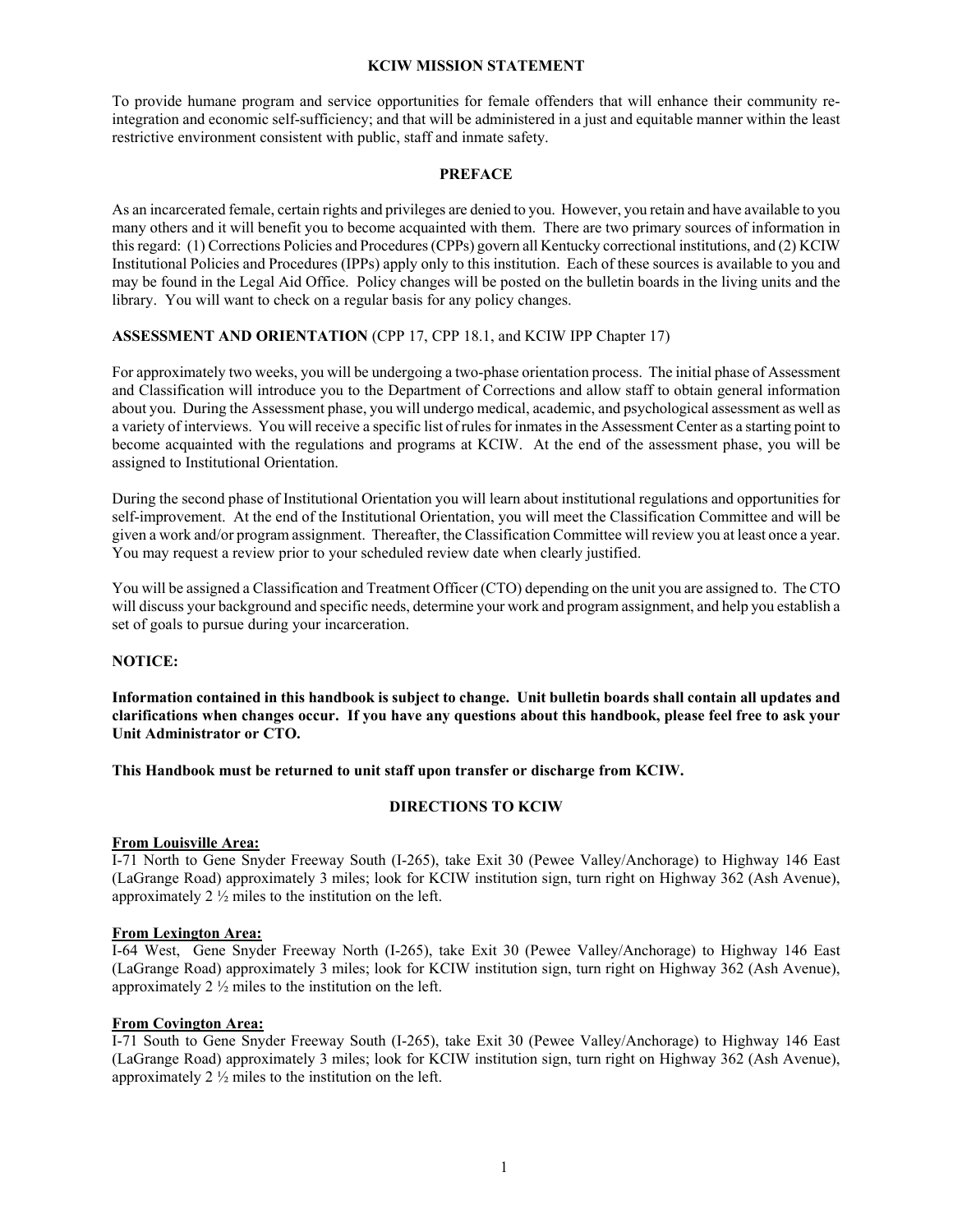#### **From Paducah Area:**

I-24 to Western Kentucky Parkway, I-65 North to Gene Snyder Freeway North (I-265), take Exit 30 (Pewee Valley/Anchorage) to Highway 146 East (LaGrange Road) approximately 3 miles; look for KCIW institution sign, turn right on Highway 362 (Ash Avenue), approximately 2  $\frac{1}{2}$  miles to the institution on the left.

### **GPS Address:**

2460 Ash Avenue Louisville, Ky.

#### **PRISON RAPE ELIMINATION ACT/PREA** (CPP 14.7)

The Prison Rape Elimination Act (PREA) was signed into federal law in September 2003. The main purposes of this act is to establish a zero tolerance standard for rape in prisons; make the prevention of prison rape a top priority; and to maintain the national standards for the detection, prevention, reduction, and punishment of prison rape that went into effect in August 2013. Inmates receive PREA information upon admission and a comprehensive PREA education within thirty (30) days of arrival.

Inmates have the right to be free from sexual abuse and sexual harassment. This law is directed towards all sexual acts relating to: inmate to inmate and staff to inmate.

Any sexual act, sexual contact, or sexual offense between an inmate and staff member, contractor, volunteer, visitor, or other inmate shall be prohibited. No inmate either incarcerated or under the supervision of the Department of Corrections can give consent to any sexual relationship with a staff member. **The Department of Corrections has a zero tolerance toward all forms of sexual assault and sexual harassment.** 

### **Prohibited behaviors include:**

- a. Any sexual advance by staff members
- b. Requests for sexual favors by staff members
- c. Threats by staff for refusing sexual advances
- d. Verbal or physical conduct of a sexual nature toward an inmate by staff members
- e. Any behavior defined as sexual abuse, sexual contact, sexual harassment, sexual offense, or voyeurism in CPP 14.7

#### **How inmates can protect themselves from becoming victims:**

- a. Stay away from areas such as closets, stairwells, and isolated/unoccupied restrooms. Don't frequent or make known you are in these areas alone on a regular or frequent basis.
- b. Stay within eyesight of correctional staff whenever possible.
- c. Be aware of your body language: avoid conversation involving sexual topics, family relationships, sexual experiences, or financial status as they may be misinterpreted, or give cause for being taken advantage of or developing a sexual relationship.
- d. Don't get in debt or borrow or loan….you may be expected to repay debt with sex.
- e. Avoid purchasing large amounts of canteen items or giving the impression you have money available to you. You may be strong-armed or approached to pay for protection, etc.
- f. Know that victims are selected by stronger inmates seeking out those that appear weaker (either physically or mentally) and are frequently similar to domestic violence situations.

#### **Methods of Reporting Incidents of Sexual Abuse/Assault:**

- a. Report to any staff member that you feel comfortable with
- b. Call the PREA hotline
	- \*7732 to report to a DOC official or
	- \*5532 to report to an agency outside DOC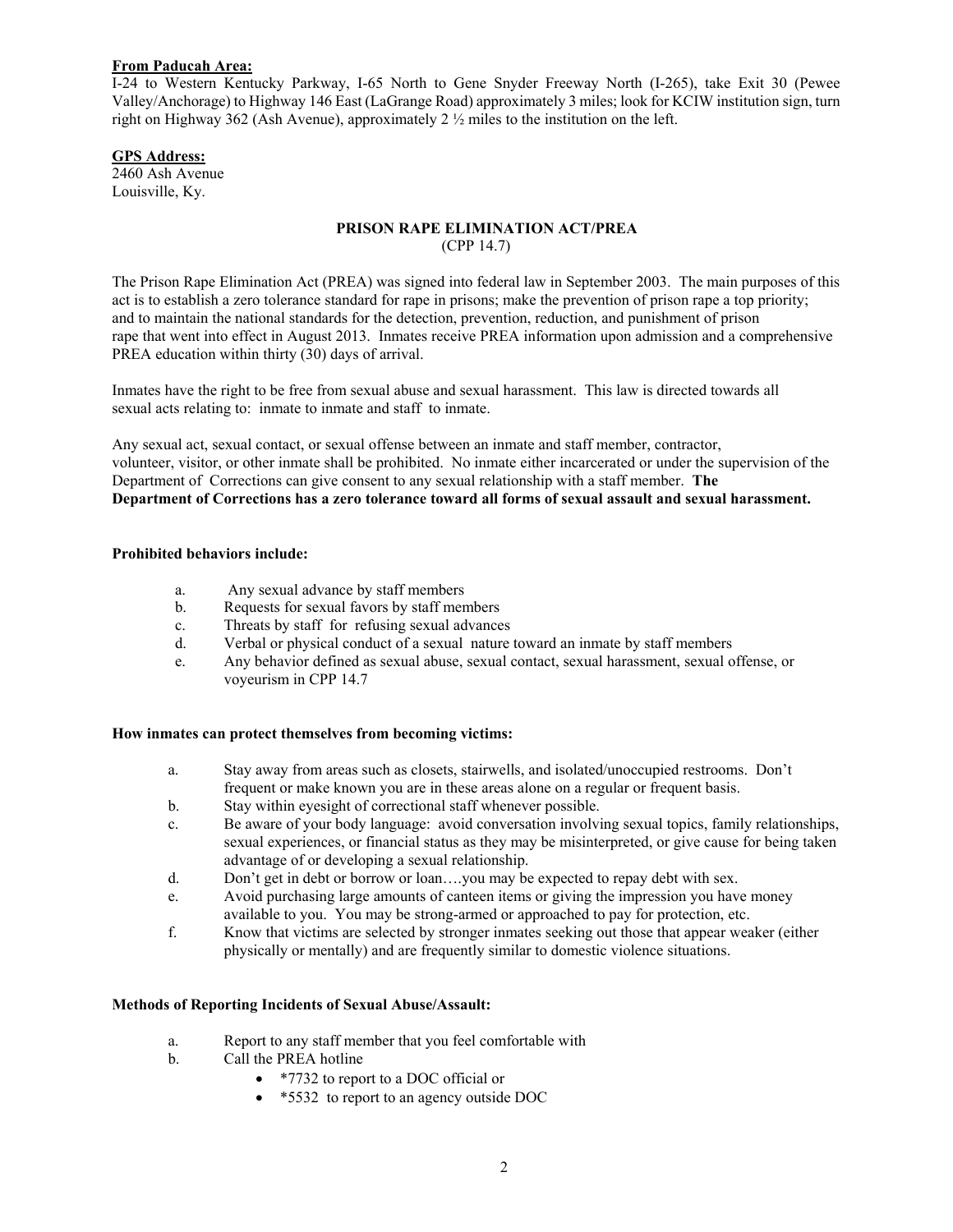- c. Drop a note to Internal Affairs, the PREA Compliance Manager, or any staff member you feel comfortable with.
- e. Tell a family member who can then report it to a Department of Corrections staff
- f. File a grievance (You may submit a grievance without submitting it to a staff member who is subject of your complaint and your grievance will not be referred to a staff member who is the subject of your complaint).

Inmates have the right to be free from retaliation for reporting sexual abuse or sexual harassment; it is strictly prohibited and is grounds for disciplinary action.

Remember, inmates can report to anyone at any time. This includes incidents that went unreported at other locations or incidents that went unreported months or even years ago.

Please be advised that a staff person of the male gender could be on the unit at any time. There are signs posted in each housing area that will notify inmates when male staff are present. In addition, an announcement will be made daily on the 6am – 6pm  $\&$  6pm – 6 am shifts daily to notify inmates when male staff are present. Keep in mind that these announcements will only be made when male staff takes over a housing area and not each time staff enter a wing of that area.

### Help for Victims of Prison Rape

If you have been raped, sexually assaulted or experienced sexual abuse, you can seek help from your local rape crisis center. The local rape center is The Center for Woman and Families, located at:

P.O. Box 2048 927 South Second Street. Louisville KY, 40201

These services may include:

- a. 24 Hour Confidential Crisis Line 1-844-237-2331 (this can be called from any inmate phone).
- b. Hospital Accompaniment for SAFE (Sexual Assault Forensic Exam), including support during in Hospital investigatory interviews by law enforcement; and Emotional Support Services, including Crisis counseling with a rape crisis advocate.

In order to access services, contact your case manager, shift supervisor or **PREA** Compliance Manager.

Remember Rape crisis advocates are not attorneys and cannot provide legal advice. Communications between victims and rape crisis centers (RCCs) are confidential pursuant to KRS 211.608, although RCCs are mandated reporters of child abuse, spouse abuse and vulnerable adult abuse under KRS 600.020(1), KSR 620.630, KRS 209.020(4), KRS 209A.020(4) and KRS 209A.030.

## **AMERICANS WITH DISABILITIES ACT (ADA)**

KCIW is required to comply with the Americans with Disabilities Act (ADA). A disability is a physical or mental impairment that substantially limits a major life activity such as seeing, hearing, walking, bathing or breathing. (Temporary conditions, like a broken leg, are not considered a disability.) Under the Americans with Disabilities Act, KCIW will ensure that inmates with disabilities have access to all services, privileges, facilities, advantages, and accommodations that is equivalent to access provided similarly situated non-disabled inmates.

KCIW will communicate effectively with inmates who are deaf and/or blind, ensuring that they can receive information from and provide information to staff. When needed for effective communication, KCIW will provide "auxiliary aids and services." This means devices or services that assist in communication, such as interpretation, hearing aids, captioning, videophones, amplifiers, etc.

HOWEVER, if something a disabled inmate seeks—a particular job, for example—would be dangerous, posing a direct threat of injury or death to the inmate or others, KCIW can bar the inmate's access to that job after individualized consideration and consultation with appropriate medical experts.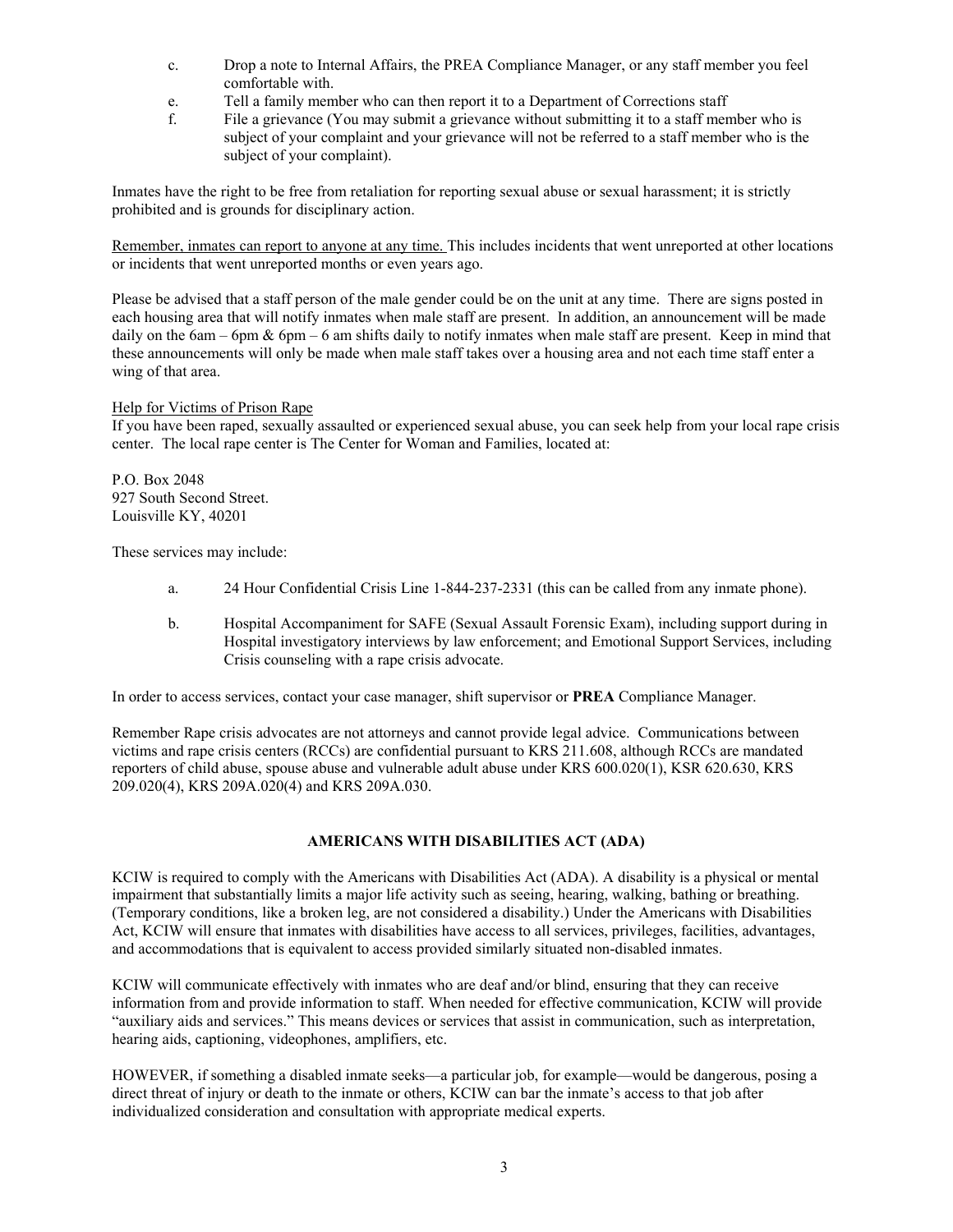KCIW has an assigned ADA Coordinator who is responsible for training and advising staff in ADA matters and monitoring ADA concerns such as accessibility requirements and accommodations. The ADA Coordinator also reviews requests for adaptive equipment and accommodations as well as ADA complaints. To contact the ADA Coordinator, you may attend their open door hours or send written correspondence via Institutional Mail.

There is a federal court Settlement Agreement that governs services for deaf and hard-of-hearing inmates. It is available, along with additional information about such services, for all inmates to read on request, in the Inmate Legal Library.

# **RIGHTS AND RESPONSIBILITIES**

- 1. The right of medical care and dental services needed to maintain basic health including the right to appear at daily sick call. The responsibility to use these services only when necessary.
- 2. The right of access to courts includes:
	- a. The right to have access to attorneys, designated counsel substitutes, and/or a law library.
	- b. The right to confidential contact with attorneys and their authorized representatives by uncensored correspondence, telephone communication, or visits.
	- c. The right of access to legal assistance from individuals with legal aid training and use of the law library.
	- d. The right of access to services and supplies related to legal matters.
	- e. The right to petition the court, to utilize the services of an attorney or counsel substitute, and to use the law library.
- 3. The right to be protected from personal abuse and corporal punishment. The responsibility to obey orders given to you by staff of this institution.
- 4. The right to be addressed by name rather than institutional number. The responsibility to address staff and other inmates by name.
- 5. The right to a healthful environment that includes, but is not limited to:
	- a. Clean and orderly surroundings
	- b. Toilet, bathing, hand washing, and laundry facilities
	- c. Proper lighting, ventilation, and heating
	- d. Compliance with all state and federal fire and safety regulations
	- e. Wholesome and nutritionally adequate diet
	- f. Clean, fitting, and seasonal clothing
- 6. The responsibility not to waste food, to follow laundry and shower procedures and to maintain neat and clean living quarters.
- 7. The right of access to recreational opportunities and equipment including, when weather permits, outdoor exercise. The responsibility to use these in a safe and positive manner.
- 8. The right to be safeguarded from medical and pharmaceutical testing for experimental or research purposes and to volunteer in non-pharmaceutical testing. The responsibility to provide honest and truthful responses to non-medical and non-pharmaceutical testing.
- 9. The right to be searched in a manner that is legal and respectful of personal dignity and property. Searches (strip and/or body cavity) are authorized only by the Warden or designee except when immediate action is warranted. The Warden or designee is informed as soon as possible after the search. You have the responsibility of cooperating with staff when searches are being conducted.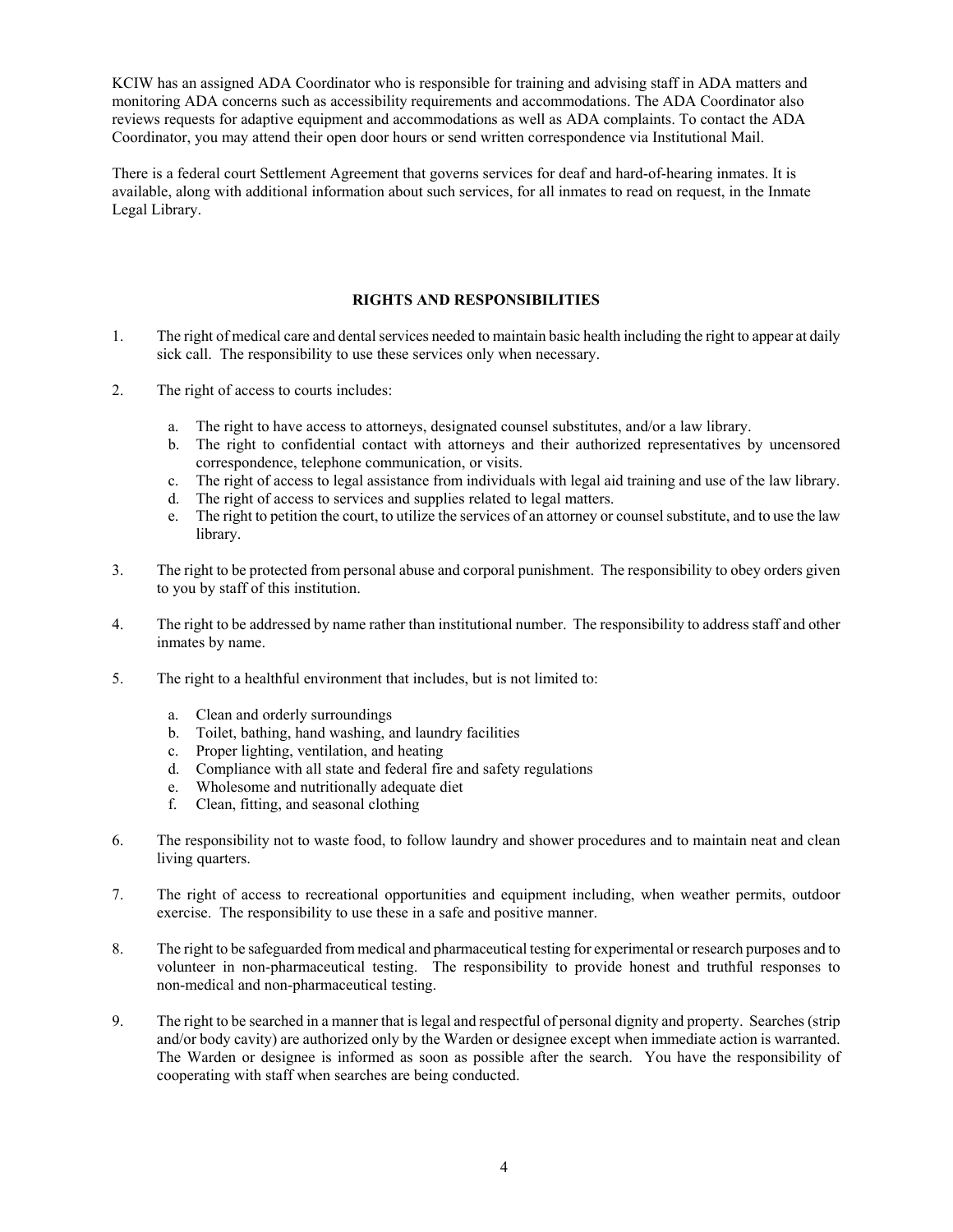- 10. The right to be free from discrimination based on race, religion, nationality, sex, handicap, age, or political belief. The responsibility not to discriminate against others for the same reasons.
- 11. The right to refuse participation in institutional programs except orientation, work assignment, basic education and programs mandated by law. The responsibility to work assigned jobs and to attend assigned programs until completion or authorized release.
- 12. The right to be governed by written rules that specify prohibited inmate behavior and penalties for rule violations. The responsibility not to violate these rules.
- 13. The right to receive an Inmate Handbook that states institutional rules and regulations including disciplinary procedures and to receive explanation of rules and procedures by staff or qualified person under supervision of staff if there is a literacy or language problem. The responsibility to follow and obey these rules.
- 14. The right to the following due process safeguards for minor rule violations:
	- a. To be informed of the specific charges of misconduct and given the opportunity to respond to the charges.
	- b. To be notified if a disciplinary report is placed in the institutional file and to be given a copy. Hearing officer reports shall not be placed in the inmate file.
	- c. If found not guilty, all references to the violation shall be removed from the file (expunged).
- 15. The right to the following due process safeguards for major rule violations:
	- a. Written rules specifying offenses
	- b. Rules provide a range of punishment for violations
	- c. Receipt of a copy of Disciplinary Report
	- d. Receipt of a written notice of charges prior to hearing
	- e. Receipt of written notice of the anticipated date and time of hearing unless waived, at least 24 hours notice of hearing
	- f. Hearing before an impartial committee or hearing officer
	- g. Presence at hearing except during deliberation phase or if institutional security may be endangered
	- h. To hear evidence except confidential information
	- i. To make your own statements
	- j. To call relevant witnesses
	- k. To be represented by staff, inmate legal aide, or self 1. To a decision based solely on evidence presented
	- To a decision based solely on evidence presented
	- m. A decision rendered in writing
	- n. Records are made of hearing
	- o. An appeal process is available
	- p. Inmate is notified of right to appeal to the Warden
	- q. Inmate is notified of appeal outcome
	- r. Record is expunged if guilt is not established
- 16. The responsibility to provide your legal representative and the Adjustment Committee with accurate information which would assist in a fair and equitable decision regarding your case.
- 17. The right to a written inmate grievance procedure and assurance of no reprisal for using procedure. The responsibility to use the grievance mechanism in an honest and constructive manner.
- 18. The right to a classification system governed by written policies and procedures with provision for input from the inmate. The responsibility to use the classification system constructively.
- 19. The right of freedom in personal grooming unless a valid state/security interest justifies otherwise. The responsibility not to jeopardize safety, security, identification, and hygiene requirements in the exercise of this freedom. The responsibility not to dress in a manner that embarrasses staff or fellow inmates.
- 20. The constitutional right to practice religion subject to the limitations necessary to maintain institutional order and security. The responsibility not to inflict religious beliefs upon others.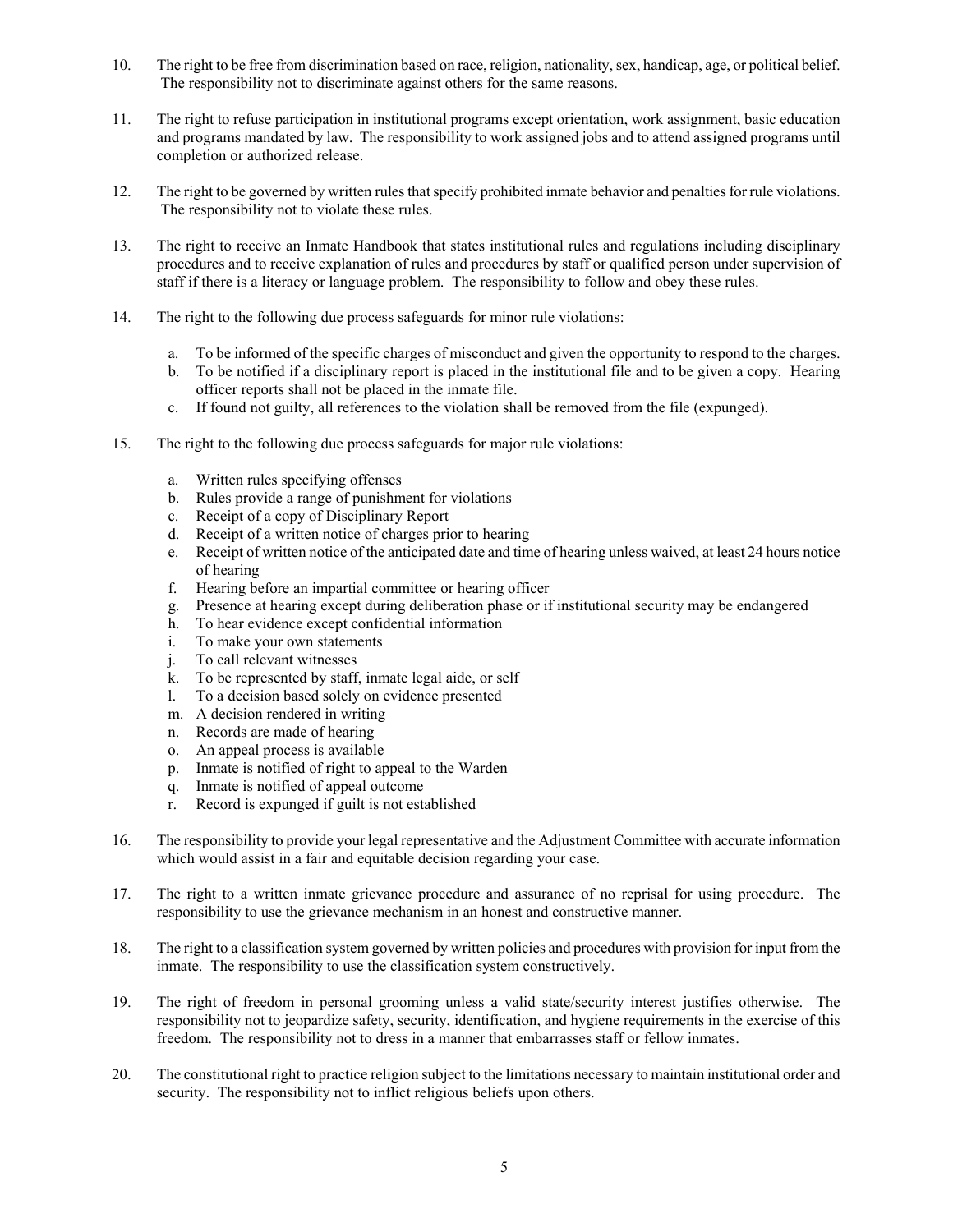- 21. The right to receive visits subject to the limitations necessary to maintain institutional order and security. The responsibility to use visits in a positive manner.
- 22. The right to communicate or correspond with persons or organizations subject to the limitations necessary to maintain institutional order and security. The responsibility to communicate honestly and not to misuse the mail or telephone services.
- 23. The right of reasonable access to the general public through the communication media, subject to the limitations necessary to maintain institutional order and security. The responsibility to present fair and honest information when dealing with the news media.

## **COUNTS**

At various times throughout the day and night, you will be counted to ensure your continued presence within the institution. You will be required to return to your living areas immediately upon the announcement of count on the public address system. You shall not stop for any reason. You shall remain in your living area until the announcement of "count is clear" is made on the public address system. You shall remain visible, obey the staff orders and the instructions delivered on the public address system. There will be no movement or talking by the inmate population during an institutional count.

During normal waking hours, inmates are called to return to their bed areas in preparation for count approximately 10 minutes prior to announced count. Scheduled counts: 12:15 a.m., 1:30 a.m., 3:00 a.m., 4:30 a.m., 5:30 a.m., 7:15 a.m., 12:15 p.m., 3:30 p.m., 5:30 p.m., 9:45 p.m., and 11:15 p.m.

The following counts are standing counts: 7:15 a.m., 12:15 p.m., 3:30 p.m., 5:30 p.m. and 9:45 p.m.

### **SEARCHES (**KCIW IPP 09-12-01 and CPP 9.8)

Inmates, their living areas and property are subject to searches at any time. Review the CPP and IPP for your rights and responsibilities.

## **URINALYSIS/BREATHALYZER**

Inmates may be asked at anytime to undergo urinalysis or breathalyzer tests at the direction of staff. These tests shall be conducted on a random basis in order to maintain a safe and secure environment.

#### REFUSAL TO SUBMIT TO THESE TESTS MAY RESULT IN A DISCIPLINARY REPORT.

#### **SMOKING (KCIW IPP 09-13-01)**

Effective July 1, 2007, KCIW became a tobacco free environment. All tobacco products, including matches and lighters, are considered contraband as defined in KRS 520.010, and are not allowed on institutional grounds, including parking areas.

## **EMERGENCY PROCEDURES**

Fire evacuation plans are posted throughout the institution. There is a complete fire alarm system throughout the institution. Fire Safety orientation is presented during inmate orientation.

# **SEVERE WEATHER PROCEDURES**

In the event of severe weather or the threat of severe weather, inmates shall be instructed by staff where to go and what to do. All inmates shall remain quiet and comply with directions given by staff. These procedures are in place for your safety and protection.

#### **BASIC RULES FOR A FIRE OR A FIRE DRILL**

1. The Fire Safety Specialist shall conduct fire drills on all shifts at least once per calendar quarter.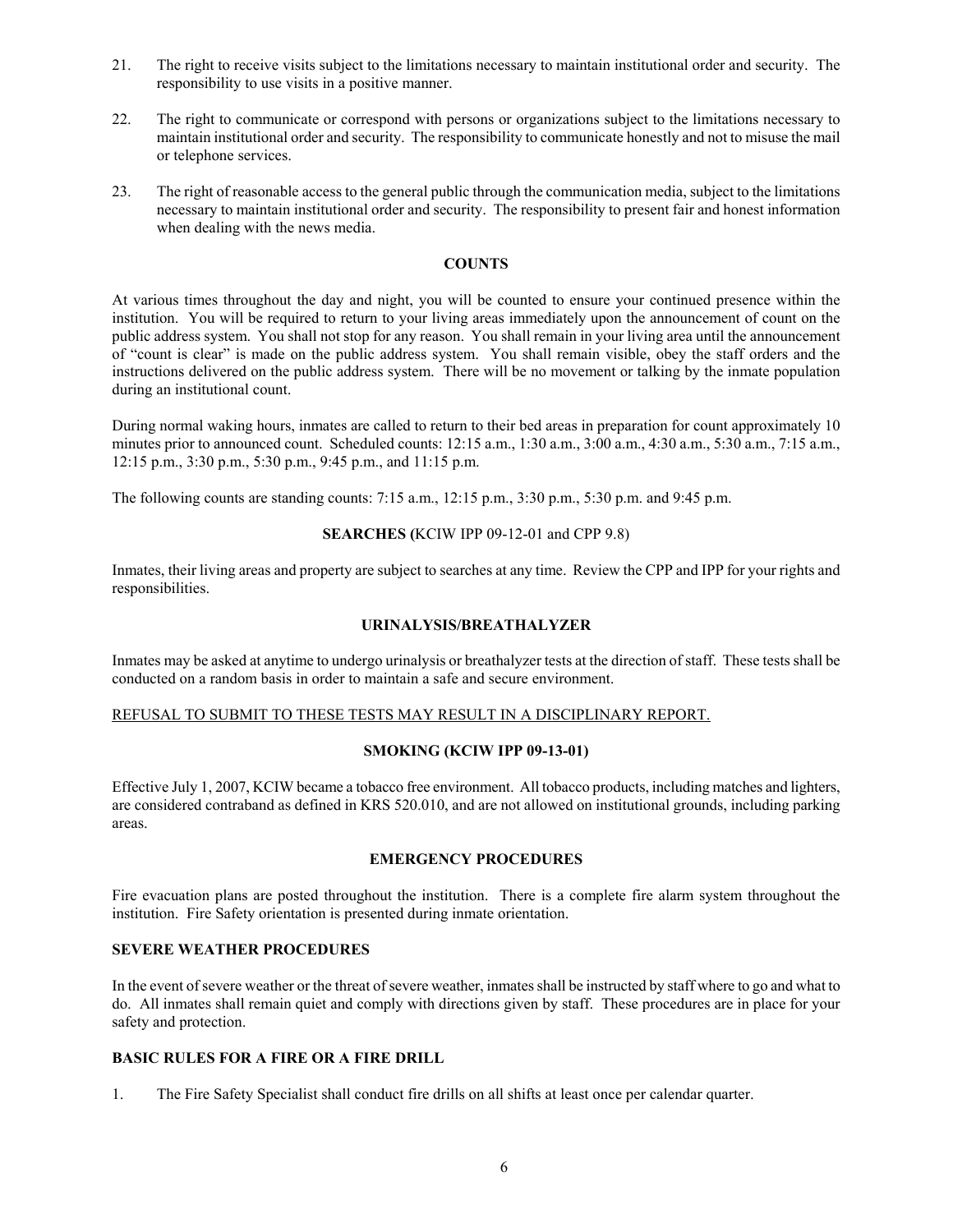- 2. Each inmate should know the evacuation plan for her living area and work area. A copy of the fire evacuation plan for each building shall be posted at normal exits, stairways and other points as necessary. If an emergency occurs, follow the instructions of the staff.
- 3. Evacuate in a quick and orderly manner, not more than two abreast. Do not stop to gather any possessions. Do not run. Leave room doors open when evacuating – officers will close the doors when they check the rooms.
- 4. A count shall be taken to ensure everyone is evacuated safely and is accounted for.
- 5. There shall be no talking during a fire drill or evacuation. Inmates must remain in line two abreast until they are told to return, or the count clears.

# **CANTEEN**

# (KCIW IPP 02-05-01 and CPP 2.1)

Each living area has a designated canteen schedule. The schedule is posted in each living area.

**INMATE ACCOUNTS AND STATE PAY** To enable inmates to make purchases at KCIW, each inmate has a computerized account. Deposits may be made into these accounts by using the money transfer services of JPay. For the convenience of their customers JPay provides the following options for money transfer:

- Online at jpay.com
- J-Pay Mobile App
- Toll-Free Phone for Customer Care 800-574-5729
- MoneyGram (Wal-Mart & CVS) receive code 1232
- Selected DOC Lobby Kiosks

Please see the informational handouts in your area for up to date information on money transfer fees.

Inmate Account balance may not exceed \$1,000.

All transfers through JPay and checks received from Government Agencies, insurance settlements & investment checks shall be received with a receipt posted on to the kiosk account of the inmate. All other money in the form of personal checks, cash, and coins is contraband. Cash, coins, and checks brought in during intake will be deposited into the Inmate's account and a receipt will be given to the inmate.

It is the responsibility of each inmate to maintain her account. Up to date information about each account is available on the kiosks in each living area.

Inmates may authorize expenditures from their accounts for purchases from approved vendors, Canteen, and inmate clubs. (See CTO for details.)

Inmates who maintain balances of \$5 or less on their accounts for 30 days are considered indigent.

See CPP 19.3 or KCIW IPP 19-01-01 for further information about state pay.

#### **MEALS**

The food service operations are supervised by experienced food service personnel. The meals served meet or exceed the dietary allowances as stated in the Recommended Dietary Allowances and National Academy of Sciences. Food flavor, texture, temperature, appearance, and palatability are considered in preparation. Additionally, meals are served under conditions that permit as much freedom from regimentation as possible.

Three (3) meals, two (2) of which are hot meals, shall be provided at regular meal times during each 24 hour period. Institutional food is never used as a reward or punishment measure. Menus are posted a week in advance. Religious diets must meet the criteria of the Department and be approved by the Institutional Chaplain. *Alternative meals such as the Heart Healthy Diet are available to all inmates and posted on the monthly menu.* Inmates are paged by Unit to the Dining Room at meal times.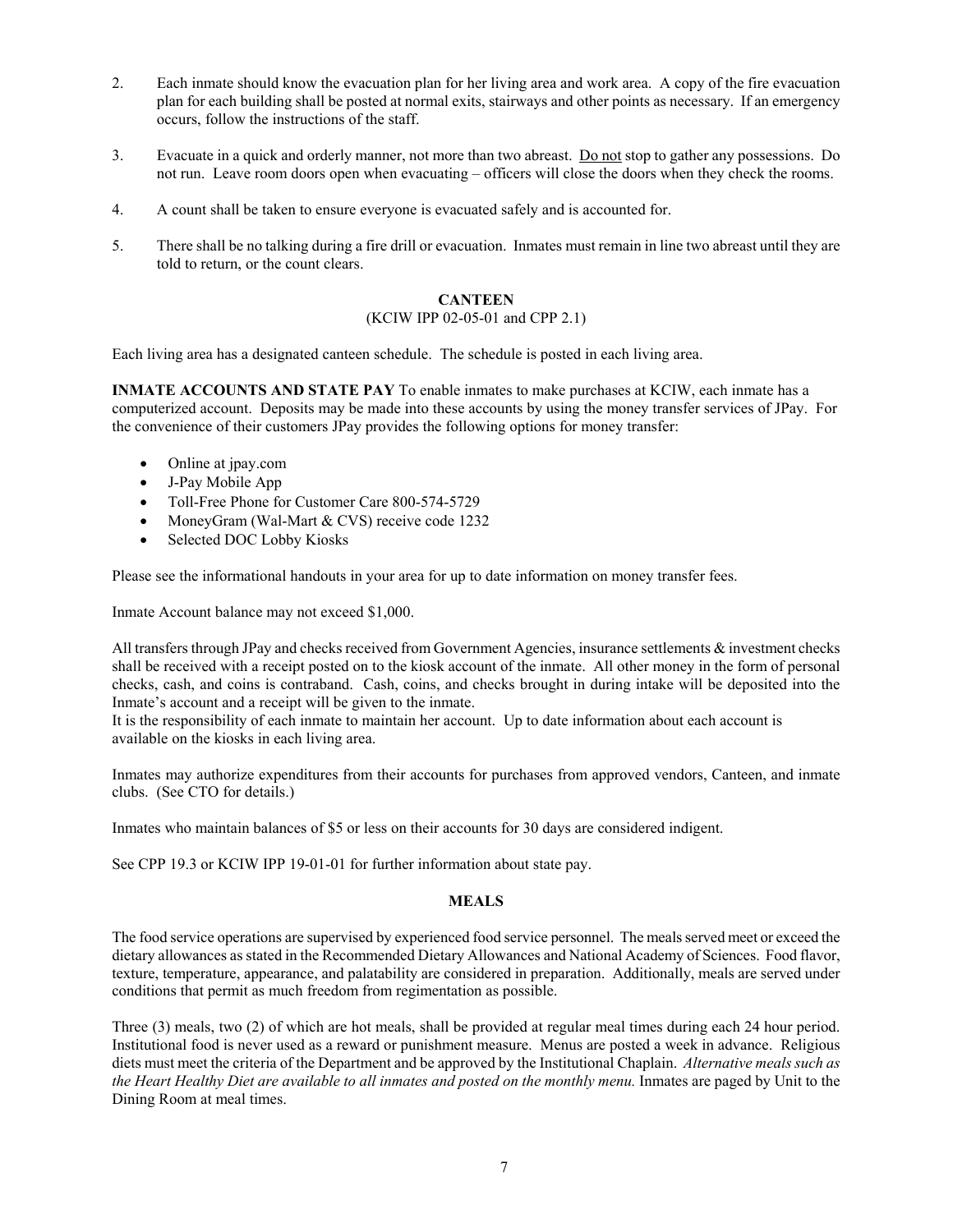#### **MAIL** (KCIW IPP16-01-01 and CPP 16.2)

Inmates may send or receive mail from any addressee as outlined in CPP 16.2. An inmate is only allowed to use the name under which she was convicted. All outgoing mail shall contain sufficient postage affixed in the upper right-hand corner and the proper return address affixed on the front of the envelope in the upper left-hand corner.

Inmate's Name and Number Kentucky Correctional Institution for Women P.O. Box 337, Inmate's Living Area Pewee Valley, Kentucky 40056

No pre-printed return address labels shall be allowed. Mail without proper postage or proper return address will be returned to the sender. If the sender cannot be determined the mail will be rejected and sent back to the post office. All incoming or outgoing correspondence shall be subject to inspection in accordance with CPP 16.2.

Indigent inmates may obtain access to postage, paper and envelopes from their CTO to send two letters each week in order to maintain community and family ties. The institution does not place any limits on supplies that indigents need for access to courts and their attorneys.

Incoming mail shall be opened, inspected for contraband, sorted and distributed to the living units by the postal technicians and shall be distributed to inmates.

Incoming mail from a licensed attorney, government office, state or federal court, and the news media is considered privileged mail. All correspondence of this type shall be distributed to the inmate by the postal technicians or designee on the date it is received at the Institution. Inmates shall be required to open the privileged correspondence in the presence of the postal technicians or designee for contraband inspection. The inmate shall then sign and date the "Privileged Mail" receipt log. Mail from legal aides at other institutions is not considered legal mail.

Inmates are permitted to correspond with other inmates housed within the Kentucky Department of Corrections and are no longer required to submit an Inmate Correspondence form to the Warden.

Legally married spouses, who are inmates, may send money to one another with the approval of the Wardens (or designee) of each institution. Requests may be submitted to the Deputy Warden of Programs.

## **PACKAGES**

Vendor packages may be ordered from Access Securepak only. All inmates may place weekly Access orders. An inmate may receive one property vendor package from Access Securepak per calendar quarter, for a total of four per year, through the Inmate Canteen. An inmate may also receive one food package from Access Securepak per calendar quarter, for a total of four per year, through the Inmate Canteen. There is no monetary limit on the property vendor package, but there is a \$125.00 limit on the food package order per quarter. Family and friends may also order for an inmate through Access Securepak at https://www.accesscatalog.com. If family and friends make an order for an inmate, that counts as the inmates quarterly order. Inmates within the first 60 days of departure from the Assessment and Classification Center will be allowed one additional vendor package.

The Warden or designee may approve additional packages for inmates due to a medical need or other documented reason.

Arts and craft items may only be received in packages ordered through the Recreation Department from approved vendors only. Arts and crafts packages may be received in addition to regular packages. Inmates shall get approval from Recreation staff before ordering arts and crafts items.

Inmates are not permitted to order or purchase items for other inmates. Otherwise, packages shall be returned to the sender at the inmate's expense. All packages shall be thoroughly searched prior to being released to the inmate. Any unauthorized items shall be mailed from the institution within 45 days at the inmate's expense. No cash or money orders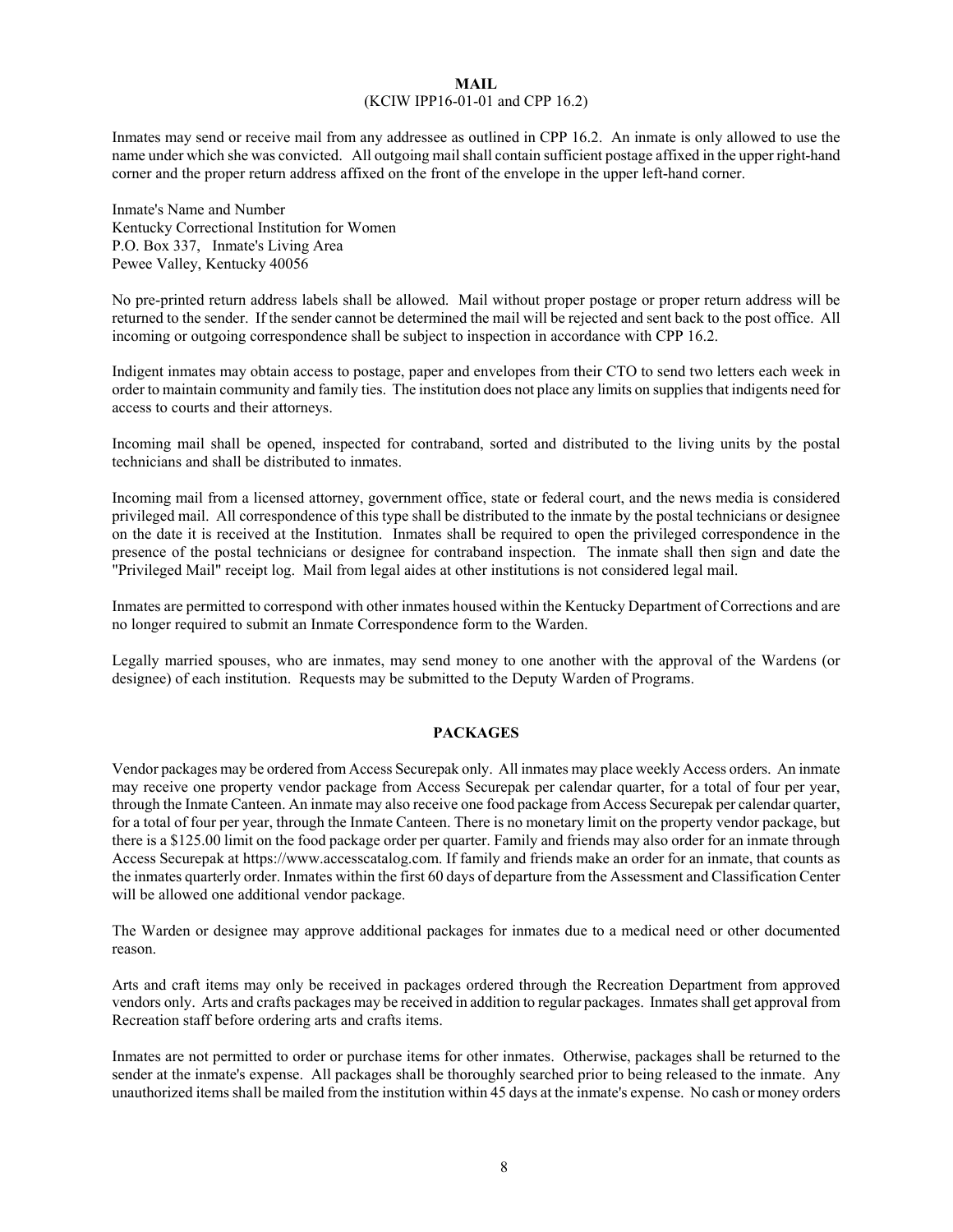can be included with packages. All appliances shall be purchased new from an approved vendor. Designated approved appliances shall not count as a vendor package.

The Property Room shall designate days and times that inmates may come to the area to mail packages from the institution. All incoming packages shall be distributed within 72 hours of receipt excluding weekends and holidays.

#### **PHONE CALLS** (CPP 16.3)

Telephones are available to all inmates. Restrictions apply to inmates housed in disciplinary segregation. Telephones are located in each of the Living Units for inmate use. There is a charge for the placement of each telephone call, plus a toll charge on long distance calls. In order to make future calls, you will have to follow the voice enrollment process outlined below. All calls made after the inmate has enrolled will be confirmed against that enrollment.

When enrolling, please note the following:

- 1. The name you record will be used for verification to allow phone calls and will be the name played to the called party for ALL calls going forward.
- 2. State your first name and last name. Speak it for at least a second. (The shorter the sound bite, the harder to match).
- 3. You should have a pause between their first name and last name.
- 4. You MUST state your name clearly and the same way each time, in order to have the name verified correctly.

Enrollment Process:

System prompt: For English Press 1, Para Espanol, marque 2

System prompt: Please enter your PIN number now

System prompt: Please enter your phone number now

System prompt: You are about to enroll your voice print in the system. Please stand or sit up straight remove any foreign objects from your mouth and speak clearly in your normal voice. Please follow the instructions carefully.

System prompt: You will be asked to verify your name, please say your full name after the beep.

\*\*Inmate states their full name, if it is good voice print,

System prompt: Your full name accepted, Sample number 2, please say your full name after the beep. \*\*Inmate states their full name again, if it is good voice print

System prompt: Your full name accepted, Sample number 3, please say your full name after the beep.

\*\*Inmate states their full name again, if it is good voice print and if system getting consistent three voice prints, then System prompt: Your enrollment was successful. Thank You.

Note: Make sure you hear that the enrollment was "successful". If you do not hear this prompt, the recording was not completed properly.

Enrollment call finished and call terminated.

REMEMBER: If you state your full name and it is too short, too loud, too soft or does not sound alike, the system will not accept the name. You may hear the following prompts:

System prompt: I am sorry I am having trouble hearing you. Please speak a little louder.

- Or: Your voice print is too loud. Please speak a little softer.
- Or: I am sorry your voice print is too noisy. Please try again.
- Or: I am sorry your voice print got cut off. Please try again.
- Or: Your voice print is too long. Please try again.
- Or: Your voice prints don't sound alike. Please try again.
- Or: I am sorry I did not recognize your voice.

Calls Process After Successful Enrollment:

- You will be prompted to enter PIN
- You will be prompted to state name–REMEMBER –it should be stated the exact way it was recorded
- Once approved (voice print matches as the authorized user), the call is then permitted
- Your name is identified to the called party during call acceptance with this same recorded name

If the verification is not approved, the call will be denied. You will receive a message stating that the voice was not verified and the call will end, forcing you to start a new, fully controlled call.

The telephone company sets the rates and means of payments. No inmate may receive incoming calls.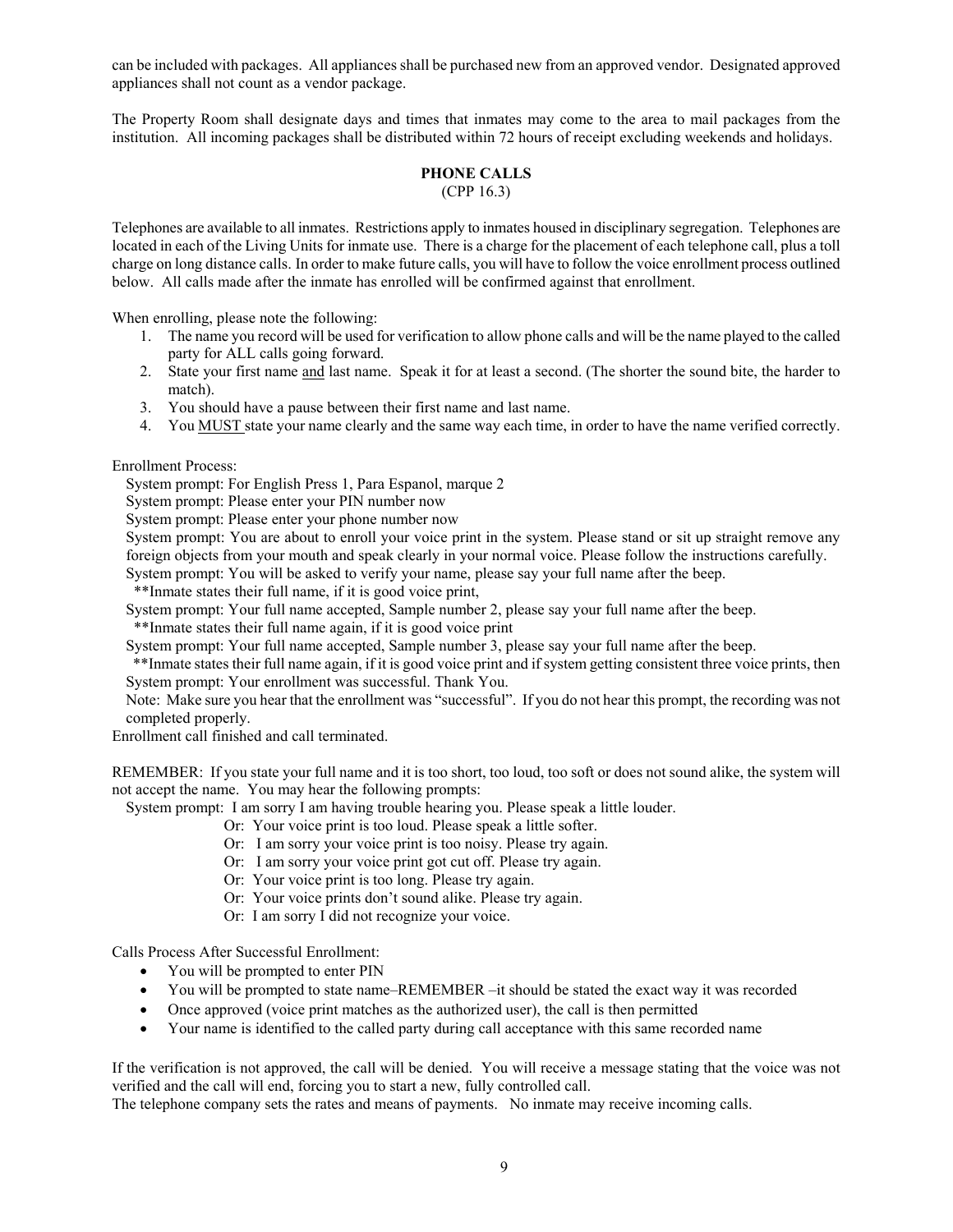Please note that upon arrival at KCIW you may not be able to place a call until information regarding your arrival at KCIW is entered into the program.

Telephone use is a privilege, not a right, and consequently may be restricted as a result of disciplinary reports. The lengths of telephone calls are limited in duration. The institution may monitor outgoing calls as a security measure. **Inmates making, or attempting to make, third-party calls are subject to disciplinary action.** Unit Administrators may approve special phone calls.

#### **PROPERTY**

#### **PERSONAL PROPERTY**

Authorized personal property is listed in CPP 17.1. All items of authorized property shall be stored only in the designated storage areas in accordance with KCIW IPP 17-05-01.

## **AUTHORIZED PROPERTY LIST (CPP 17.1)**

| <b>ITEM OF CLOTHING</b> | <b>OUANTITY</b> | OUANTITY      |
|-------------------------|-----------------|---------------|
|                         | MALE            | <b>FEMALE</b> |
|                         |                 |               |

All clothing shall be machine washable. None shall be padded, fiber or down-filled, or items prohibited by this policy.

The following clothing shall be issued by the state:

| coat                                                                                                           |                         | 1                       |
|----------------------------------------------------------------------------------------------------------------|-------------------------|-------------------------|
| uniform shirts                                                                                                 | 4                       | 4                       |
| uniform pants                                                                                                  | 4                       | 4                       |
| footwear*                                                                                                      | *                       | *                       |
| belt                                                                                                           | 1                       | 1                       |
| The following may be issued by the state or purchased by the inmate:                                           |                         |                         |
| poncho                                                                                                         | 1                       | 1                       |
| (shall be translucent; state issued for work purposes only)                                                    |                         |                         |
| undershorts (white only, maximum of 5 state issued)                                                            | 10                      | $\Omega$                |
| underpants (white only, maximum of 5 state issued)                                                             | $\theta$                | 10                      |
| t-shirts, short or long sleeve (cotton, white only; state issued for work purposes<br>only-short sleeve)       | 10                      | 10                      |
| bras (white only; maximum of 3 state-issued) (may possess underwire bras if<br>underwire or stays are plastic) | $\theta$                | 7                       |
| socks or cotton footies (white only, maximum of 3 state-issued)                                                | 10                      | 10                      |
| The following clothing items may be purchased by the inmate:                                                   |                         |                         |
| sweatpants (plain, light gray only)                                                                            | 3                       | 3                       |
| sweatshirts without hoods (light gray only)                                                                    | $\overline{\mathbf{3}}$ | $\overline{\mathbf{3}}$ |
| tank tops (white only) - females only shall possess sleeveless, crew-neck style                                | $\overline{3}$          | 3                       |
| athletic supporter                                                                                             | 1                       | $\theta$                |
| underwear, long or thermal (white only, set)                                                                   | 2 pairs                 | 2 pairs                 |
| gym shorts (light gray only) (no spandex or bicycling type shorts)                                             | 3                       | 3                       |
| pajamas (white, gray, or beige)                                                                                | $\overline{c}$          | $\overline{2}$          |
| robe (white only)                                                                                              | 1                       | 1                       |
| ear plugs (pairs, foam only)                                                                                   | 4                       | 4                       |
| gloves (cotton)                                                                                                | 1 pair                  | 1 pair                  |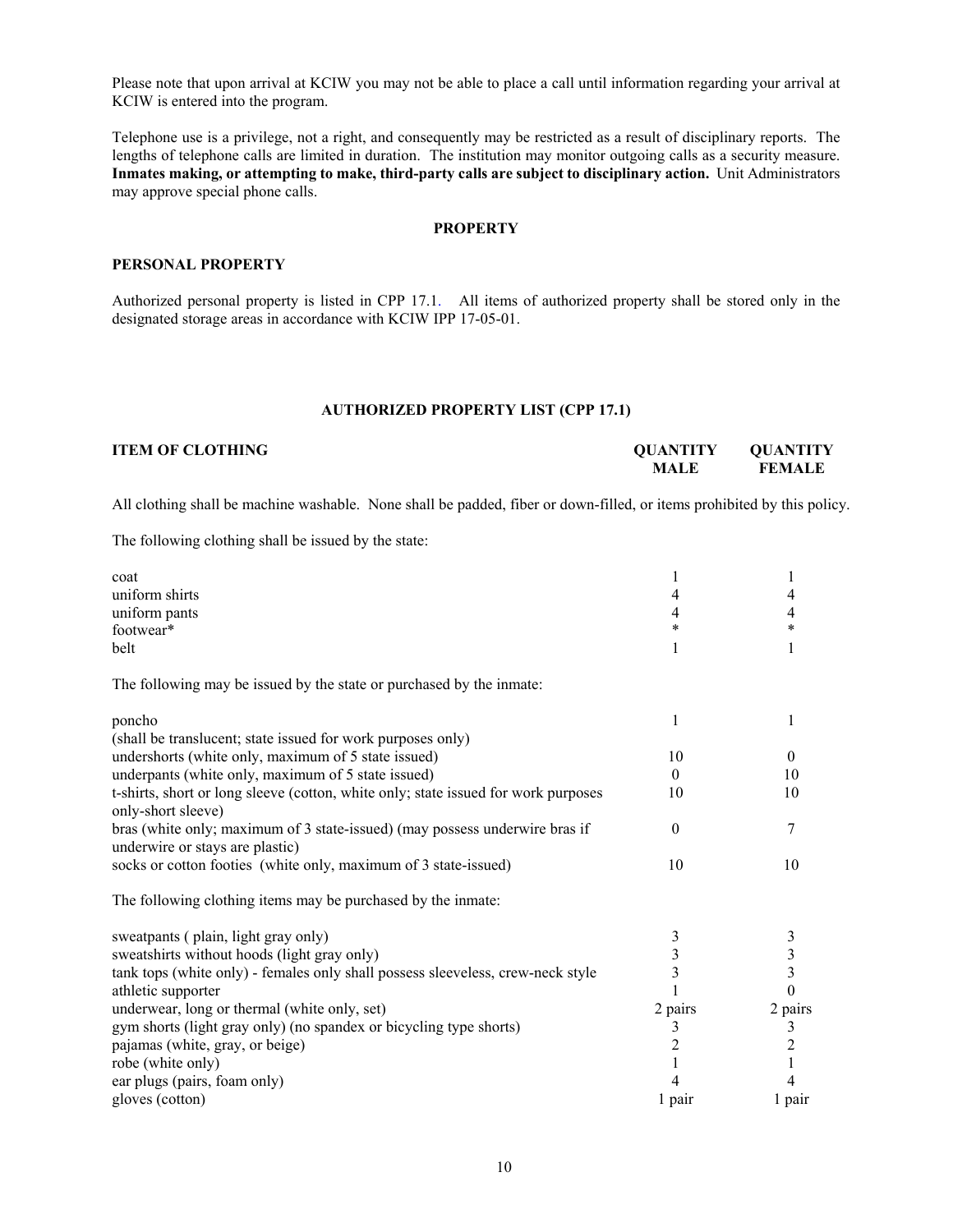| handkerchiefs (white only)                                                         | 10     | 10     |
|------------------------------------------------------------------------------------|--------|--------|
| ball caps (khaki only, catalog purchase only)                                      |        |        |
| toboggans (khaki only, without mask)                                               |        |        |
| bucket hats (khaki only)                                                           |        |        |
| gym shoes (white only, shall not exceed 7" from the bottom of the heel to the top  | ∗      | *      |
| of the shoe)                                                                       |        |        |
| shower clogs (canteen purchase only)                                               | 1 pair | 1 pair |
| work boot (black only, no lug sole, shall not exceed 6" in height, no steel toe or | 1 pair | 1 pair |
| steel shank)                                                                       |        |        |

\* An inmate may have in his possession a total of three (3) pairs of shoes which may include: one (1) pair of state issued shoes or purchased work boot, one (1) pair of personal gym shoes, and one (1) pair of shower clogs; or two (2) pairs of personal gym shoes and one (1) pair of shower clogs.

| <b>BEDDING, TOWELS, AND SO ON</b><br><b>ITEM</b>                                | <b>OUANTITY</b><br><b>MALE</b> | <b>OUANTITY</b><br><b>FEMALE</b> |
|---------------------------------------------------------------------------------|--------------------------------|----------------------------------|
| towels (white only, standard bath size only, large beach towels not authorized) |                                |                                  |
| washcloths (white only)                                                         |                                |                                  |
| sheets (white only, twin size only)                                             |                                |                                  |
| pillow cases (white only)                                                       |                                |                                  |
| personal blankets, spreads quilts (non-electric, machine washable; beige only,  |                                |                                  |
| twin size only, shall not be padded or fiber or down filled)                    |                                |                                  |
| pillow (state issue only)                                                       |                                |                                  |
| mattress (state issue only)                                                     |                                |                                  |
| laundry bag (mesh only)                                                         |                                |                                  |
| shower bag (mesh only)                                                          |                                |                                  |

| <b>PERSONAL</b><br><b>ITEM</b>                                                   | <b>QUANTITY</b> | <b>OUANTITY</b> |
|----------------------------------------------------------------------------------|-----------------|-----------------|
|                                                                                  | <b>MALE</b>     | <b>FEMALE</b>   |
| watch (maximum declared value \$50.00, no memory capability)                     |                 |                 |
| necklaces with or without religious medallions (no more than 24" in length and   | 2               | 2               |
| 1/4" wide, no homemade arts and craft necklace or medallion; maximum declared    |                 |                 |
| value \$50.00 each)                                                              |                 |                 |
| rings (Legally married only. Plain band style only; no jewels, stones, or raised |                 |                 |
| surfaces; maximum declared value of \$100.00 each)                               |                 |                 |
| earrings (pair; ball post style or ball stud style only, no jewels or stones)    | 0               |                 |
| (maximum declared value \$50.00)                                                 |                 |                 |
| comb or hair pick (plastic only)                                                 | 2               | 2               |
| hair brush                                                                       |                 | $\mathbf{1}$    |
| hair accessories (bows, barrettes, combs, ties)(black only)                      | 0               | 8               |
| mirror (plastic, not larger than 8" x 10")                                       |                 |                 |
| sewing kit (no scissors)                                                         |                 |                 |
| photo album not larger than 12" x 14"                                            |                 |                 |
| ice chest (up to 10 quart maximum, shall be molded plastic with non-removable    |                 |                 |
| liner, no styrofoam)                                                             |                 |                 |
| photo and frames, not larger than 8"x 10" (no glass)                             | 2               | 2               |
| drinking cup, mug or tumbler (plastic only; insert for hot pot not included;     |                 | 1               |
| maximum 16 oz.)                                                                  |                 |                 |
| wallet                                                                           |                 | 1               |
| eye glasses (prescription)                                                       |                 | $\overline{c}$  |
| reading glasses (plastic frames with no internal wire only)                      |                 |                 |
| sunglasses (non-reflective lenses, maximum declared value \$50.00)               |                 |                 |
| nail clipper (no knife blades or screw drivers)                                  |                 | 1               |
| locks (where permitted or not issued)                                            | $\overline{c}$  | $\overline{c}$  |
| plastic bowl and lid (maximum depth 7" and diameter 7")                          | $\overline{3}$  | $\overline{3}$  |
| Can opener                                                                       | 1               | 1               |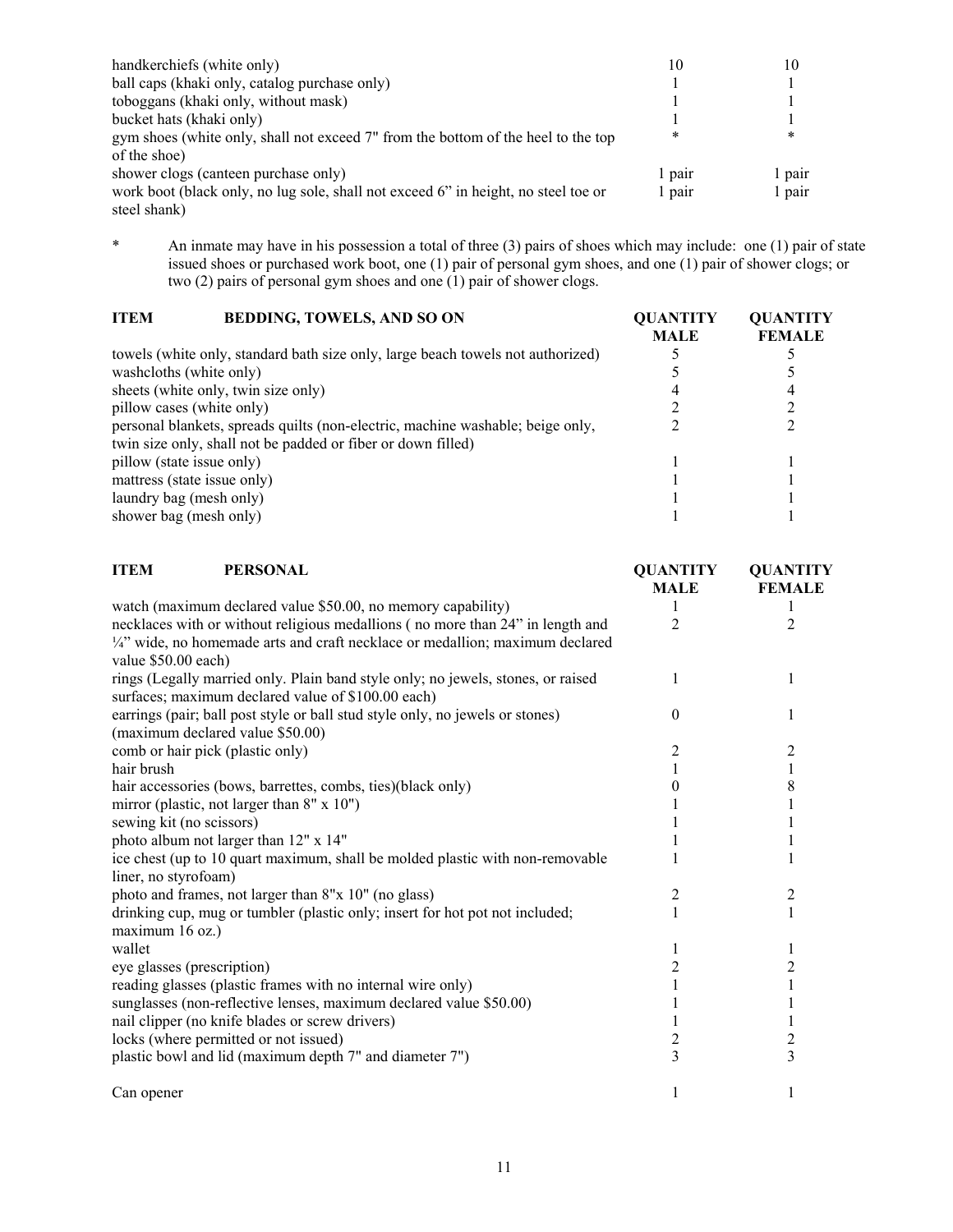\*Heavy chains, medallions, belt buckles or other decorative or non-essential items that may be used as weapons shall not be allowed.

| <b>ITEM</b> | <b>APPLIANCES, MUSICAL INSTRUMENTS</b> | <b>OUANTITY</b> | QUANTITY      |
|-------------|----------------------------------------|-----------------|---------------|
|             |                                        | <b>MALE</b>     | <b>FEMALE</b> |

| Homemade appliances or appliances that are altered or have spliced cords shall not be permitted for possession. All<br>appliances shall meet safety standards and shall be U.L. approved grounded. |                    |                 |
|----------------------------------------------------------------------------------------------------------------------------------------------------------------------------------------------------|--------------------|-----------------|
| clock, (stem wind or battery powered only, size no larger than 4" overall)                                                                                                                         | 1                  | 1               |
| fan (No box style; 8" maximum blade length; permitted in non-climate                                                                                                                               | 1                  | 1               |
| controlled living areas only. Institutional storage shall be provided for climate<br>controlled facilities.)                                                                                       |                    |                 |
| radio, cassette player, CD player or combination player (Walkman or Discman<br>type (play only) - $2" \times 6" \times 8"$ ) (Shall be used with ear phones only)                                  | 1                  | 1               |
| CD Carrier (soft sided, clear only, maximum capacity 4 CDs                                                                                                                                         | $\overline{2}$     | $\overline{2}$  |
| Adapter                                                                                                                                                                                            | 1                  | 1               |
| TV minimum 9" - maximum 13" screen with headphone jack, no attached<br>VCRs; shall be used with head phones only; no handheld TVs                                                                  | 1                  | 1               |
| Remote control (clear only; only if inmate owns TV)                                                                                                                                                | 1                  | $\mathbf{1}$    |
| headphones: for use with radio, cassette or TV (only if inmate owns TV and<br>radio)                                                                                                               | 1 per<br>appliance | 1 per appliance |
| Headphone splitter (only if inmate owns headphones)                                                                                                                                                | 1                  | 1               |
| typewriter, manual or electric (no memory capability)                                                                                                                                              | $\mathbf{1}$       | 1               |
| departmental approved electronic gaming system                                                                                                                                                     | 1                  | 1               |
| games (games rated "Adult" or "Mature" are prohibited)                                                                                                                                             | 5                  | 5               |
| hot pot or immersion heater 6 cup maximum, clear insert may be purchased<br>separately and shall not be counted as an additional container)                                                        | 1                  | 1               |
| typewriter ribbon (only if typewriter is owned by inmate)                                                                                                                                          | 2                  | 2               |
| Media Tablet (Department approved model only) shall be clear plastic and be<br>used with approved headphones                                                                                       | 1                  | 1               |
| cassette tapes or compact discs -only if compatible player is owned by the<br>inmate (no blank tapes, clear plastic only)                                                                          | 15                 | 15              |
| extension cord (maximum length 10', maximum 3 outlets,) co-axial cable<br>(maximum length 10')                                                                                                     | 1                  | $\mathbf{1}$    |
| surge protector (clear only)                                                                                                                                                                       | 1                  | 1               |
| calculator (pocket size, solar powered only no programmable memory<br>capability)                                                                                                                  | 1                  | 1               |
| hand-held hair dryer                                                                                                                                                                               | 1                  | 1               |
| electric hair curlers, curling iron, or straightening iron                                                                                                                                         | $\boldsymbol{0}$   | 1               |
| <b>Musical Instrument</b>                                                                                                                                                                          | 1                  | 1               |

**guitar** - (Acoustical or electric. Electric may be used with personal headphone sound system that plugs directly into jack. Separate amplifiers are not permitted. Value of \$300 or less.);

# **harmonica**;

**keyboard** - (battery-powered only, used with earphones only, shall be 41" or less in length and a value of \$300 or less.);

**banjo** (value of \$300 or less)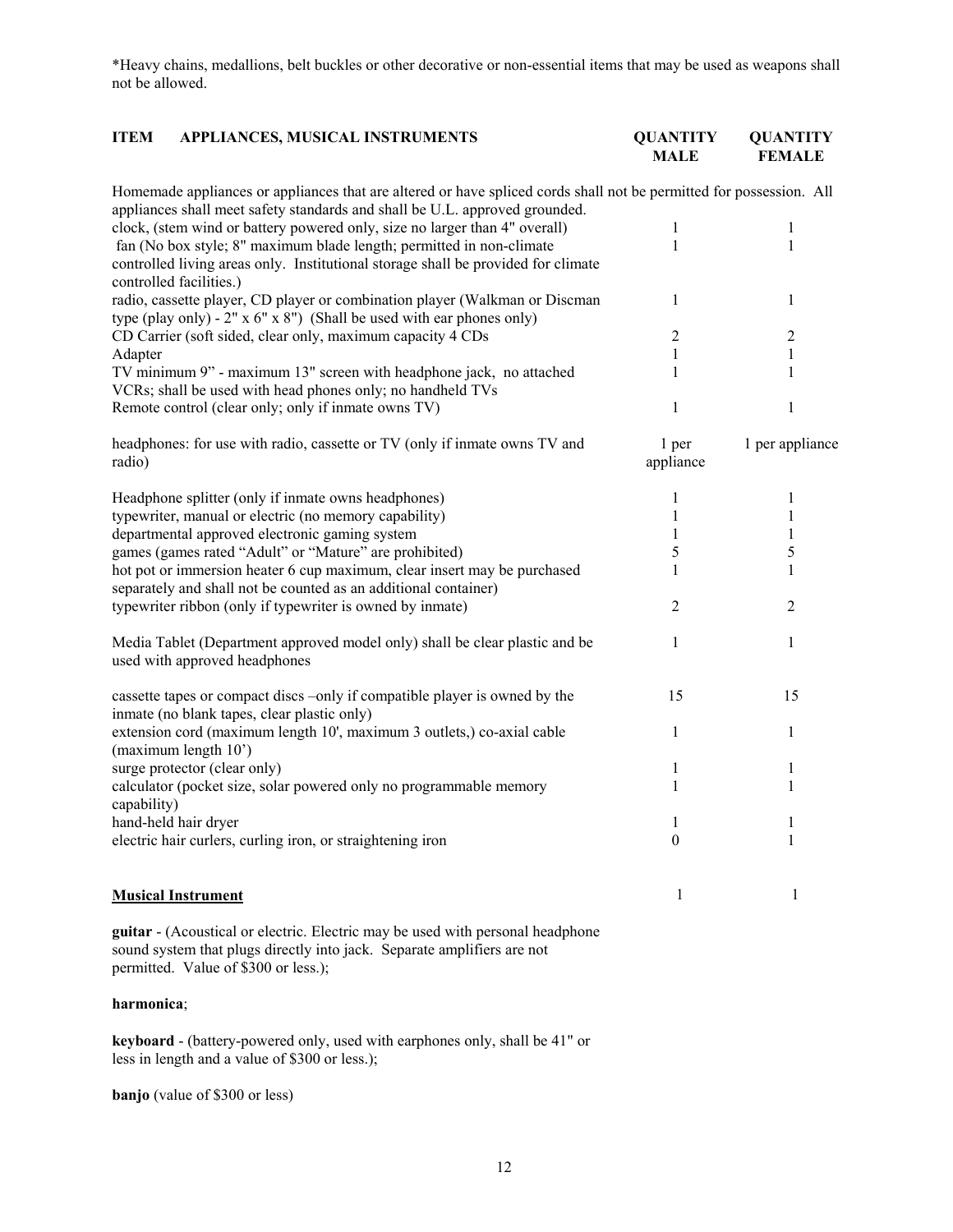**mandolin** (value of \$300 or less) instrument case for guitar, banjo, mandolin, or keyboard (hard shell or soft case) 1 1 1 1

| <b>ITEM</b>                | <b>CONSUMABLES</b>                                                      | <b>QUANTITY</b><br><b>MALE</b> | <b>QUANTITY</b><br><b>FEMALE</b> |
|----------------------------|-------------------------------------------------------------------------|--------------------------------|----------------------------------|
|                            | razor (non-electric and disposable only)                                | 4                              | 4                                |
| bar soap                   |                                                                         | 2                              | 2                                |
| toothpaste                 |                                                                         | $\overline{c}$                 | $\overline{c}$                   |
|                            | denture cleanser – (Polident Dentu-Crème only)                          |                                | $\mathbf{1}$                     |
| denture adhesive           |                                                                         | 1                              | 1                                |
| toothbrush                 |                                                                         | $\overline{c}$                 | $\overline{c}$                   |
| toilet paper rolls         |                                                                         | 4                              | 4                                |
| shave cream                |                                                                         | $\overline{c}$                 | $\overline{c}$                   |
|                            | hair cream, dressing, mousse                                            | $\overline{c}$                 | $\overline{2}$                   |
|                            | doo-rag (white only; worn in bed area only)                             | 1                              | 1                                |
| hair conditioner           |                                                                         |                                | 1                                |
| shampoo                    |                                                                         | 2                              | $\overline{c}$                   |
|                            | hair spray (non-alcoholic and non-aerosol)                              | 1                              | $\mathbf{1}$                     |
| deodorant                  |                                                                         | $\overline{c}$                 | $\overline{c}$                   |
| body powder                |                                                                         | 1                              | $\mathbf{1}$                     |
| foot powder                |                                                                         |                                |                                  |
| foot salves                |                                                                         | $\overline{c}$                 | $\overline{c}$                   |
| lotion                     |                                                                         | 1                              | $\mathbf{1}$                     |
| mascara                    |                                                                         | 0                              |                                  |
| blush                      |                                                                         | 0                              |                                  |
| mirror)                    | cosmetic face powder, loose or compact without mirror (no compacts with | 0                              | 1                                |
| eyebrow pencil             |                                                                         | 0                              | 1                                |
| liquid make-up             |                                                                         | 0                              | 1                                |
| eye shadow                 |                                                                         | 0                              | $\overline{\mathbf{c}}$          |
|                            | sanitary napkins and tampons packages                                   | 0                              | $\overline{c}$                   |
| after shave, non-alcoholic |                                                                         |                                | $\boldsymbol{0}$                 |
| perfume, non-alcoholic     |                                                                         | 0                              | 1                                |
| lipstick                   |                                                                         | 0                              | $\overline{c}$                   |
|                            | clothes hangers (shall be plastic)                                      | 10                             | 10                               |

No aerosol cans of consumables shall be permitted.

Other items may be possessed in reasonable quantities only and may include: stationary (white only), pens (clear only, blue or black ink only), batteries, playing cards, table games (no dice), authorized art and hobby craft supplies, and shoe shine materials to include water based shoe polish, one (1) black and one (1) white. The items shall be purchased through the inmate canteen or departmental approved vendor.

An inmate shall possess no more than:

(a) forty (40) stamps;

(b) a box of fifty (50) envelopes; or

(c) one (1) box of stationary at a time.

An inmate shall not be permitted to own or use self-adhesive address labels. An additional lock may be owned if authorized by institutional rule and is located away from the living area to secure recreational equipment or art and hobby craft supplies.

## **LAUNDRY**

All inmates shall have access to laundry facilities and certain clothing/hygiene supplies. Inmates shall see the Main Building Laundry Officer or appropriate living unit staff to schedule laundry times.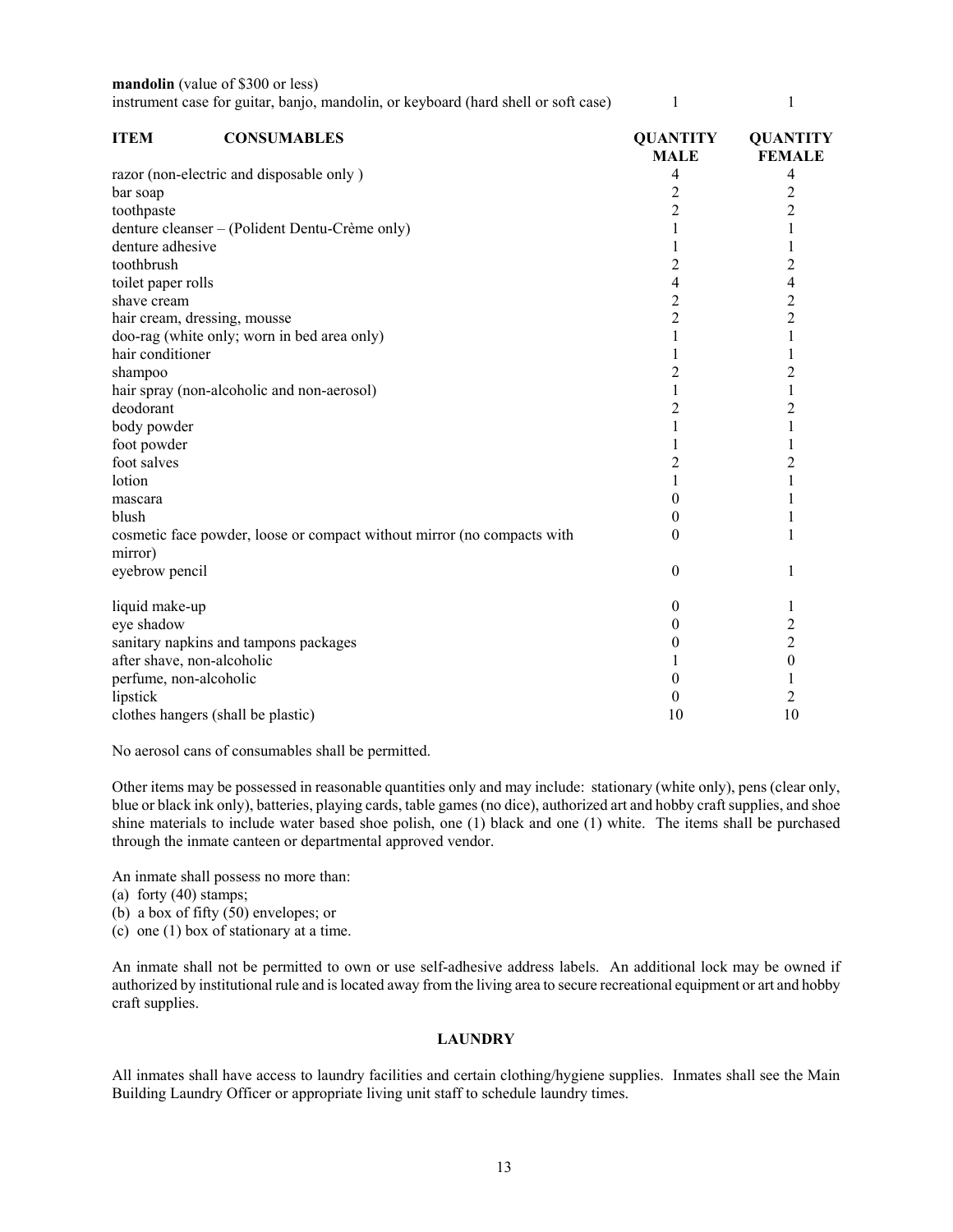An inmate shall not be allowed to do laundry for another inmate. Laundry rooms are unauthorized areas unless the inmate is scheduled to be there. No food or drinks are allowed in the Laundry Rooms.

A 15-minute break may be taken after clothes are put into the dryer. Shoes shall not be placed in dryers or left in common areas to dry.

DO NOT OVERLOAD WASHERS OR DRYERS. Inmates are required to check and remove lint from the lint traps on the dryers before and after use.

Inmates shall be allowed to iron their clothing during their scheduled laundry times. An inmate shall give her ID tag to the officer to receive an iron. The ID tag shall be returned upon return of the iron. State issued irons shall not be passed from one inmate to another. The inmate shall clean the iron before returning it to the officer. Only water may be placed in the steam irons. Additional ironing times will be allowed Monday through Friday from 4:15 p.m. until the dayroom closes, and on weekends and Holidays during dayroom hours.

## **STATE ISSUE OF CLOTHING AND SUPPLIES (**KCIW IPP 12-02-01)

An inmate may request clothing items from the Main Building Laundry Officer by submitting a written request. The inmate shall be responsible for state issued items. These items shall be returned to the Main Building Laundry Officer when no longer needed. If state property is not returned, the inmate shall be charged for the items.

## **VISITING**

Visiting shall be conducted on Saturday, Sunday, and designated State holidays from 8:30 am to 3:00 pm. Visitors must register no later than 2:30 pm. A/C inmates shall not be allowed to have visits until they have been classified and placed in General Population, or have resided in the Assessment Center for more than 60 days without being classified. You must then obtain a Visitor Information Form from your assigned caseworker. The completed form must be mailed back to Visitor Registration and post marked within thirty (30) days or it will not be processed.

General Population inmates may update their visitor list twice each calendar year based on the last digit of the inmate's institutional number. The completed form must also be postmarked within thirty (30) days of the assigned month.

| January and July    | 1 and 2     |
|---------------------|-------------|
| February and August | 3           |
| March and September | 4 and 5     |
| April and October   | 6           |
| May and November    | 7 and 8     |
| June and December   | $9$ and $0$ |

\* Visitors will not be allowed to visit if their name does not appear on the approved visiting list.

The institution offers a Bonding Visit Program for children from birth to three (3) years old in the nursery located in the Chapel. Bonding visit shall take place Monday-Friday between the hours of 8:30 am and 3:00 pm, and must be scheduled in the Chapel five days in advance.

Your Unit Officer will inform you when you have a visit. It is your responsibility to report to the Administration Building in a timely manner. You must be dressed in your state issued uniform and may only have the following items in your possession:

> One (1) plain band style ring One (1) pair of ball post earrings One  $(1)$  necklace, not more than  $\frac{1}{4}$  inches in width and no more than 24 inches in length with or without a religious medallion Room and locker key Prescription eyeglasses

Inmates will be frisk searched prior to the visit and strip searched after their visit.

It is your responsibility to inform your visitor of rules and guidelines for visiting you here at KCIW. Visiting rules may be viewed on **KCIW'**s web site: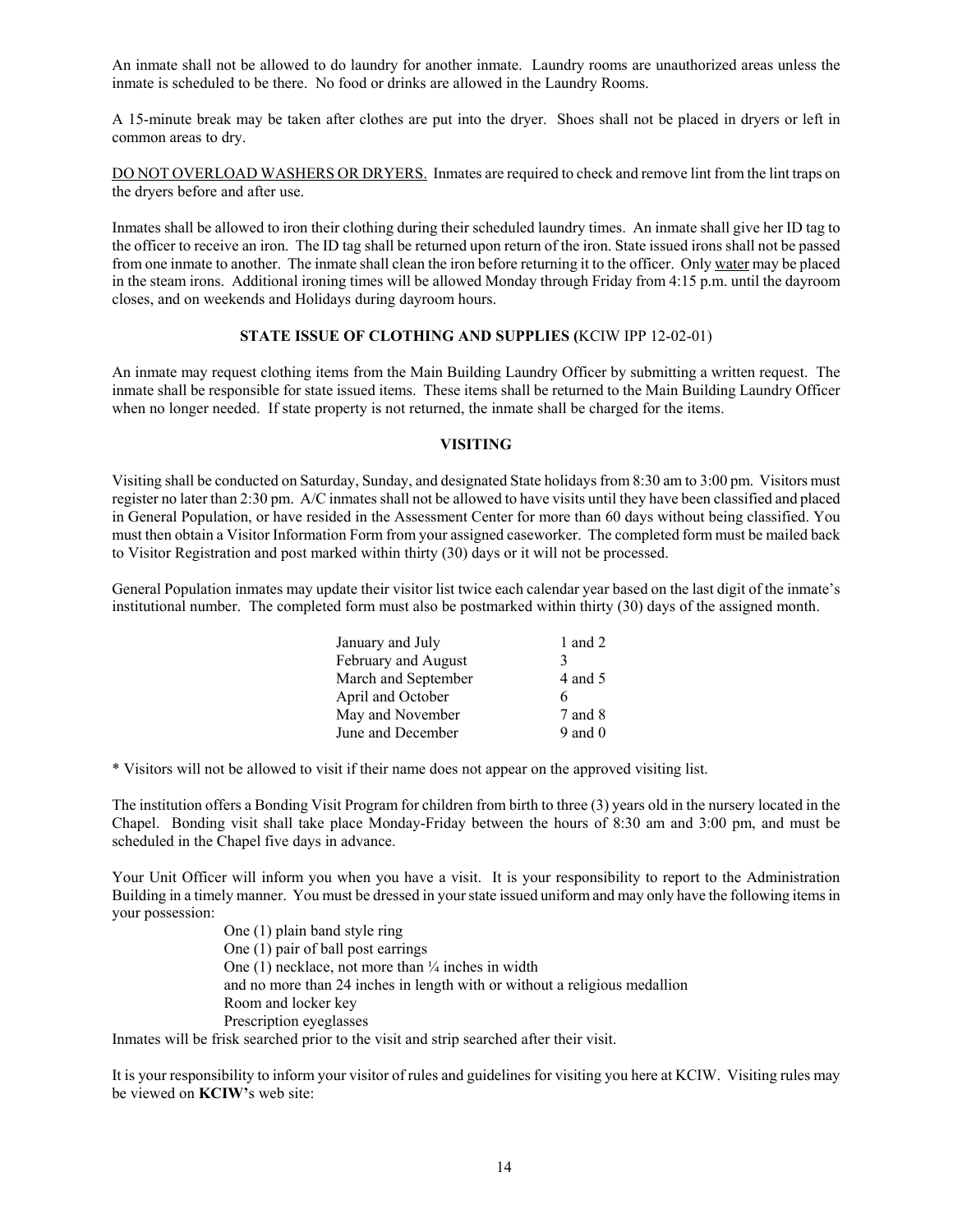[http://www.corrections.Ky.Gov.](http://www.corrections.ky.gov/) Also, pamphlets are available at the registration desk.

Please inform your visitors that KCIW is a tobacco free institution and their use is strictly prohibited on our property and that includes smoking in the parking lot. Visitors caught violating this policy may be restricted from visiting you.

Detailed rules of visiting are located in CPP 16.1 and KCIW 16-03-01. It is your responsibility to familiarize yourself with these policies. The policies are located in the legal aid office and library.

# **VISITING RULES**

- 1. When paged to the visiting area, inmate IDs shall be left with the visiting room officer before entering the visiting area.
- 2. Visits may include three adults at any one time and an unlimited number of children.
- 3. All visits may last the duration of the allotted visitation time each visitation day.
- 4. All adult visitors shall be required to have proper picture identification.
- 5. All visitors shall be subject to search.
- 6. Nothing may be received for inmates through visiting from visitors.
- 7. All inmate jewelry shall be listed upon the inmate's entry into Visiting. The following jewelry is authorized:
	- a. one pair of ball post earrings
	- b. one necklace, not more than  $\frac{1}{4}$  inches in width and no more than 24 inches in length with or without a religious medallion
	- c. one plain band style ring
- 8. Inmates shall not wear watches to visiting.
- 9. Inmates shall not wear sunglasses to visiting.
- 10. Visitors may bring a maximum of \$40 into visiting to purchase items from vending machines; however sharing of food items is not permitted between visitors and inmates.
- 11. The inmates are not allowed to carry any items from the visiting room.
- 12. Inmates shall be dressed appropriately in the required uniform.
- 13. No packages or property may be sent out through visiting.
- 14. Inmates needing to get up from the table will raise their hand while remaining seated until a staff member is available for escort.
- 15. At the end of the visit, the inmate is to remain seated at their assigned table until staff is available to escort them to the strip out room.

## **OUTSIDE LAWN VISITING RULES-AVAILABLE TO HONOR STATUS INMATES ONLY**

- 1. Lawn visits shall be limited to inmates with Honors Status only. When it becomes necessary to utilize an outside table waiting list, a two (2) hour table limit shall be implemented.
- 2. Once your outside lawn visit begins, you may return to the inside visitation room one time, prior to the conclusion (end) of your visit, for reasons such as inclement weather, restroom, or vending.
- 3. A lawn visit shall not be terminated because of rain, provided tables are available in the inside visiting area. All visits shall be terminated on a "first in and first out" basis should the need for space arise.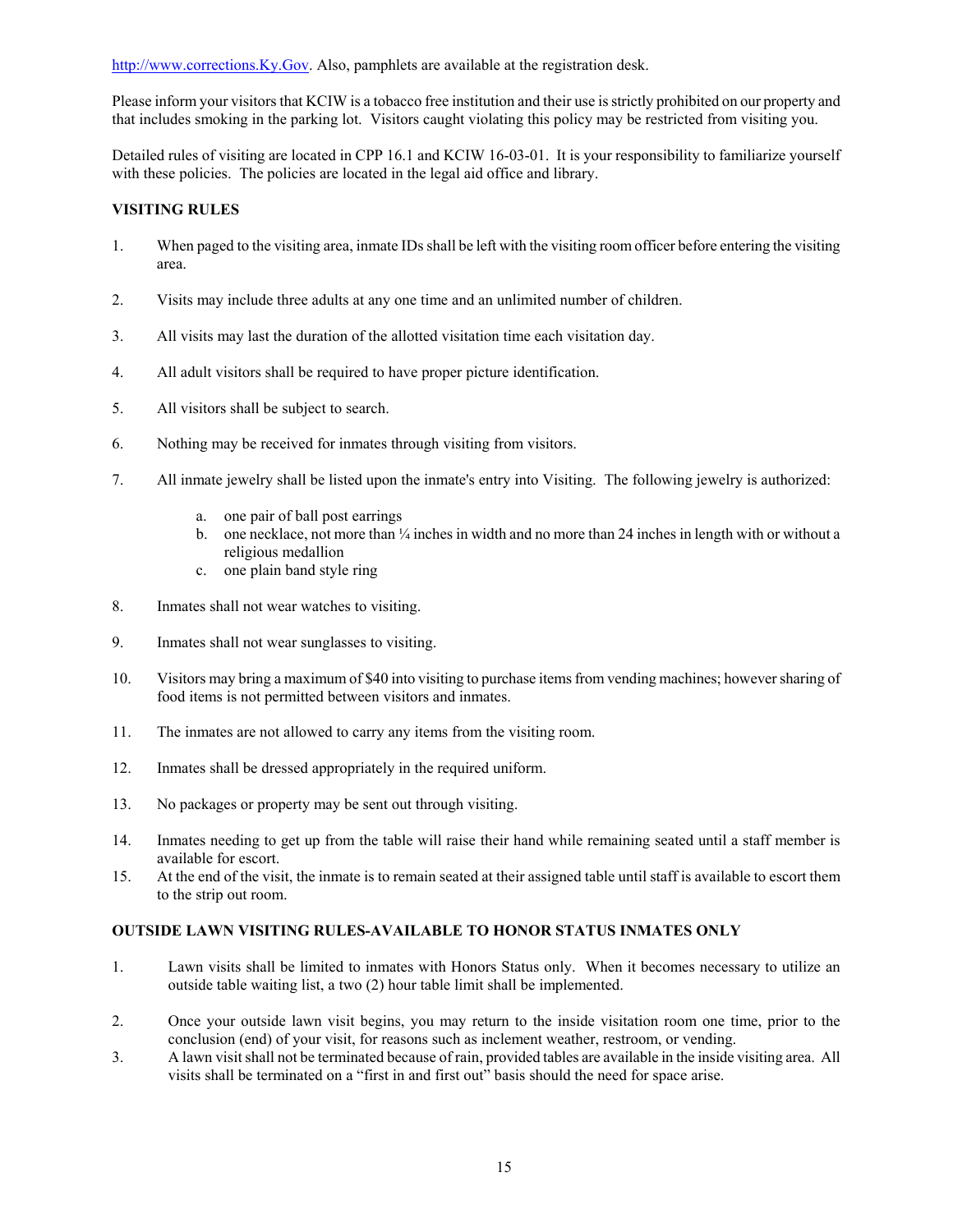- 4. An inmate or visitor shall not straddle the bench of the picnic table or lie on the bench or table or sit on top of the table. When sitting at the picnic table the inmate shall always sit facing the Administration Building.
- 5. Children shall be controlled by the visiting adults at all times. Children shall not be permitted to stand, crawl or sit on the tabletops. Children using the outdoor play area shall be under the supervision of a visiting adult at all times. The outdoor play equipment shall be restricted to children 12 years old and under.

A mail and visiting regulations handout is available from the Assessment Center (A/C) Director to send to your relatives and friends.

Refer to KCIW IPP 16-03-01 and CPP 16.1 for information regarding the following:

- a. eligibility requirements for visitors
- b. reasons for excluding certain visitors
- c. visitor check-in process
- d. visitor dress code
- e. requirements regarding food being brought in during visits
- f. rules regarding public displays of affection
- g. special visits

## **NON-CONTACT RESTRICTED VISITS**

Restrictive Housing Unit (RHU), Special Living Unit (SLU), and Lonnie Watson Center (LWC) C-Wing inmates and inmates who are administratively restricted from regular contact visiting for disciplinary reasons may utilize the no contact visiting areas.

The following guidelines shall govern non-contact visitation for general population:

- 1. The individual is convicted of a: Category IV, Item 2; Category IV, Item 5; Category IV, Item 18; Category VI, Item [3;][ Category 6, Item 14; Category 6, Item 15] disciplinary report.
- 2. All visits shall be restricted for a period of at least six months. Upon completion of the restricted period, an inmate may request a review of her file and behavior for a possible reinstatement of contact visits. This request shall be in writing and submitted to the Deputy Warden of Security.
- 3. All visits shall take place in a non-contact visiting booth.
- 4. All visits shall be received during Saturday, Sunday visiting hours and designated state holidays.
- 5. No outside, bonding or other special visits shall be allowed while on restrictions.
- 6. All visits shall be limited to no more than two visitors at a given time and shall be no more than one hour in length with no more than two visits per week.
- 7. All non-contact visits shall be scheduled through your institutional CTO, a minimum of seven days in advance, using the form which will be provided. This procedure is necessary to schedule the limited number of noncontact visiting booths.

## **NON CONTACT VISITS–RESTRICTIVE HOUSING UNIT (RHU), SPECIAL LIVING UNIT (SLU), and LONNIE WATSON CENTER (LWC) C-WING.**

- 1. All visitation requests shall be submitted at least seven days in advance.
- 2. Visitation request forms shall be distributed on Fridays by the Unit Administrator or designee. These forms shall be completed and returned on the same day.
- 3. Visits shall be scheduled through the case manager and shall be approved by the Unit Administrator.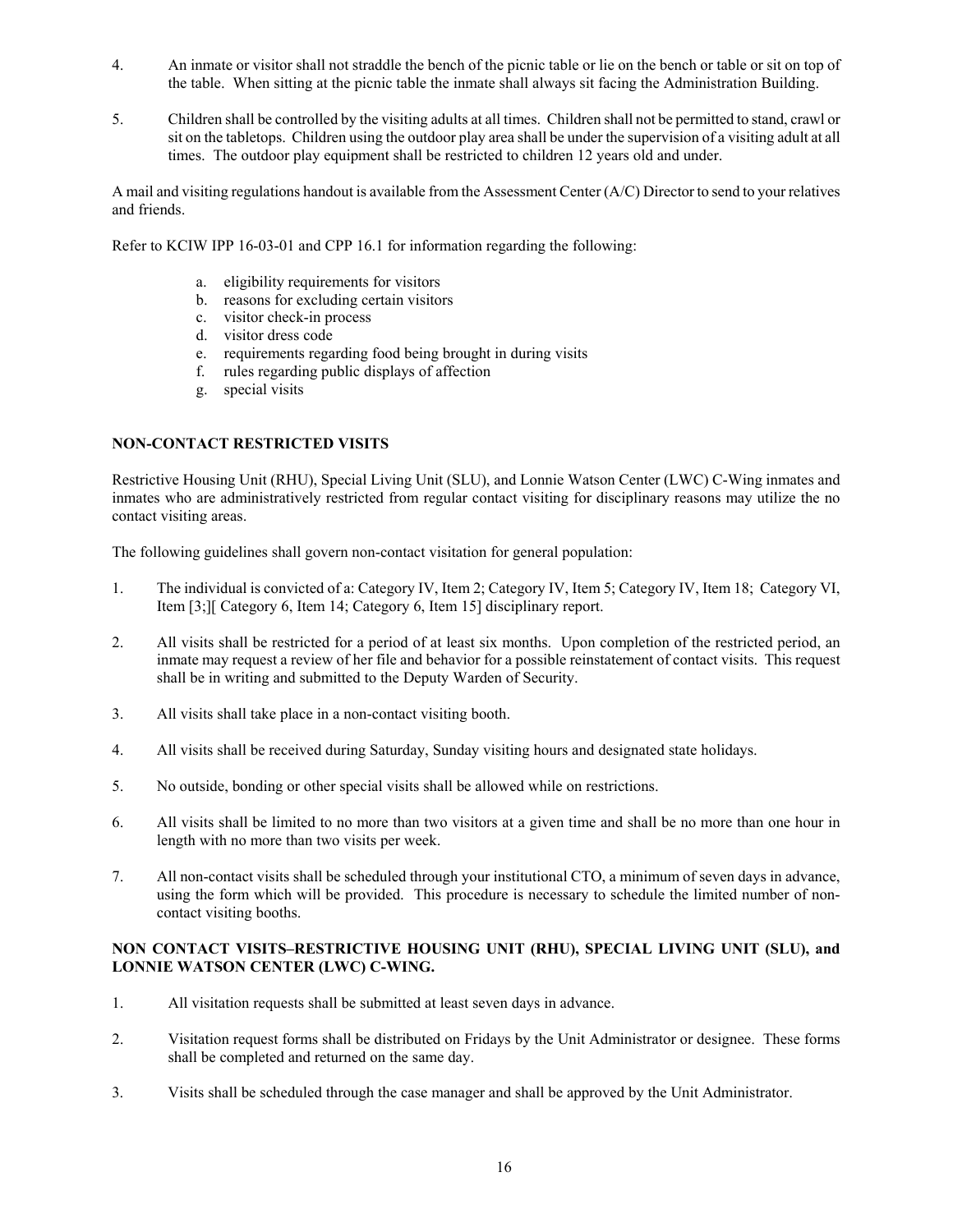- 4. Inmates shall be frisk searched prior to visits and strip searched after visits.
- 5. RHU inmates shall receive the same visiting opportunities as the general population unless institutional order and security may be endangered.
- 6. Visitation shall take place in one of the RHU non-contact visitation booths or one of the non-contact visitation booths in the Administration Building.
- 7. Visits shall be conducted on Saturdays, Sundays, and designated legal holidays according to a posted schedule.
- 8. Legal Aides, Grievances Aides, and other visitors to the unit may visit with the inmate in the non-contact visiting booth in the RHU with the approval of the Correctional Unit Administrator or designee.

#### **FUNERAL TRIPS AND BEDSIDE VISITS (**KCIW IPP 25-03-01)

Inmates may be approved to visit an immediate family member who is terminally ill in a hospital or they may be approved to go to the funeral home visitation of an immediate family member. See your CTO for further information.

### **HEALTH SERVICES DEPARTMENT**

The Health Services Department provides a wide range of services to the inmate population at the Kentucky Correctional Institution for Women. The prevention of disease is encouraged through healthy life choices, management of chronic medical conditions and emergency medical treatment.

The Health Services Department is a restricted area. Inmates shall not enter this area except when authorized or during scheduled times. In an emergency situation, inmates shall see their unit staff or a work supervisor.

Open Medical sick call is daily. Between 5:45 and 6:05 a.m. inmates will report to the recreation area and sign in, at that time all inmates will receive a blank sick call slip. Sick call slips will be filled out and held by inmates until they are seen by the sick call nurse. Inmates will need to put any medication refill request in the appropriate box in the medical foyer. Medical staff will see each inmate to address her medical needs.

Dental sick call will be held on Tuesday, Wednesday, and Friday mornings. Any dental condition deemed an emergency will be treated using standing orders until the patient can be seen by the Dental Department. Dentures are available but shall be paid for by the inmate prior to the impressions and ordering of the dentures.

Inmates are expected to report to medical for scheduled appointments. Failure to do so will result in disciplinary action.

If an inmate is given a medical knock-off from daily job assignment or program activities, she shall be restricted to her bed until the next morning except for meals and medication lines. This does not include inmates recovering from surgery, acute and/or chronic medical condition.

The Self-Administration of Medications (SAM) is available for all medications on the approved SAM list and will be distributed at 1:00 pm. Inmates are allowed to keep these medications in their living area, locked in their locker. Security shall check to assure the correct medication is in the inmate's possession. An inmate shall receive disciplinary action for misusing any medication or not keeping it secure in their locker.

Inmates shall be charged a \$3.00 co-payment for each medical service, unless it is ordered by medical staff. No inmate shall be denied health care if she cannot make the payment due to indigence or lack of funds at the time of the visit. If the inmate is not indigent, the inmate's account shall be frozen until funds are available.

Inmates who have been diagnosed with certain chronic medical conditions shall be issued Medical Alert cards. The card shall be red in color and worn behind their state identification card.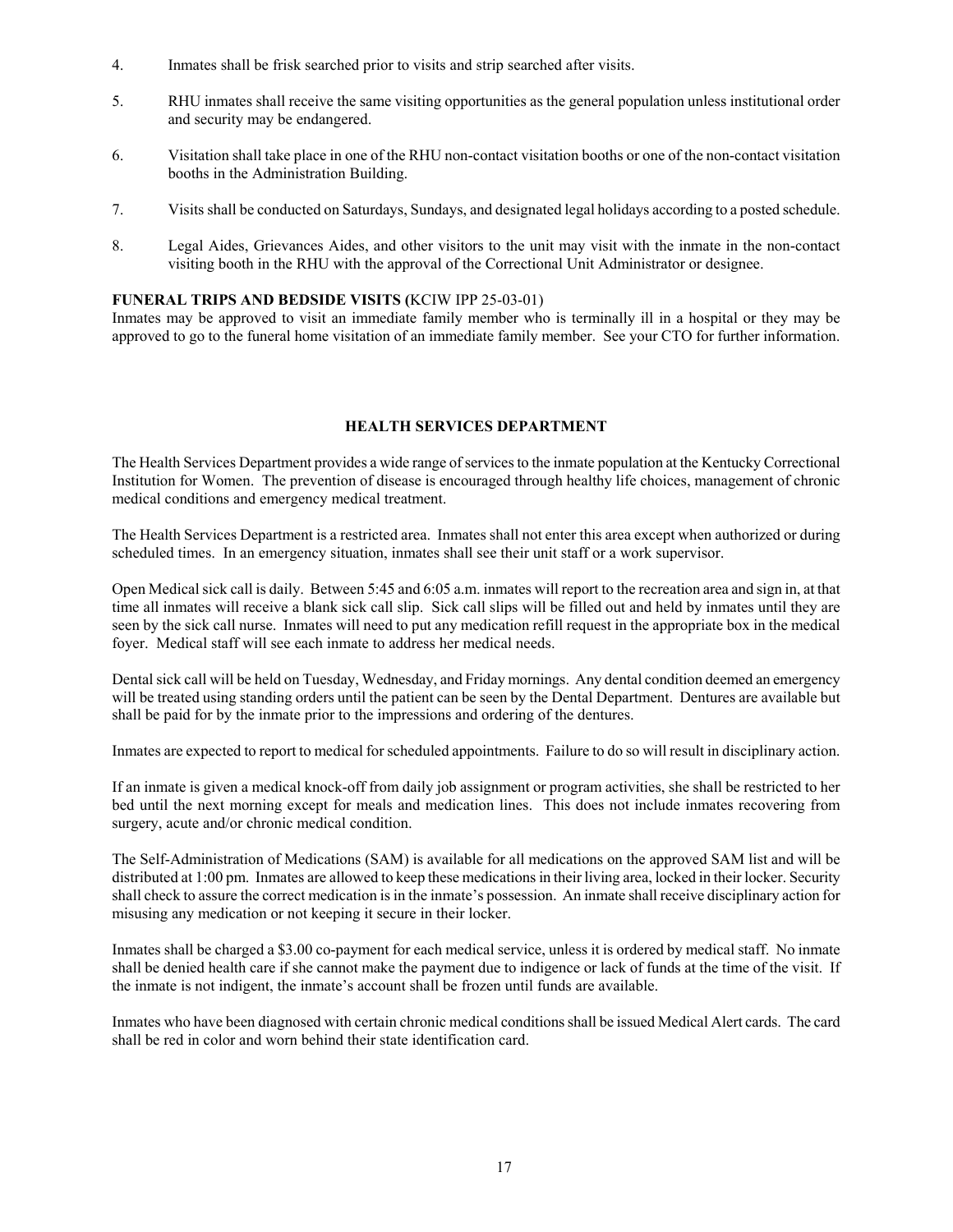There is a twenty bed medical area of the Lonnie Watson Center. It is used to house inmates needing short-term medical observation or special housing needs. The inmates housed in this unit shall abide by the rules and regulations of the general population. Inmates cannot refuse placement in the medical area.

## **MEDICATION**

Two daily pill calls are available for inmates to receive prescription medications. These are scheduled in the morning and evening at posted times. Medications shall not be given at other times except for emergency situations or as deemed appropriate by medical staff. Security staff shall be present during pill line to watch inmates take their medications. During pill line, inmates shall behave in a quiet and orderly manner, without talking with other inmates. Inmates may not bring or carry any personal property to the pill line. Inmates shall not run to pill call. There is a \$3.00 co-pay for each non-formulary prescription and for each refill of that prescription, unless indigent as defined in CPP 15.7.

Over-the-counter medications are available in the canteen. These over-the-counter medications shall not be provided by the institution unless the inmate is indigent, housed in the segregation unit, or needs treatment for an acute medical problem as deemed necessary by medical staff.

#### **CLASSIFICATION** (CPP 18.1, CPP 18.5, KCIW IPPs 18-01-01)

There are two types of classification committees: the Assessment Center Initial Classification Committee and the Unit Reclassification Committees. An inmate shall meet the Assessment and Classification Center Committee shortly after she arrives at the institution. Inmates shall meet the Unit Reclassification Committee after they complete the initial Assessment and Orientation process and have work and/or program and living unit assignments.

Classification is an ongoing process of assessment, assignment, monitoring and reassessment. The inmate shall be given copies of the custody review, which is completed at least once a year.

After an inmate completes the initial assessment process, she shall meet the Assessment and Classification Center Committee. This committee shall do an initial custody rating, conduct an assessment of abilities and skills, make a work/program assignment, and a housing recommendation.

An inmate shall meet the Unit Reclassification Committee at a minimum of once a year based upon the last digit of her inmate number:

| January  |   | June      |  |
|----------|---|-----------|--|
| February |   | August    |  |
| March    | 3 | September |  |
| April    |   | October   |  |
| May      |   | November  |  |

The Unit Reclassification Committee may meet at other times when unit staff deem necessary or at the request of the inmate. The inmate shall be given 48 hours notice before her regularly scheduled review and before a staff initiated review.

When an inmate requests a classification review, she shall submit, at least one day in advance of the classification committee meeting, a properly completed classification sheet to her CTO. An inmate may request one such special classification each year.

The inmate may meet with the Classification Committee to express any concerns and wishes. She may appeal the committee decision to the Warden within five working days. The Warden's decision may be appealed to the Director of Population Management at the Department of Corrections, P.O. Box 2400, Frankfort, KY 40602-2400. Inmates living in  $A/C$  upon their  $1<sup>st</sup>$  classification whether it is an initial or reclass have five days to appeal their classification to the same address.

#### **OFFENDER INFORMATION**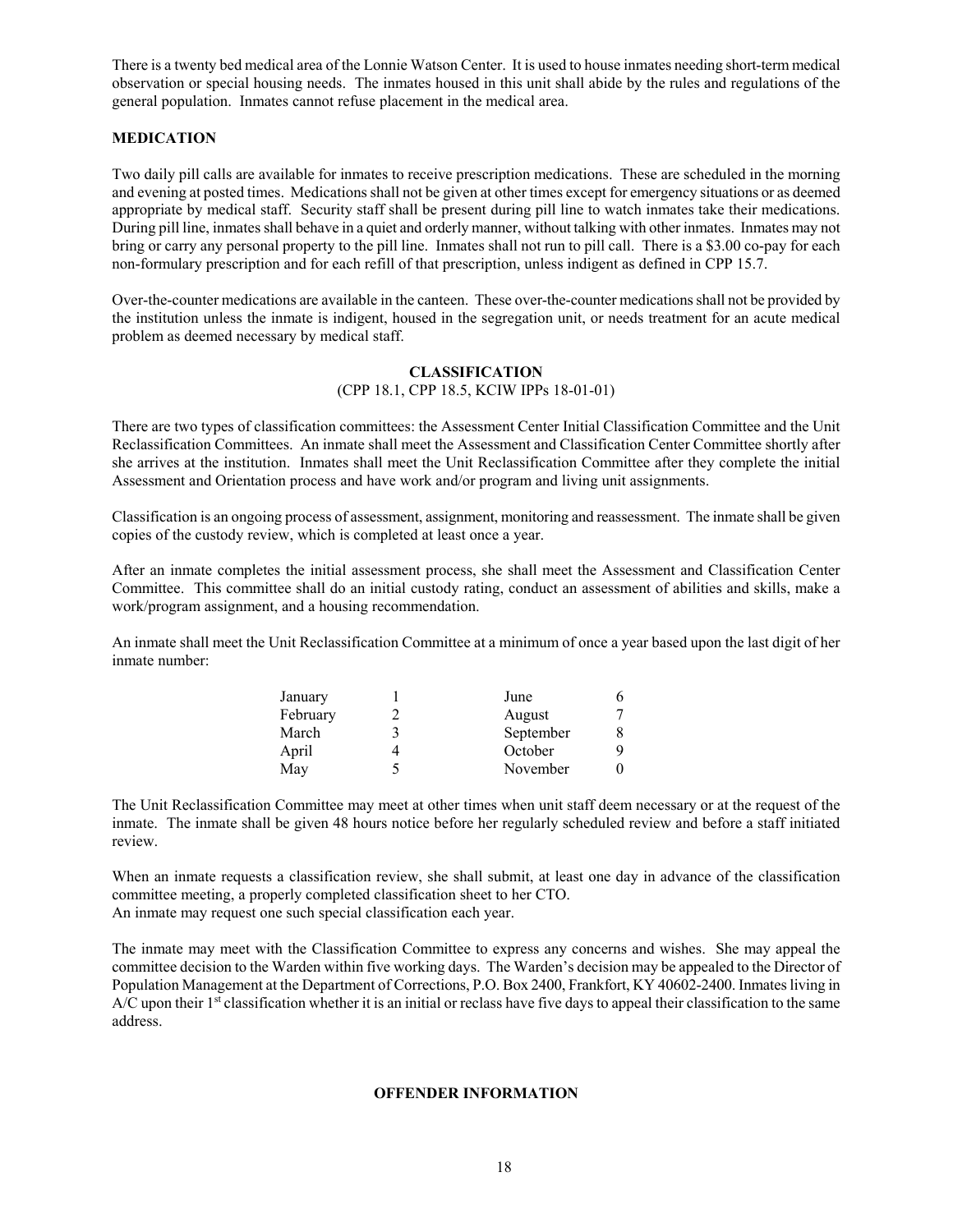#### **GOOD TIME**

There are three different types of Good Time for which you may receive credit: Statutory, Meritorious and Educational. **Remember that program participation, participation in regular work, counseling, and education programs are key factors for good time awards and evaluated by the Parole Board.**

## **STATUTORY (KRS 197.045)**

Statutory time is given automatically to each inmate who qualifies by law and equals one-fourth of the sentence. When this time is awarded the inmate is given a minimum expiration date. The awarding of this time creates the difference between the minimum and maximum expiration dates. Statutory time is subject to forfeiture, or loss, if convicted of a major disciplinary violation by the Adjustment Committee or Hearing officer.

## **MERITORIOUS (CPP 15.3)**

All inmates shall be considered monthly for Meritorious Good Time. An inmate may receive seven days of Meritorious Good Time each month minus seven days for any month she receives a Category III or above disciplinary conviction. Any time reviewed prior to April 15, 2008 will be eligible for 5 days per month. An inmate is not eligible for Meritorious Good Time awards if she has any non-restorable good time loss that is less than five calendar years old, more than 90 days good time loss or is serving a life sentence. A sex offender convicted after July 15, 1998 is eligible for Meritorious Good Time only after meeting certain conditions.

Meritorious Good Time is subject to forfeiture after all statutory good time is lost. When MGT is forfeited, it is NOT subject to restoration.

### **EDUCATIONAL (CPP 20.1)**

Inmates may receive 90 days of Good Time when they earn a GED, technical diploma, Associate degree, or certain DOC Programs. Educational diplomas earned prior to incarceration do not count toward this good time**.** Educational Good Time is not subject to forfeiture.Inmates who earn a diploma after sentencing and were in jail on controlled intake awaiting transfer to KCIW shall be considered for 90 days of Educational Good Time.

## **WORK FOR TIME CREDIT (CPP 19.2 and 19.3)**

If eligible, an inmate shall earn 1 day of Work for Time Credit (WFTC) for every 40 hours of work completed and ½ pay. Work for Time Credit is subject to forfeiture when all statutory good time and meritorious good time has been forfeited.

## **RESTORATION OF FORFEITED GOOD TIME (CPP 15.5)**

Good time loss resulting from any Category III through Category VI rule violation, as described in CPP 15.2, may be restored in accordance with Kentucky Department of Corrections CPP's.

Good time loss resulting from any Category VII rule violation, as described in CPP 15.2, shall not be subject to restoration.

#### **JAIL CREDIT TIME**

Inmates are given credit for the amount of time served in jail prior to their date of final sentencing on any crime committed after January 1, 1975. Institutional time starts on the day of sentencing, even if the inmate is still being housed in the jail. Therefore, this time is not considered jail time.

If an inmate believes she has not received the correct amount of jail time, she must contact the Probation & Parole office where her PSI was completed. The sentencing judge shall approve any changes for the jail credit to be applied.

## **RESIDENT RECORD CARDS (TIMESHEETS)**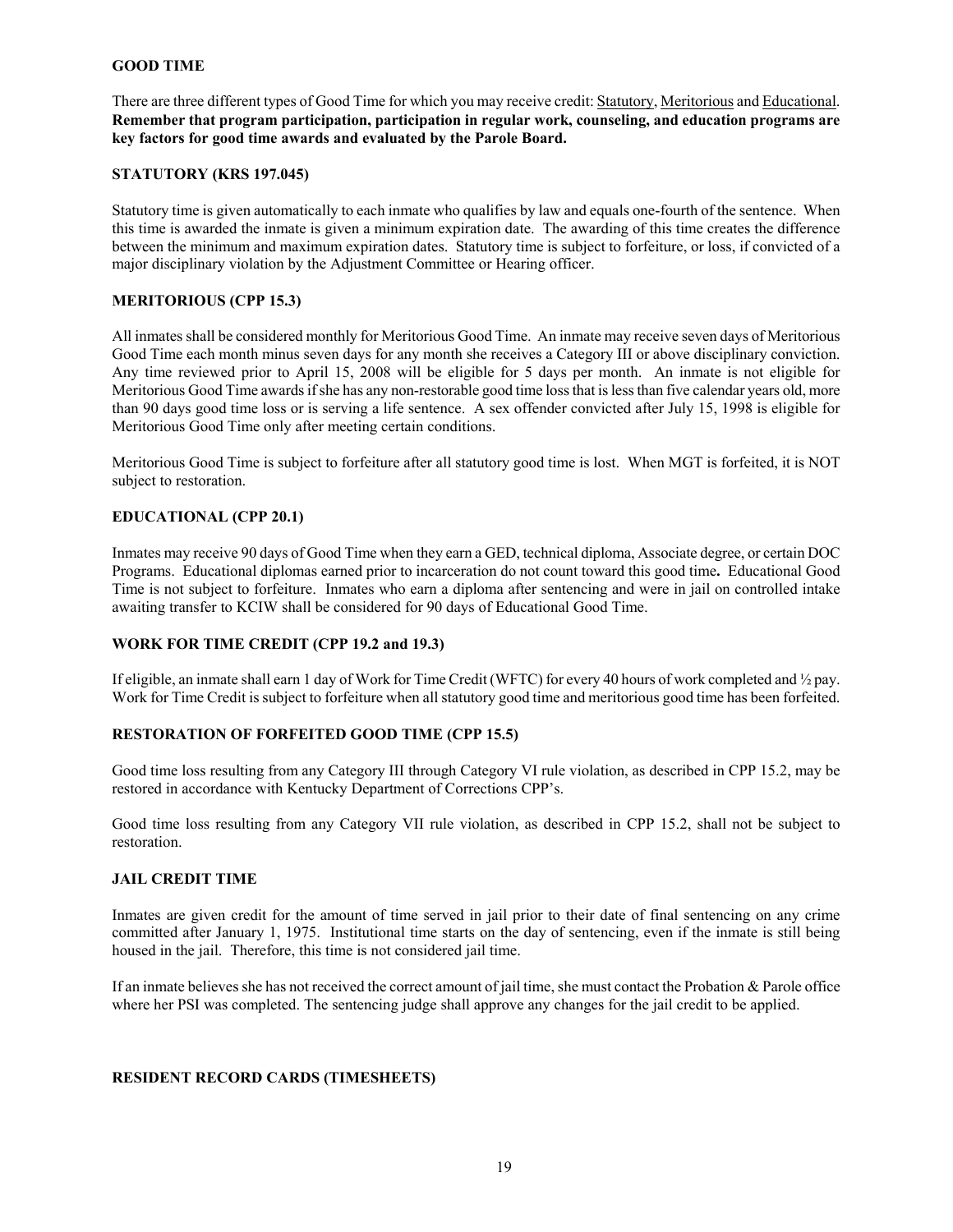When an inmate enters the Assessment and Classification Center at KCIW, all paperwork must be received from the court and Probation & Parole Office in order for the information to be entered on the resident record card. After all information is entered, the paperwork is submitted to Central Office Offender Information Branch.

Upon audit of the resident record card by Central Office staff, each inmate will receive one free copy of her official resident record card. This process may take some time. Do not send numerous requests for a resident record card. Inmates will receive a resident record card during their anniversary month.

Any change of an inmate's information which affects the sentencing information contained in the resident record card shall be entered by Offender Information and forwarded to Central Office Offender Information. Upon audit the inmate will again receive one free copy of her official resident record card.

An inmate may request additional copies of her official resident record card or an unofficial record card from Offender Information at a cost of 10 cents per page.

## **PROGRAMS AND SERVICES**

## **EQUAL OPPORTUNITY**

All Kentucky Correctional Institution for Women activities and programs are administered in accordance with the applicable nondiscrimination laws and regulations and the Americans with Disabilities Act. Questions should be addressed to: EEO Coordinator; Kentucky Correctional Institution for Women; P. O. Box 337; Pewee Valley, KY 40056.

### **EDUCATION CENTER**

Educational opportunities shall be available to inmates ranging from basic literacy to college courses. Completion of the GED, a technical program or associate degree shall earn the inmate 90 days of Educational Good Time.

Academic education is offered weekdays and designated evenings each week. An inmate who has not completed high school may earn a GED and receive a \$150.00 award for earning her GED at the institution. If she is a high school graduate, she may brush up on her academic skills in order to qualify for a specific technical education program.

Technical education opportunities are available to all qualified inmates. Vocational counseling is also available to ensure that an inmate is placed in the phase of the program best suited to her needs and abilities. The school offers Horticulture and Business Studies. Jefferson Community and Technical College offers the Associate of Arts, Associate of Science, and Associate of Applied Science degrees. Inmates interested in college or post secondary correspondence courses shall contact the Education Center Director.

## **GRIEVANCE PROCEDURE (**CPP 14.6)

The inmate grievance procedure is designed to provide a method of resolving inmate complaints **after all other efforts to resolve the problem have failed**. Before you file a formal grievance, you should try to resolve the problem informally with a staff member who can help resolve the problem. The purpose of the grievance process is to resolve the situation at the lowest possible level as quickly and fairly as possible.

The Grievance Office is located in the Main Building and is open during program hours. Inmates that work outside the institution may drop a note to schedule an appointment for after program hours. Grievance Aides who have been trained in the grievance process shall help you process your grievance through the informal resolution, committee and appeal process. Grievance forms may be obtained from the Grievance Office and must be hand written legibly in blue or black ink.

All grievance work must be conducted within the Grievance Office. Do not approach grievance workers regarding grievances outside of the office.

#### **LEGAL AID SERVICES (**KCIW IPP 14-02-01and CPP 14.4)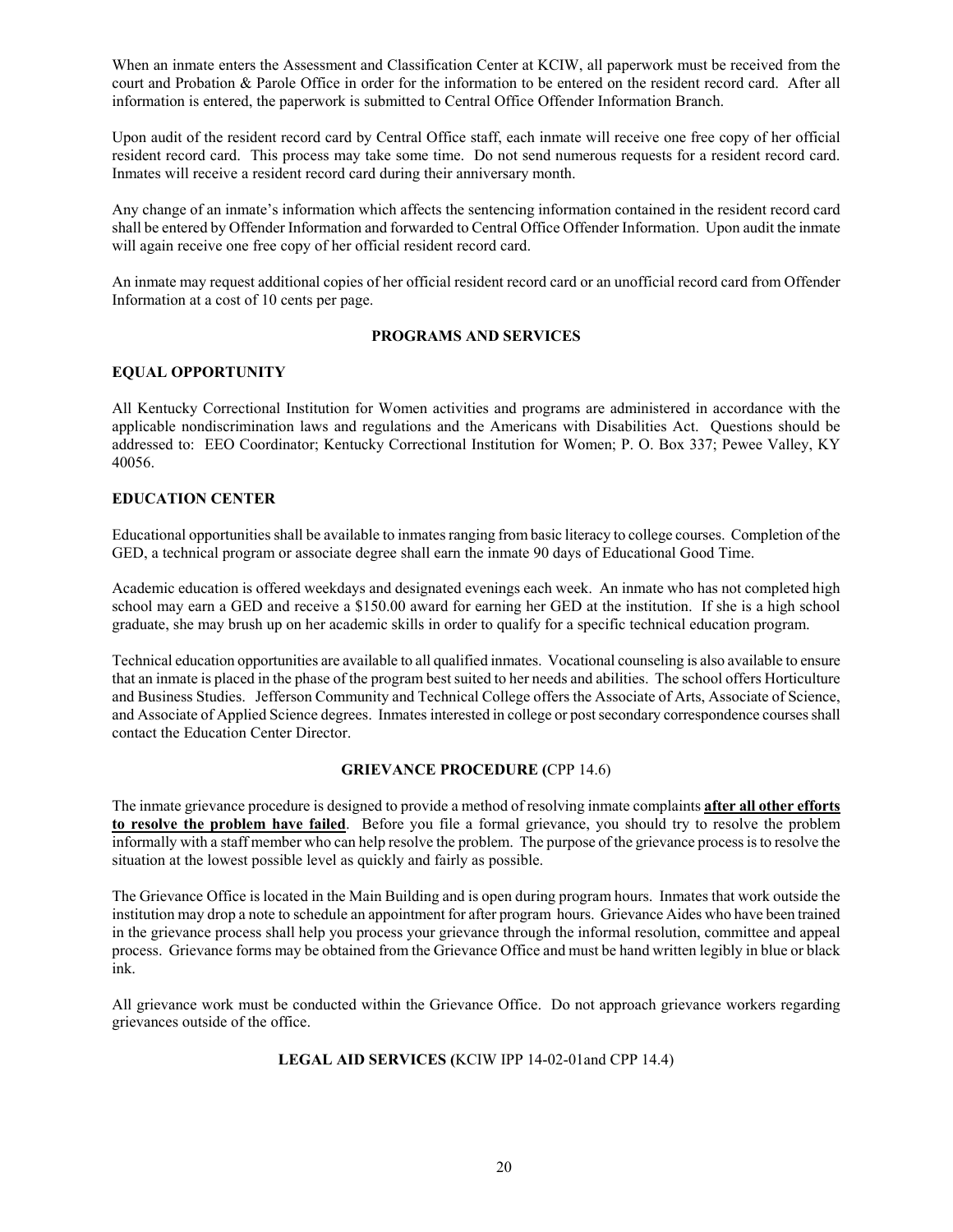In order to assure each inmate's right of access to the courts, the institution maintains a Legal Aide Office. The Legal Aid Office is located in the Main Building and is open during program hours. Inmates that work outside the institution may drop a note to schedule an appointment for after program hours. Nexus Lexus, an online legal research service, as well as a selection of legal books and materials are available for research needs. Legal Aides are available to serve as representatives in Adjustment Committee proceedings. Inmates housed in the Restrictive Housing Unit (RHU) shall only have access to the Legal Aide who is specifically assigned and as scheduled.

Assigned Legal Aides are responsible for assisting inmates in legal matters and receive institutional pay. **Legal Aides are not allowed to accept money or any other compensation for carrying out their assignment.** Legal Aides complete a training course provided by the Department of Public Advocacy (DPA), however they are not attorneys. The institution assumes no responsibility for the quality of Legal Aide work or assistance. Neither does the institution assume any responsibility for deadlines missed by Legal Aides or lost materials. It is still your responsibility to make the final decision relative to your case or legal actions and meet any court ordered deadlines.

An inmate may write to the DPA office at any time to request legal assistance or counsel on a criminal legal matter. The office address is: Department of Public Advocacy; 207 Parker Drive, Suite 1; LaGrange, Kentucky 40031.

## INMATES MUST HAVE PASSES TO GO TO THE LEGAL AID AND GRIEVANCE OFFICE.

All Legal Aid services must be conducted within the Legal Aid Office. Do not approach Legal Aid workers regarding Legal Aid business outside of office hours.

# **KCIW INSTITUTIONAL PROGRAMS**

#### **Mental Health**

Domestic Violence Willow Mindfulness Group Challenges Substance Abuse Program Seeking Safety

#### **Classification and Treatment Officers**

Bonding Visits Pathfinders Paws with Purpose New Directions AA—Alcoholics Anonymous NA—Narcotics AnonymousPawsitive Puppy Pals Club Shaken Baby Syndrome RPC (Recreation Planning Committee) Reflections MRT (Moral Recognition Therapy)

#### **Chapel**

Aunt Mary's Reading Program

Bible Study Bonding Visits Choir Girl Scouts Behind Bars Grief Care Pastoral Counseling REC (Residents Encounter Christ) Volunteer Visitors Worship Services

## **Library**

20/20 Book Club

## **Education Center**

College Classes—Jefferson Community & Technical College (JCTC) Correspondence Classes GED and Pre-GED classes Parenting Technical School programs ( Business Studies, Horticulture)

#### **Recreation**

Kids Day

## **LIBRARY (**KCIW IPP 21-01-01)

The KCIW library facilities are available to all inmates and staff. Rules are posted at the Library. Resources include books, interlibrary loan services, reference materials, magazines, newspapers, catalogs, telephone books, CPPs and IPPs. The Library is open according to a posted schedule. There are also bookshelves containing reading material located in each living unit.

# **MENTAL HEALTH SERVICES (**KCIW IPP Chapter 13 and 24-01-01)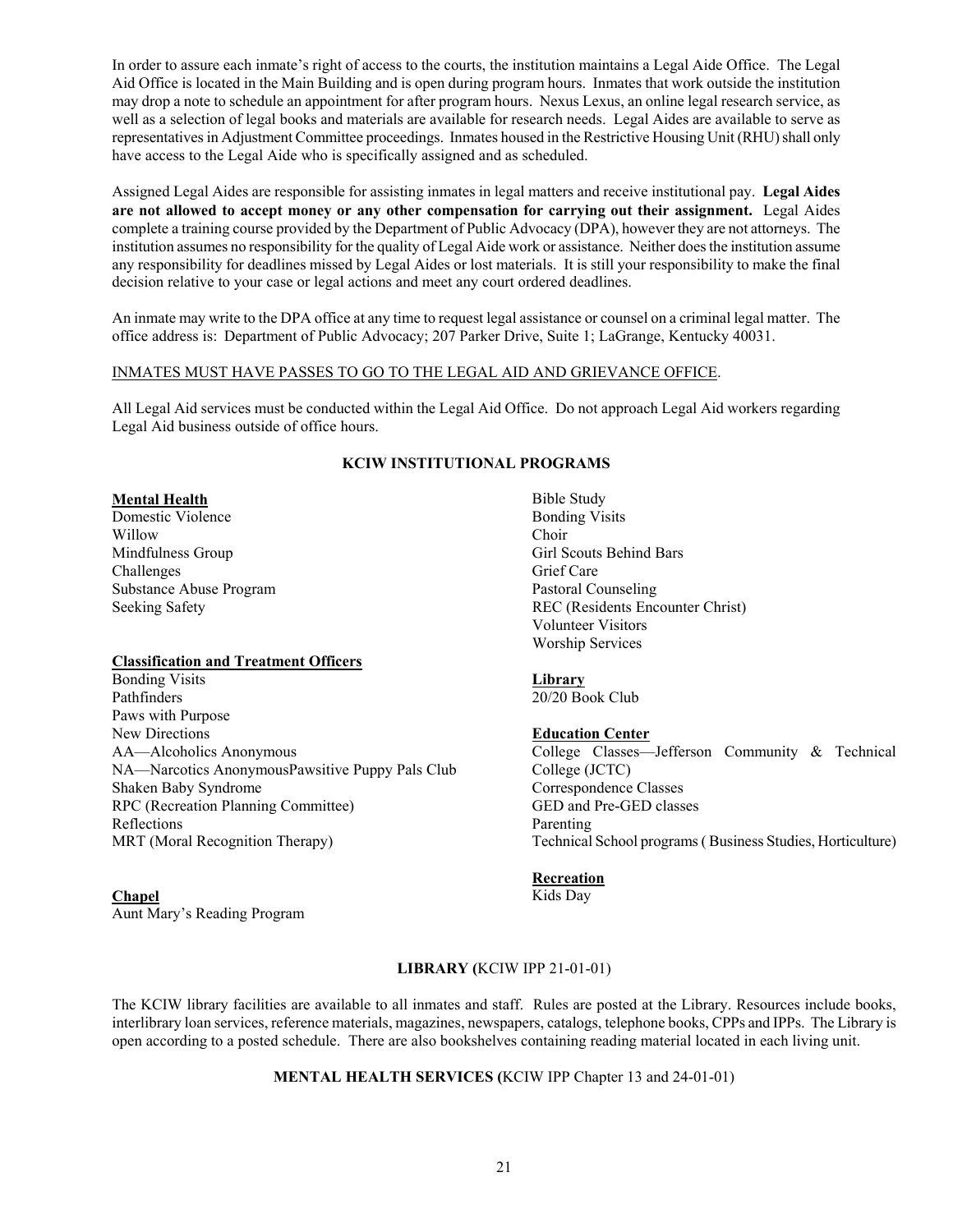A variety of mental health services shall be available for the inmate population. All inmates shall undergo a mental health screening and follow-up within fourteen days of admission. Mental health staff will discuss treatment options with inmates at that time. Anytime following admission, inmates may be referred to Mental Health by contacting their CTO or signing up for Medical Sick Call. Any institutional staff may be contacted in case of a mental health emergency and appropriate referral will follow.

Inmates may obtain a referral to the Sex Offender Treatment Program (SOTP) from their CTO.

# **MENTAL HEALTH AREA OF LWC** (KCIW IPP 13-14-02)

The Mental Health Area of the Lonnie Watson Center (LWC) at KCIW houses an intensive mental health treatment program. This program addresses the gender-specific mental health needs of the female offender with a goal toward improvement of individual functioning. Those female offenders who meet certain criteria may be transferred voluntarily or involuntarily to this Unit for treatment. The duration of the program is at least seven months. As participants progress through the program and demonstrate improved functioning, they are allowed greater privileges.

### **RECREATION**

(CPP 17.1, KCIW IPPs 17-05-01, 22-01-01, and 22-01-02)

The Recreation building and ball field are restricted areas. Recreation and ball field schedules are posted in each Living Unit. Inmates may only go to the Recreation building or be on the ball field during their Living Units scheduled time. Inmates may participate in a variety of indoor and outdoor recreation activities and programs. These activities include, but are not limited to, movies, individual video workout, pool, tennis, video games and team sports (i.e. volleyball and pickleball). Recreation also oversees arts and crafts projects and the purchase of musical instruments. See Recreation staff regarding the purchase of musical instruments and a list of allowed arts and crafts/sewing items.

A calendar of monthly recreational opportunities, event sign-up, token times, karaoke schedule, Wii schedule, and the monthly movie list is posted throughout the institution and in each living unit. The Recreation Planning Committee, an inmate organization, sponsors and promotes recreational events and also assists with other events.

## **RELIGIOUS PROGRAMS (**KCIW IPP 23-01-01)

A variety of religious activities are available including Mass, Sunday Services, and Bible Study. If an inmate has a religious preference for which no services are available, the Chaplain shall be contacted. Religious activities are listed on the monthly Chapel calendar. Numerous community religious groups come to the institution throughout the year to provide additional services.

The Chapel is a restricted area 24 hours a day, seven days a week. Inmates may go to the Chapel when they are paged for a scheduled event or when a staff member has given them permission to go to the area.

It is the inmate's responsibility to update her Religious Preference. A Religious Preference change form is available from the Chaplain. There is a thirty (30) day waiting period for the change to go into effect.

#### **SELF-HELP ORGANIZATIONS**

There are a variety of classes and self-help groups available at KCIW. The best way to learn about them is to check the bulletin board in your living area.

## **THERAPEUTIC COMMUNITY - SUBSTANCE ABUSE PROGRAM**

The Therapeutic Community - Substance Abuse Program (TC-SAP) at KCIW is a chemical dependency treatment program. Our treatment uses the Twelve Step approach to recovery. Treatment includes but is not limited to, education about the disease of chemical dependency, relapse prevention, errors in thinking, group counseling, and Twelve Step meetings. The goal of the program is to help women begin to make life changes that will result in sobriety along with responsible decision making.

TC-SAP is a minimum of six months long and includes four phases. Orientation followed by phase one, two and three. Advancement from one phase to the next requires completion of assignments in addition to demonstrating behavior changes. After completion of TC-SAP, at the time of parole, TC-SAP graduates are required to continue aftercare recovery so that they may continue their recovery in the community.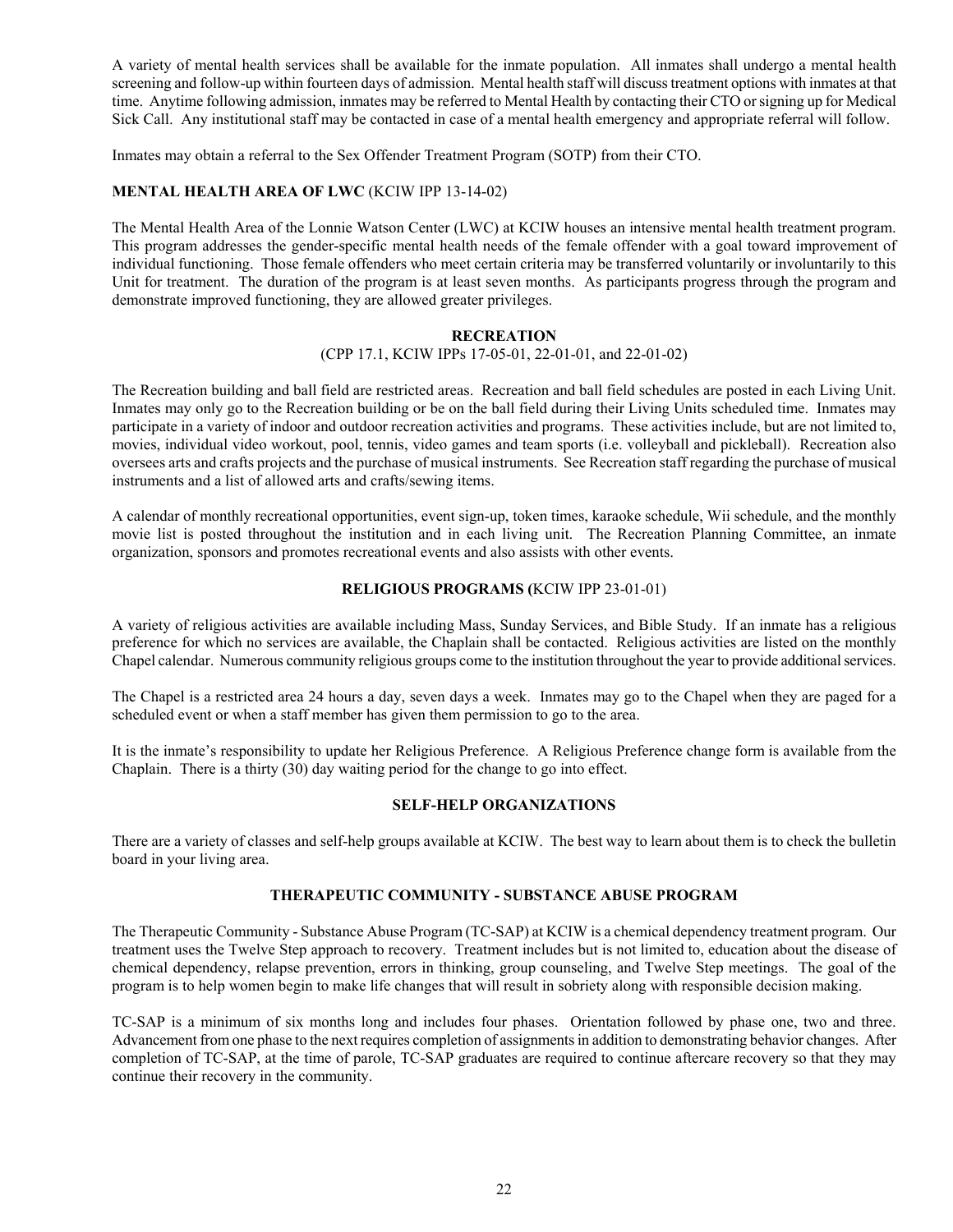TC-SAP is a voluntary program. Anyone interested in entering TC-SAP may get an application from her CTO or drop a note to TC-SAP to request an application.

## **WORK ASSIGNMENTS (**CPP 19.3)

All inmates are expected to have program or work assignments. If an inmate is classified to medically unassigned status and is unable to work as determined by Health Services, she does not have to meet this requirement. If inmates utilize school or college enrollment as their assignments, they shall attend school at least three hours each day five days a week or take at least two college classes per quarter or semester.

## **PASS SYSTEM**

Movement is controlled through the use of a pass system during the hours of 8:30 a.m. to 11:00 a.m. and 12:30 p.m. to 3:00 p.m. In order to proceed from one location to another during these times, an inmate shall receive a pass from her work/program supervisor or living unit staff. Passes may be requested at 8:30 or 12:30 or on the hour at other times as the officer's job duties allow.

## **LIVING AREA ASSIGNMENTS**

Inmates shall be assigned to the different living areas for a variety of reasons, including custody, levels of required supervision and medical needs. KCIW is divided into five living units. Each unit has a Unit Administrator and an Assistant Unit Administrator. Each unit also has at least one Classification and Treatment Officer. The Unit Administrator or Assistant Unit Administrator shall approve any bed changes.

Based upon assigned living areas, inmates shall have certain color ID tags, certain color tags placed behind their ID tag, and/or certain color dots on their tags.

## **Minimum Security Unit (MSU)**

The Minimum Security Unit (MSU) is located outside the fence and houses inmates with minimum and community custody.

#### **GENERAL CLEANING RULES**

- 1. Inmates are responsible for keeping their living areas and units clean and in order at all times.
	- a. Routine checks shall be made by staff to monitor the cleanliness of all areas within the institution.
	- b. Failure to keep living areas clean may result in disciplinary action.
- 2. Only trained JP inmates shall be allowed to use the unit buffers.
- 3. Inmates shall return all cleaning supplies to the proper locations after use.

#### **GENERAL CLOTHING/PERSONAL HYGIENE RULES**

- 1. In accordance with CPP 17.1, inmates shall be required to wear state issued uniforms at all times except:
	- a. While in designated recreation areas;
	- b. To and from designated recreation areas (including physical therapy); and
	- c. While in inmates' living area or dormitory, if off-duty.\*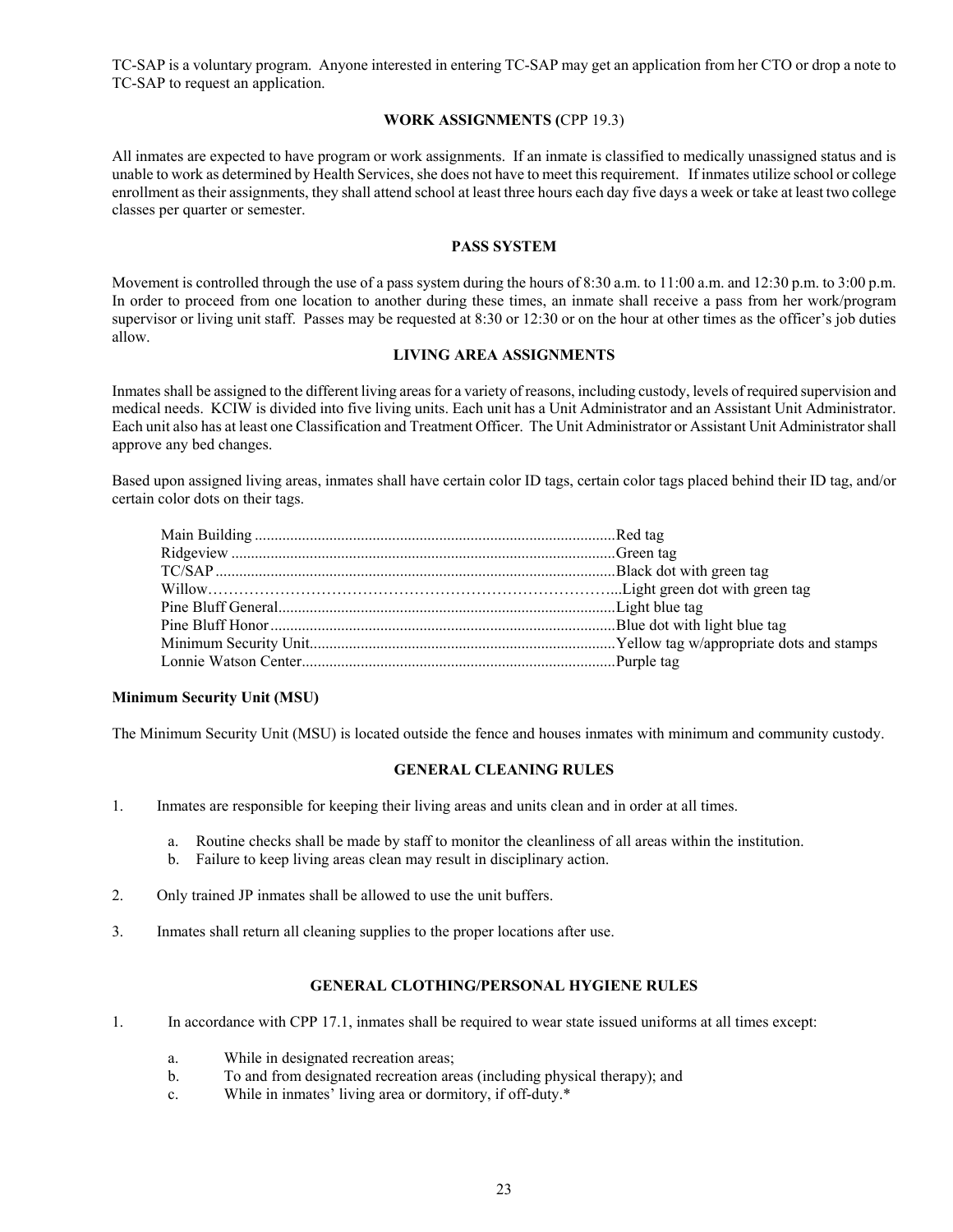\*The dormitory yards are considered part of the inmates' living area. The recreation area includes the ball field.

# **An inmate shall wear state issued uniforms that are neat, clean and appropriate for the season and occasion. No sagging pants.**

- 2. In accordance with CPP 17.1, between November 1 and March 1 of each year, an inmate may wear a sweat suit so long as her uniform is worn over it and properly zipped and buttoned. A sweatshirt may not be worn over the inmate uniform. CPP 17.1 also permits inmates to purchase two (2) sets of long or thermal underwear (white only) to be worn under the uniform shirt (long or short sleeve). Assessment and Classification Center inmates will be allowed to wear their white thermal underwear under the blue AC uniform between November 1 and March 1.
- 3. Inmates may not wear their clothing in a manner that makes their underclothes visible.
- 4. An inmate may wear head covering when sleeping (doo-rag, scarf) and for religious purposes. The head coverings may be scarves, but shall be white in color. Homemade head coverings shall not be allowed. The sleeping scarves may be purchased in the canteen. Religious based head coverings shall be authorized and provided by the Chapel. (One head covering per inmate, per year). The sleeping scarves and doo-rags are not allowed on the yard.
- 5. No hair rollers are permitted during program hours. Curlers may be worn in the beauty shop and in the living areas after program hours.
- 6. All on duty institutional maintenance, landscape, kitchen workers and outside details shall wear closed toe shoes. Some supervisors, for safety, may require boots. Work clothing such as khakis, coveralls, work boots and kitchen uniforms shall be worn during working hours. Inmates must change out of their work clothing within 30 minutes of returning to their unit after work.
- 7. Shoes shall be worn at all times. Footies, flip-flops and shower clogs are permitted only in living and dayroom areas (this does not include the yard), and shall not be worn while in the khaki uniform (except with medical approval). Inmates are not required to wear socks with their shower shoes.
- 8. A bra and underpants shall be worn.
- 9. Inmates may wear bed clothing in dayroom areas between 8:00 p.m. to 8:00 a.m. as long as robes are worn over the bed clothing.
- 10. Inmates shall change clothing in the shower areas only.
- 11. Inmate ID tags shall be worn at all times when inmates are not in their bed areas. The ID tag shall be worn on the left chest or collar with the photograph clearly visible. ID tags shall not be cluttered with unauthorized stickers, keys, or decorations. ID tags have bar codes that activate individual accounts in the Canteen. ID tags shall be secured as though they were credit cards. Any missing ID tag shall be reported immediately to your unit staff. I.D. tags shall be replaced at the inmate's expense.
- 12. All clothing shall fit in the inmate's storage area. Clothing shall not be left on the beds or chairs.
- 13. Inmates may not transfer or "leave" clothing to other inmates when leaving the institution on parole or serve out.
- 14. Inmates shall sleep in appropriate clothing. Both the lower and upper parts of the body shall be covered.
- 15. Inmates shall shower regularly and practice good hygiene.
- 16. Used sanitary napkins or tampons shall be wrapped in toilet paper and placed in proper receptacles. They should never be flushed or thrown on the floor.
- 17. Inmates may have a maximum of three disposable razors in their possession at a time. In order to receive a replacement, the used razor must be returned to the officer in charge of supplies.
- 18. Fingernails may be no longer than one-fourth inch beyond the tips of the fingers from the palm side of the hand.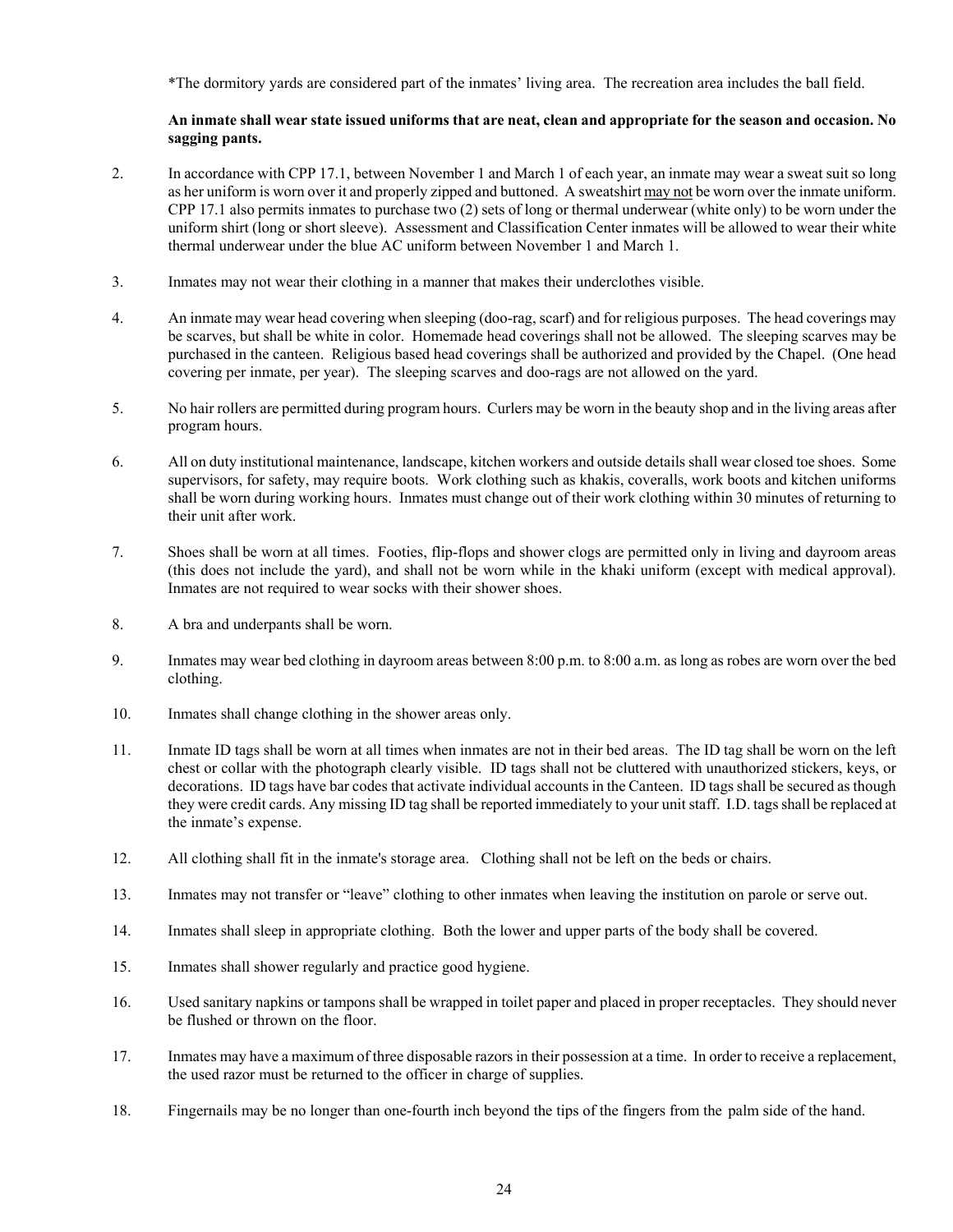19. Inmates shall wear tennis shoes when playing sports.

## **GENERAL LIVING AREA RULES**

- 1. All inmates shall use personal televisions, radios, tablets and CD players with headphones at all times, unless watching closed-captioned television which may be used with the volume off and no headphones. The volume shall remain low enough not to be heard by others at any time. All personal televisions, radios, tablets and CD players shall be turned off before inmates leave their bed areas.
- 2. All personal televisions of general population inmates shall be turned off from 11:30 p.m. to 7:00 a.m. weekdays and from 12:00 a.m. to 8:00 a.m. on weekends/holidays. Personal televisions may be watched during classified free time and lunch period (11:00 a.m. to 12:00 p.m.).
- 3. Institutional televisions shall be turned on during program hours to the institutional channel only. Televisions may be turned on from 7:00 a.m. to 7:30 a.m., and from 11:00 a.m. to 12:00 p.m. on weekdays. Televisions may not be turned on until 8:00 a.m. on weekends and holidays. Institutional televisions in the general population areas shall be turned off by 11:00 p.m. Unit TV room doors shall remain closed at all times to prevent excessive noise in the unit. No eating or drinking is permitted in Unit TV rooms.
- 4. Inmates may not change a dormitory or unit television channel when a program is in progress. At the end of the program, a vote may be taken in the presence of a Correctional Officer to DETERMINE BY MAJORITY the program to be watched. All inmates participating in the voting shall remain until the program ends.
- 5. No food or drinks are allowed in the Laundry Rooms or TV Rooms. (This does not include dayrooms)
- 6. Approved electrical appliances may be used in cells, bathrooms, dorms or rooms. All electrical appliances shall be turned off when inmates leave these areas. Failure to abide by this rule may result in the confiscation of the appliance(s). An inmate may only use an appliance that is assigned to her living area. Inmates are prohibited from using or going to another living area to use an appliance.
- 7. Spliced cords or homemade electrical appliances shall not be permitted.
- 8. Trash cans are provided throughout the buildings and yard. Recycling bins are also provided for aluminum cans. Paper and cardboard containers shall not be used as trash cans.
- 9. Do not pour floor stripper or wax down sinks, commodes, or water fountains.
- 10. Do not pour food or grease down sinks, water fountains or commodes.
- 11. Inmates shall not enter any area unless assigned or paged to that area.
- 12. Inmates shall not loiter in stairways, hallways, steps, atriums, or on sidewalks.
- 13. Inmates may not enter an office without first knocking and receiving permission to enter.
- 14. Inmates shall not enter any security office.
- 15. Inmates shall not visit or be in another inmate's bed area, cubicle or room for any reason at any time.
- 16. Inmates shall not sleep in each other's beds or change bed assignments.
- 17. Beds and lockers in living areas shall not be rearranged or moved without staff approval.
- 18. Inmates shall keep their doors closed at all times, except during count and when cleaning their rooms. The inmates assigned to the rooms are responsible for cleaning the exterior of their doors.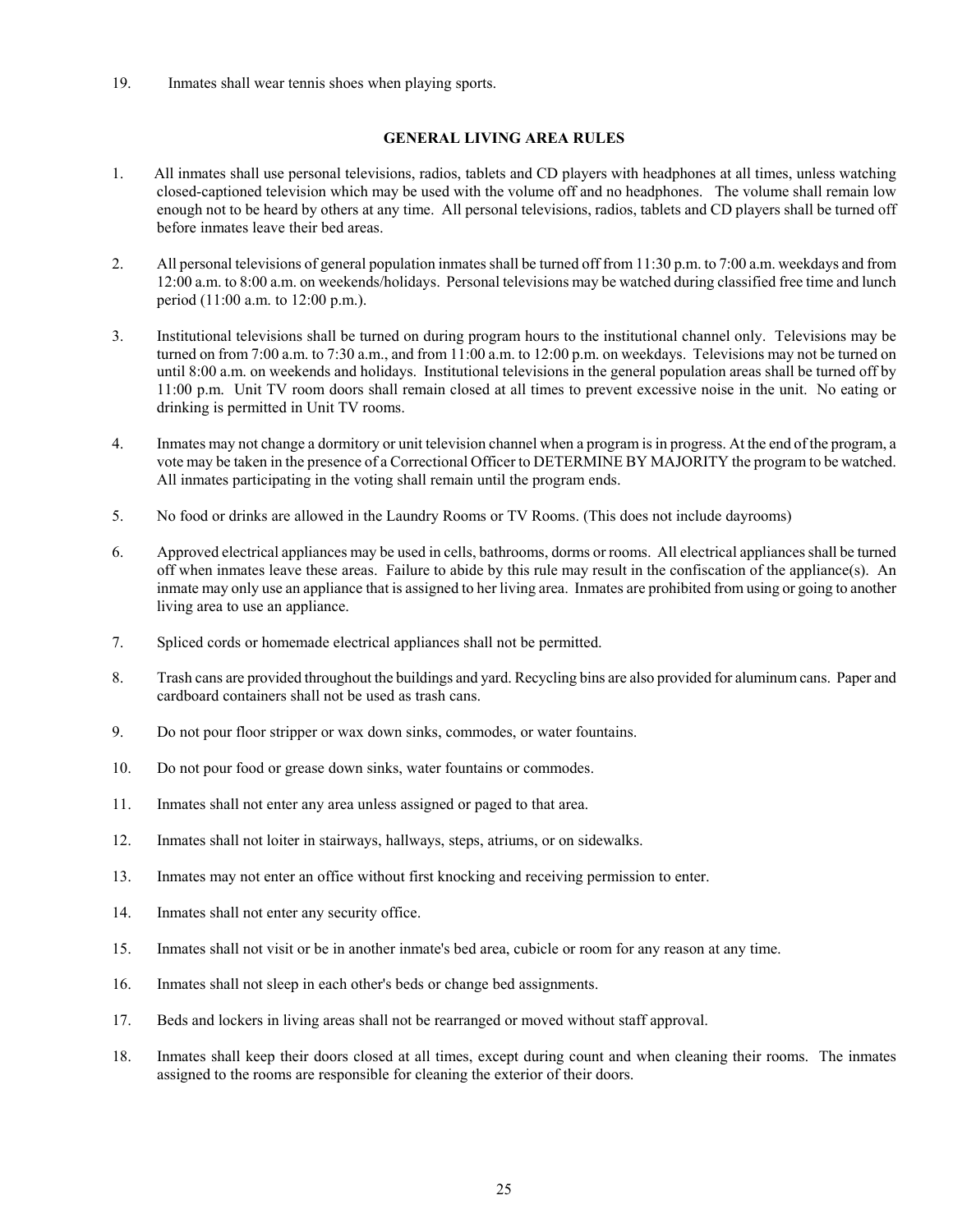- 19. No items are permitted on windowsills. Nothing may be taped or pasted to the walls, bed lights, windows, TV's, or the outside of lockers.
- 20. Inmates shall not use toothpaste as an adhesive on bulletin boards, wall lockers, desks, doors, windows, bed lights or any painted surface.
- 21. Beds shall be made prior to 8:00 a.m. on weekdays and by 10:00 a.m. on weekends and holidays. Bed lights must be turned off when the inmate is sleeping or leaves her bed area.
- 22. All beds shall have the blankets tucked under the mattresses.
- 23. Chairs shall be placed on beds in dorms during the week until the floors are cleaned and buffed.
- 24. Inmates are allowed to display 3 pictures (no larger than 8 x 10), and store a television, clock, clean cup, and Bible or book on their nightstand or shelf. All other property shall be properly stored.
- 25. Inmates may hang damp towels or washcloths on the end of the bed or on hooks until dry in areas where wall lockers are not available.
- 26. Inmates are allowed one pair of shoes, laundry bag, and cooler under the bed. The laundry bag may be placed on the bed rail.
- 27. Inmates shall not have dirty dishes in rooms at any time. This creates a health hazard and inmates may receive a disciplinary report.
- 28. Stuffed objects and personal pillows are not permitted. No personal property may contain polyurethane (foam), or any toxic or flammable material.
- 29. Locker doors shall remain closed and locked unless the inmate is removing property from or placing property in her locker.
- 30. Nothing may be stored or placed on top of the wall lockers, or on top of bed lights.
- 31. Tattooing or piercing any body part is prohibited. Earrings may only be worn in the ear lobes.
- 32. Inmates may shower from 5:45 a.m. to 10:45 p.m., seven days a week. Kitchen workers may start at 5:00 a.m. Inmates shall not shower during any count time, regardless of whether the count is announced or not.
- 33. Hanging personal property in the bathrooms is not permitted.
- 34. Inmates shall not congregate in bathroom areas for any reason.
- 35. Inmates shall not wash dishes, clothing, or hair in the bathroom sink.
- 36. Inmates shall not wash hair in the kitchen or janitorial sinks.
- 37. Inmates are required to keep a reduced noise level at all times in the dorms and dayroom areas, so as not to interfere with the activity of others.
- 38. An inmate may lie on her bed and sleep during program hours if she has a medical knock-off or was released from work for a specific time period as long as the bed is made.
- 39. Inmates classified/scheduled to work from the hours of 12:00 a.m. to 8:00 a.m. are allowed to remain in their beds during program hours, and are exempt from having their doors open during announced counts, if the inmate worked that morning and is asleep.
- 40. Inmates shall not sleep in common areas such as dayrooms or TV rooms, nor lay their heads on the tables or slump in chairs.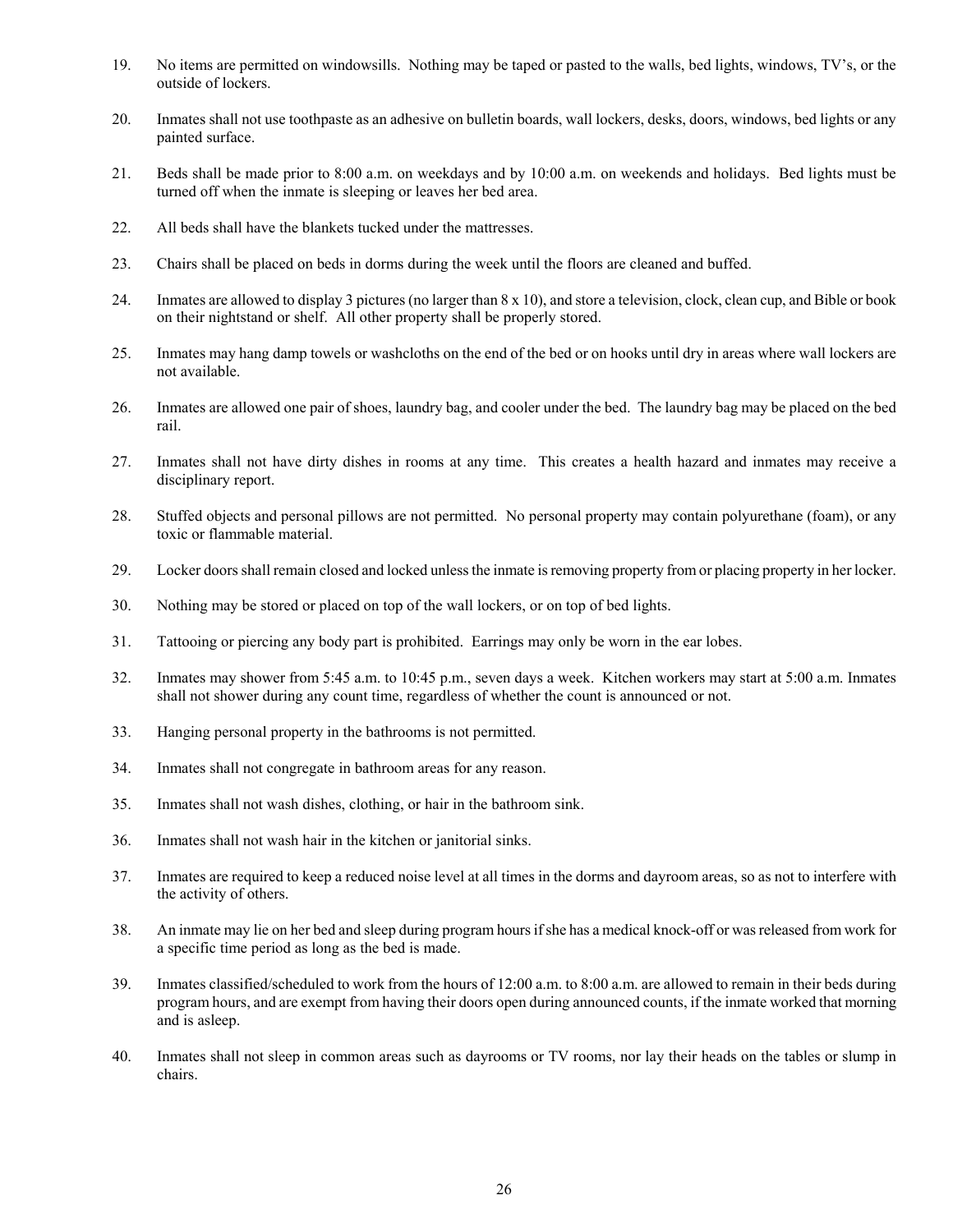- 41. Inmates shall not keep or feed any animals or bring animals, insects or reptiles inside of any building, to exclude PAWS with Purpose dogs, inmates shall not have live plants in the living areas.
- 42. Inmates shall not be behind locked doors at any time.
- 43. Inmates shall not beat on staff doors, slam doors or behave in a discourteous manner at any time.
- 44. If an inmate is paged, she is required to report to that page, and if paged to an area other than her living unit she must wear the khaki uniform when reporting to the page. Failure to report to the page may result in disciplinary action.
- 45. Inmates are allowed to sign money slips at times designated by their CTO.
- 46. Inmates are not authorized to enter any staff bathroom at any time except for cleaning purposes.
- 47. It is the responsibility of each inmate to read bulletin boards in her living area for new memos or rules that may be posted. Each inmate needs to periodically check the institutional closed circuit TV channel, Channel 18, for announcements.
- 48. Inmates are allowed to have a maximum of 10 copies of any particular photo of themselves in their possession.
- 49. The areas around the Vocational/Academic School and behind the Main Building are restricted areas.
- 50. All areas within 50 feet of Recreation are restricted and unauthorized except for inmates who have been paged.
- 51. Inmates who are assigned extra duty and are classified to work on the 6 pm-6 am shift are allowed to perform extra duty on the 6 am-6 pm shift. Inmates with a classified off day during the week are allowed to perform their extra duty assignments on their off days. Unassigned status inmates shall not perform extra duty assignments during program hours.
- 52. Inmates shall not run.
- 53. Inmates shall remain on the sidewalks. Inmates assigned to Ridgeview will utilize the sidewalk located between Recreation and the Pine Bluff fence. Pine Bluff inmates shall not be permitted to use this sidewalk.
- 54. Inmates shall not walk over, through or on flowerbeds. Inmates shall not pick the flowers.
- 55. Inmates shall not throw trash on the ground.
- 56. The following dorm light schedule shall be followed in all living units. Quiet time begins in all dorms at lights off.

| Monday through Friday                            | lights on at 5:45 a.m.   |
|--------------------------------------------------|--------------------------|
| Sunday through Thursday                          | lights off at 9:00 p.m.  |
| Weekends and Holidays*                           | lights on at 9:00 a.m.   |
| Weekends and Holidays*                           | lights off at 10:00 p.m. |
| Bed lamps are authorized only during lights off. |                          |

\*Weekends are Friday night through Sunday morning. Holidays are state recognized Holidays only. The weekend and Holiday schedule applies to the night before a Holiday as well.

- 57. Outside phones shall not be used when the yard is closed. Inside phones may be used from 9:00 a.m. until dayroom closes.
- 58. No open food or cooked food is permitted on the yard. The only item allowed will be a beverage.
- 59. A maximum of six (6) inmates shall be permitted at any picnic table and all inmates shall sit at the picnic table facing in with both feet on the ground and their legs under the table.
- 60. No verbal communication shall be allowed or tolerated between general population inmates and inmates in Therapeutic Community, Restrictive Housing Unit, or Special Living Unit.
- 61. Inmates shall not be permitted to go to the outside mailbox when the yard is closed. If you pass the outside mailbox on the way to the dining room, pill call, or your program area then you may put mail in the mailbox.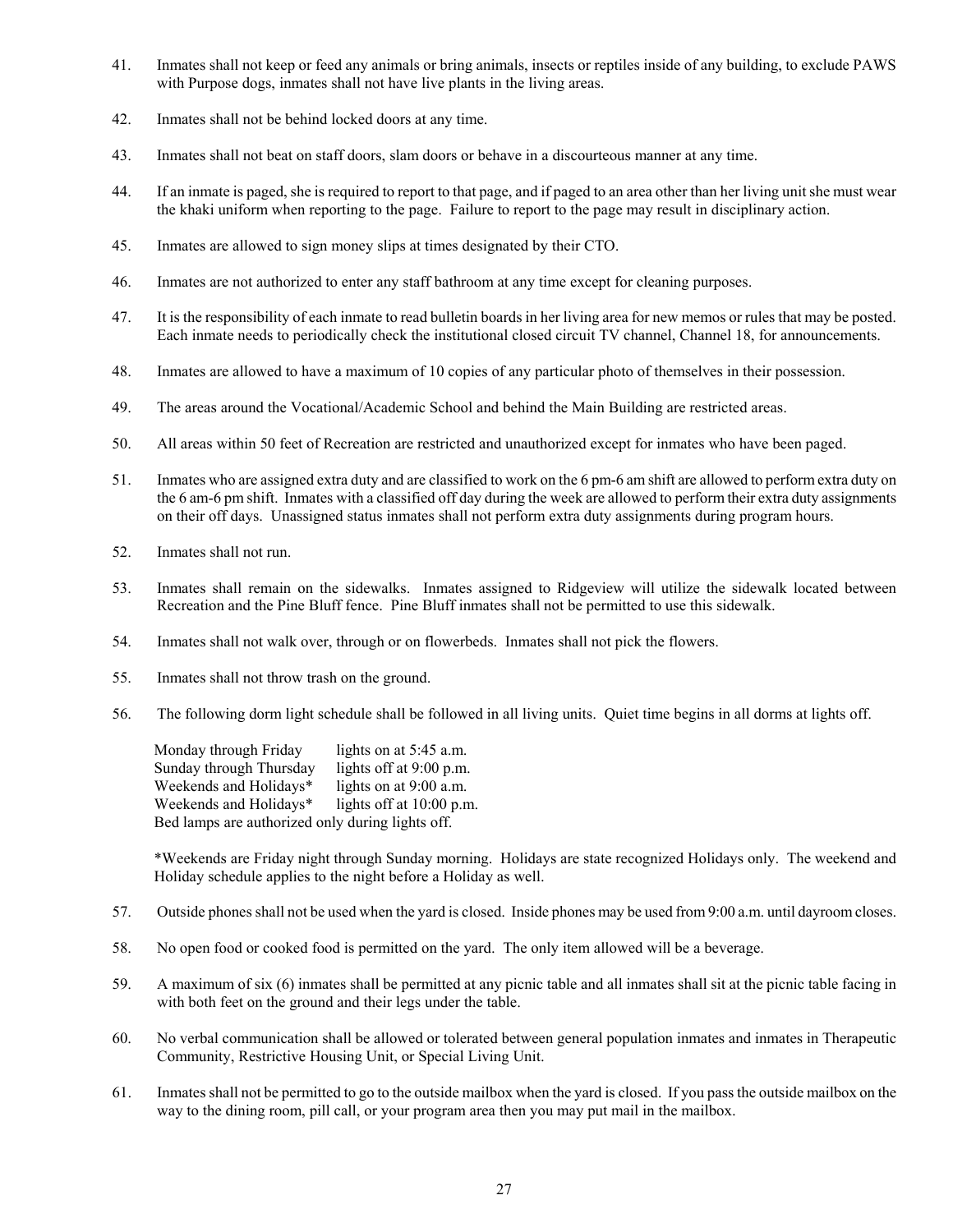- 62. Inmates may iron their clothes during their assigned laundry times or as designated by unit administrator.
- 63. Inmates on bed restriction as assigned by the Adjustment Officer or Unit Hearing Officer are required to have a pass any time they leave their assigned living unit.
- 64. Inmates may come to their unit control center to sign out items from the officer from five minutes before the hour until five minutes after the hour or at other times as the officer's job duties allow.
- 65. Inmates who are issued keys to doors in their living areas are required to keep their door locked whenever the room is unattended by its assigned inmates.
- 66. Lost room keys will cost \$20.00 to replace.

## **DAYROOM AREA RULES**

- 1. Dayroom Access shall be permitted each day during the following times: 6:00 am until 7:15 am count clears When 7:15 am count clears until 12:00 pm When 12:20 pm count clears until 3:00 pm When 3:20 pm count clears until 5:20 pm (when called in for the 5:40 count) When 5:40 pm count clears until 9:30 pm General Population will have dayroom access Honors status inmates will have access from 10:00 pm until midnight.
- 2. Honor status inmates will be allowed to stay in the dayroom until 12:00 a.m., seven days a week.
- 3. Only four (4) inmates shall be permitted at each dayroom table. Saving tables shall not be allowed. Tables are on a first come, first served basis.
- 4. Noise levels shall be kept low at all times in dayroom area. In the event that the dayroom is closed due to excessive noise; inmates that are in the process of cooking or eating, and have not contributed to the noise level, may remain in the dayroom until they are finished. Inmates may also be allowed to come out to use the microwave, get ice, or use the telephone.
- 5. Cards and table games shall be put away before leaving dayroom areas. All empty soda cans and garbage shall be disposed before leaving the dayroom area.

## **MICROWAVE USE AND KITCHEN RULES**

- 1. General population inmates may prepare meals in the living unit instead of going to the dining room. General population inmates may only use the microwaves located in the living unit dayroom to prepare meals.
- 2. General population inmates may only use the sinks in the kitchen areas to wash their personal dishes with staff permission. Inmates may not wash dishes in the bathrooms.
- 3. Kitchen and food preparation areas shall be kept clean at all times. Inmates shall not leave dirty dishes in the unit at any time.
- 4. Inmates are not allowed to carry cooked food or microwaved foodsto their bed areas or to other areas within the institution. All cooked and microwaved food shall be eaten in the dayroom area. No cooked food may be stored in rooms. It shall be eaten or discarded.
- 5. Inmates shall not share food.
- 6. General population inmates shall not store food in the refrigerators or freezers.
- 7. Microwaves shall be cleaned after each use.
- 8. No metal objects or aluminum foil may be placed in the microwaves.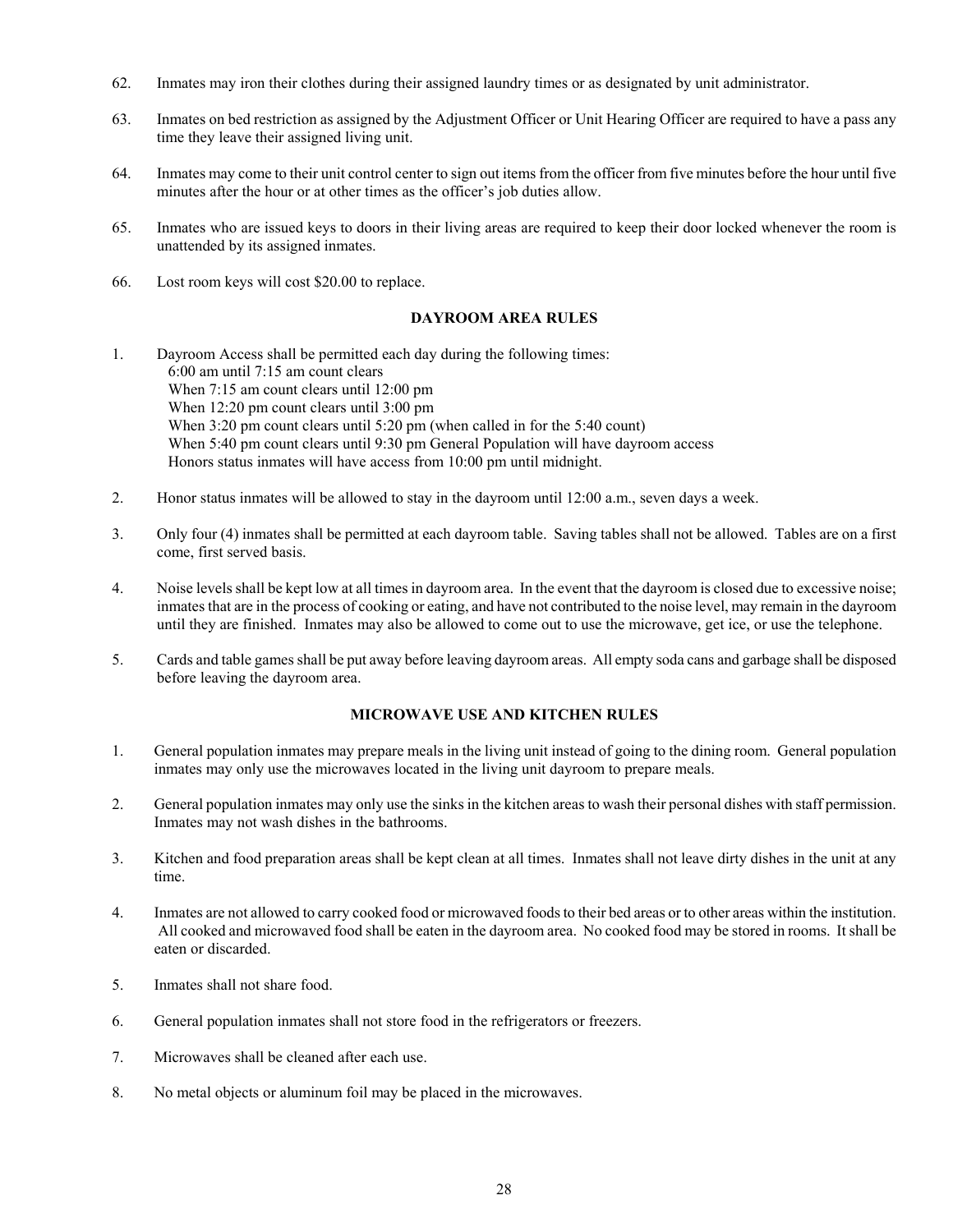- 9. An inmate shall not leave the area when using the microwave.
- 10. Inmates may not use the microwave for longer than 15 minutes at a time.
- 11. Only two inmates may be at the microwave at a time. One cooking and one who is next in line preparing her food.

# **Kitchen Use and Cooking Privileges for Honor Status Inmates**

- 1. The Pine Bluff and MSU kitchens are for Honor Status inmate use only.
- 2. Inmates may use the unit kitchens (to include dishes and appliances) from 6:00 a.m. to 12:00 a.m. to prepare meals instead of going to the Dining Room.
- 3. Inmates are allowed up to one hour, once per shift, to cook. All cooked food shall be eaten within one hour of preparation in the dayroom at the tables designated for eating only. The remainder of the cooked food shall be stored in appropriate containers and removed from the area. Laundry bags, paper bags, or garbage bags shall not be used in the refrigerators or freezers for food storage.
- 4. No more than four (4) inmates, total, shall be allowed in the kitchen area at one time.
- 5. Inmates shall be required to finish cooking, eating, cleaning up, and be out of the kitchen by the time they are called back for count.
- 6. Inmates are allowed to own up to two food storage boxes (one refrigerator box and one freezer box) purchased from the canteen, to be used in the refrigerator or freezer. Inmates shall check with the Unit Administrator or CTO for space availability prior to purchasing a food storage box and must have a lock.
	- a. Inmates are required to have their names and numbers marked on the food storage box with permanent ink or engraved.
	- b. Inmates are required to give spare keys or combination numbers for the boxes to the Assistant Unit Administrator.
	- c. Food boxes may not be left for other inmates when an inmate leaves the unit.
	- d. Food boxes shall be mailed out or disposed of it the inmate is returned to a general population unit.
	- e. The tray inside the storage box shall be disposed of or mailed out at the inmate's expense.

# **SPECIFIC RULES FOR ASSESSMENT/CLASSIFICATION (A/C) CENTER INMATES**

1. A/C inmates in the blue uniform may have gray sweatshirts, sweatpants, gym shorts, and white t-shirts as allowed by CPP 17.1. The following guidelines apply as to when and where you can and cannot wear your grays:

Can wear non-uniform:

- a. Bed area (Only after 4:00 p.m. during the week and all day during weekends and holidays)
- b. Dayroom (Only after 4:00 p.m. during the week and all day during weekends and holidays)
- c. Recreation
- d. Institutional emergency that requires evacuation

## Must wear uniform:

- a. Responding to a page
- b. Medicine Line
- c. Yard
- d. Canteen
- e. Laundry
- f. Dining Room

Failure to comply with these directives may result in disciplinary action.

2. All A/C inmates shall remain in the A/C unit except to go to the following: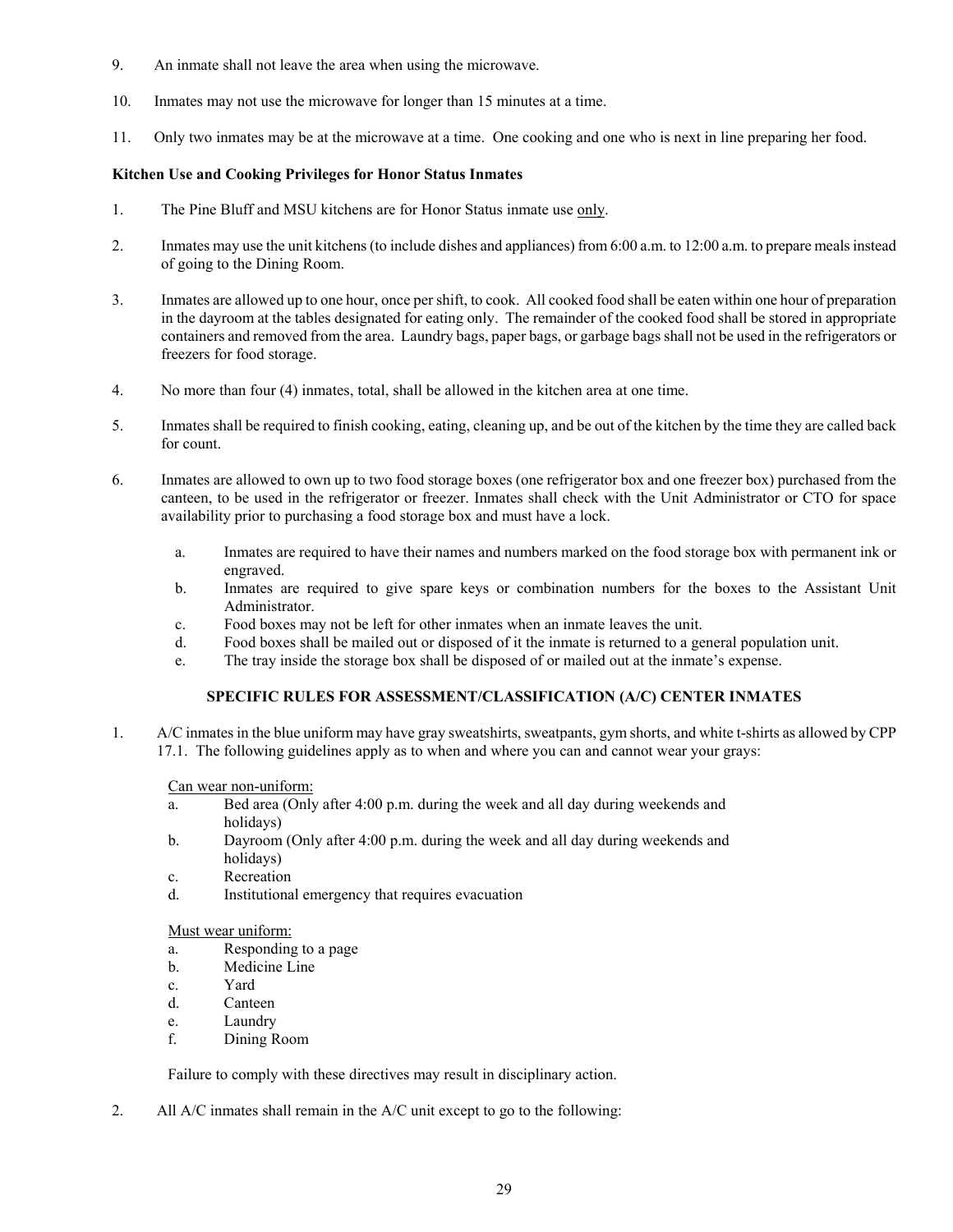- a. Program participation (School, Orientation, Testing, Library)
- b. Meals––A/C inmates shall report to the dining room when paged.
- c. Health Services Department
- d. Canteen
- e. Religious services
- f. Specific area, when paged to report
- g. Designated yard area only
- h. Scheduled Recreation time
- 3. Recreational activities, such as games, puzzles, and other recreational materials, shall be provided for inmate access in the A/C unit.
- 4. The Library, Legal Aide area, and Recreation Building shall be open for A/C inmates at designated times.
- 5. A/C inmates may go to the Canteen each week according to the posted schedule.
- 6. A/C inmates shall not be allowed in another A/C inmate's bed area or cell.
- 7. A/C inmate shower schedule is 5:45 a.m. to 10:45 p.m., seven days a week. Showers shall not be taken during count times.
- 8. A/C inmates shall dispose of feminine products in the proper container. These items are not to be flushed down the toilet.
- 9. Loitering is not permitted around or behind the Officer's Desk on the second floor. All A/C2 and A/C3 inmates shall remain in their assigned living areas.
- 10. A/C inmates are not permitted in G-Dorm or the Day Room Living Area.

### **SPECIFIC RULES FOR MINIMUM SECURITY UNIT (MSU) INMATES**

- 1. MSU ID tags consist of one yellow ID tag and one white. In the event that either tag is lost, misplaced or stolen, the bearer of the ID tag shall be housed inside the fence, until the tag is found or replaced. A replacement fee shall be charged to the inmate's account if the tag is not found and must be replaced.
- 2. Inmates traveling to and from the MSU shall be frisk-searched. Inmates that have a work assignment on the Main Compound may bring onto the Main Compound only the following items: school/library books, feminine hygiene products for the day, and one empty cup. On their scheduled canteen day, MSU inmates may bring their empty canteen bag. Inmates going to and from Recreation will be allowed to carry Walkmans (must be turned off).
- 3. Inmates shall only be permitted to enter/exit the sally-port area as institutional schedule dictates; (i.e. library schedule, school, appointments, recreation, chapel activities, etc.) Inmates will also be permitted to respond to institutional pages or scheduled appointments.
- 4. The officer working MSU shall assemble the inmates as a group prior to sending them down to enter the sally-port area to go onto the Main compound for meals, job assignments/school, etc.
- 5. Only Honor Status inmates may use the MSU kitchen. See the Kitchen Use and Cooking Privileges section under Honor Status and Honor Housing.

## **HONOR STATUS AND HONOR HOUSING KCIW IPP 18-01-03**

The institution maintains an Honor Program for inmates meeting the criteria set forth in KCIW IPP 18-01-03. Basic criteria require six (6) months clear conduct, and not let go from any job within the past 90 days. Inmates transferred from other facilities' Honor Housing Units and meeting KCIW's criteria may make immediate application and be placed on the waiting list. All other eligible inmates must reside at the institution at least ninety (90) days.

# **DISCIPLINARY PROCEDURES (CPP 15.6)**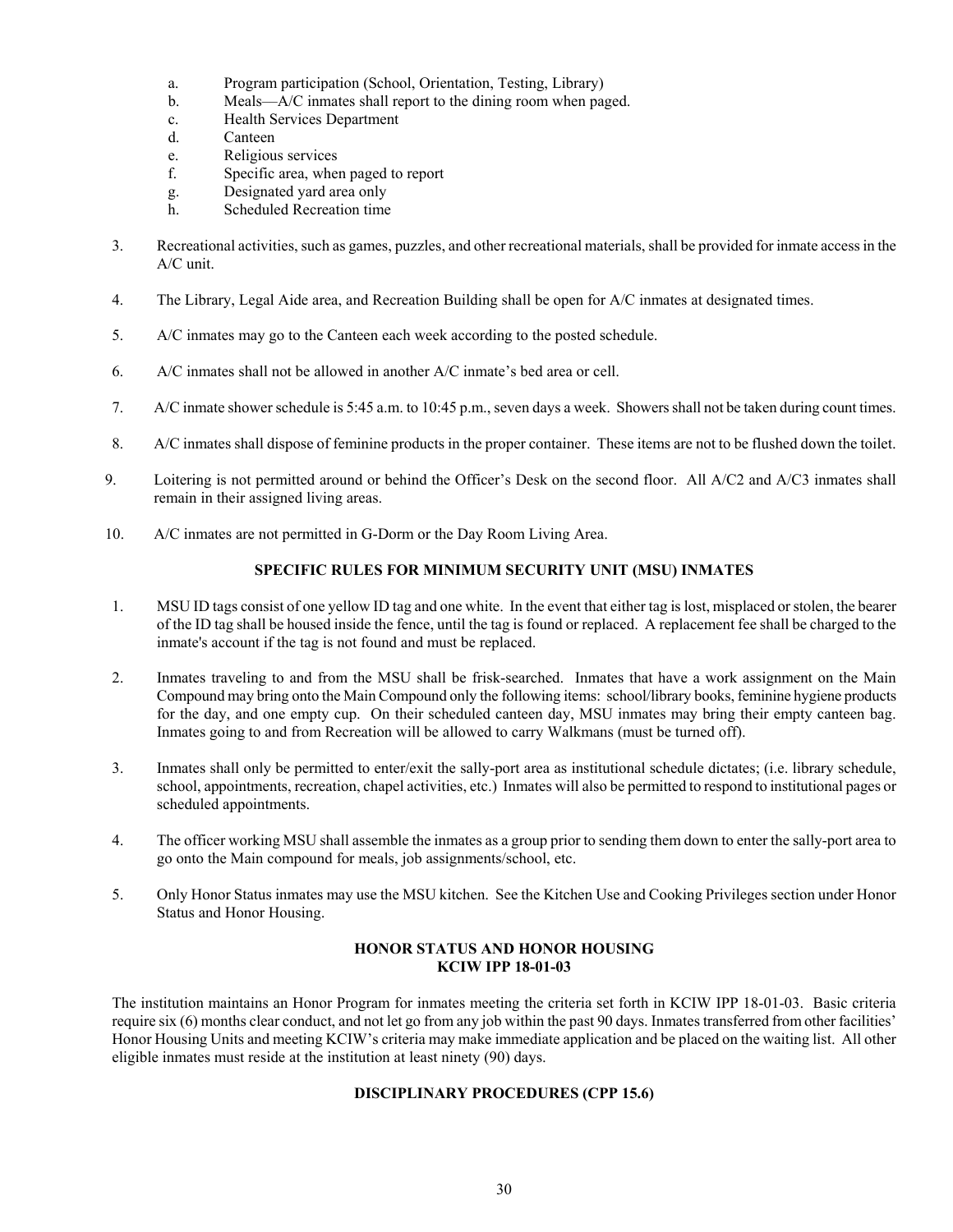CPP 15.2 Rules Violations and Penalties outlines the uniform categories and penalties that have been established and divided into seven (7) categories with specific penalty ranges for each category. An alleged violation of rules and regulations shall be fairly processed. An inmate's due process rights shall be fully protected.

When an inmate is charged with an institutional violation, a disciplinary report will be issued. The inmate will be given a copy of the disciplinary report at least 24 hours prior to the Adjustment Hearing. An inmate has the right to waive the hearing and plead guilty to the charges. Until the hearing, every inmate is entitled to remain in her existing status, unless she constitutes a threat to other inmates, staff or herself.

An inmate requesting appointment of staff counsel to assist her in representing herself during the Adjustment process shall send the request in writing to the Deputy Warden of Programs. The request will be evaluated and a decision issued by the Deputy Warden of Programs.

A decision of the Adjustment Officer may be appealed to the Warden in writing within 15 calendar days from the date of the hearing. The Warden has 30 days to respond in writing to the appeal. There is no appeal process for the Warden's review. At the time of the Warden's review the disciplinary report will be placed in the inmate's institutional file. If the Warden voids the disciplinary report upon appeal, all reference to the offense shall be removed from the inmate's institutional file.

#### **Minor Rule Violations**

If you are charged with a Category I or II violation, you may elect to have your case heard by a Unit Hearing Officer instead of the Adjustment Officer. If such a waiver is made, it shall be in writing as designated in the incident report. The decision of the Hearing Officer may not be appealed. Reports heard by the Hearing Officer shall not be placed in your institutional file unless it is used to demonstrate a second violation for purposes of disciplinary action under CPP 15.2.

#### **CATEGORIES OF OFFENSES AND PENALTY RANGE (CPP 15.2) Effective July 12, 2016**

| <b>CATEGORY I</b>  |                                                        |                | <b>Minimum Maximum</b>   |  |
|--------------------|--------------------------------------------------------|----------------|--------------------------|--|
| (Minor Violations) |                                                        | Penalty        | Penalty                  |  |
| 1.                 | Faking an illness or injury                            | 1              | $\overline{4}$           |  |
| 2.                 | Improper or unauthorized use of or possession          |                |                          |  |
|                    | of state equipment or materials                        | $\mathbf{1}$   | $\overline{4}$           |  |
| 3.                 | <b>DELETED</b>                                         | 1              | $\overline{4}$           |  |
| 4.                 | Illegal possession of canteen tickets                  | 1              | $\overline{4}$           |  |
| 5.                 | Littering                                              | 1              | $\overline{4}$           |  |
| 6.                 | Improper or unauthorized use of a telephone            | 1              | $\overline{4}$           |  |
| 7.                 | Improper use of a pass                                 | 1              | 4                        |  |
| 8.                 | Illegal possession of any item or quantities not on an |                |                          |  |
|                    | authorized property list                               | 1              | $\overline{4}$           |  |
| 9.                 | Failure to have and display I.D. card as required      |                |                          |  |
|                    | by institutional policy                                | 1              | 4                        |  |
|                    | 10. Failure to abide by any published institutional    |                |                          |  |
|                    | schedule or documented rule                            | 1              | $\overline{4}$           |  |
|                    | 11. Unauthorized removal of food from any food         |                |                          |  |
|                    | service area                                           | 1              | 4                        |  |
|                    | 12. Abusive, vulgar, obscene or threatening language,  |                |                          |  |
|                    | gestures or actions                                    | 1              | 4                        |  |
|                    | <b>CATEGORY II</b>                                     | <b>Minimum</b> | <b>Maximum</b>           |  |
|                    | (Minor Violations)                                     | Penalty        | Penalty                  |  |
| 1.                 | Possession of contraband                               | 2              | 5                        |  |
| 2.                 | Disruptive behavior                                    | $\mathfrak{D}$ | $\overline{\phantom{0}}$ |  |
|                    | <b>CATEGORY III</b>                                    | <b>Minimum</b> | <b>Maximum</b>           |  |
|                    | (Major Violations)                                     | Penalty        | Penalty                  |  |
| 1.                 | Interfering with an employee in the performance        |                |                          |  |
|                    | of his duty                                            | 2              | 7                        |  |
| 2.                 | Refusing or failing to obey an order                   | $\overline{c}$ | 7                        |  |
| 3.                 | Violation of mail or visiting regulations              | $\overline{2}$ | 7                        |  |
| 4.                 | Breaking or entering into another inmate's locker,     |                |                          |  |

|          | <b>CATEGORY IV</b><br>(Major Violations)                                     | <b>Minimum Maximum</b><br><b>Penalty</b>   | <b>Penalty</b> |  |
|----------|------------------------------------------------------------------------------|--------------------------------------------|----------------|--|
|          | Minimum custody facility as described in CPP 18.5                            | $\overline{2}$                             | 7              |  |
|          | 25. Use or possession of tobacco products in a                               |                                            |                |  |
|          | 24. Violation of institutional telephone rules                               | $\overline{2}$                             | 7              |  |
|          | CPP 17.1                                                                     | 2                                          | 7              |  |
|          | 23. Violating the institution dress code or as provided in                   |                                            |                |  |
|          | public or staff                                                              | 2                                          | 7              |  |
|          | 22. Unauthorized communication with any member of the                        |                                            |                |  |
|          | an employee, visitor or non-inmate<br>21. Lying to an employee               | 2<br>$\overline{2}$                        | 7<br>7         |  |
|          | language, gestures or actions directed toward or about                       |                                            |                |  |
|          | 20. Abusive, disrespectful, vulgar, obscene or threatening                   |                                            |                |  |
|          | Committee, Adjustment Officer or Unit Hearing Officer2                       |                                            | 7              |  |
|          | 19. Failure to abide by penalties imposed by Adjustment                      |                                            |                |  |
|          | 18. Violating a condition of any outside work detail                         | $\overline{\mathcal{L}}$                   | $\tau$         |  |
|          | 17. Forgery                                                                  | $\overline{c}$                             | $\tau$         |  |
|          | 16. Unauthorized communication between inmates                               | $\begin{array}{c} 2 \\ 2 \\ 2 \end{array}$ | $\tau$         |  |
|          | 15. Being in a restricted or unauthorized area                               |                                            | $\tau$         |  |
|          | 14. Violation of the Furlough Code of Conduct                                |                                            | 7              |  |
|          | 13. Charging another inmate for any services                                 | $\overline{c}$                             | $\tau$         |  |
|          | 12. Inflicting injury to self                                                | $\overline{c}$                             | 7              |  |
|          | no injury has occurred, including horseplay                                  | $\overline{2}$                             | 7              |  |
|          | 11. Physical action or force against another inmate if                       |                                            |                |  |
|          | 10. Unauthorized changing of bed assignment                                  | $\overline{2}$                             | 7              |  |
| 9.       | Failure to clean bed area or pass bed inspection                             | $\overline{c}$                             | $\tau$         |  |
|          | institutional operations                                                     | $\overline{c}$                             | 7              |  |
|          | of petitions which may lead to disruption of                                 |                                            |                |  |
| 8.       | Bucking an inmate line<br>Involvement in the writing, circulating or signing |                                            |                |  |
| 6.<br>7. | Refusing or failing to carry out work assignment                             | $\overline{\mathcal{L}}$                   | 7              |  |
| 5.       | Unexcused absence from assignment                                            | $\overline{c}$<br>$\overline{c}$           | 7<br>7         |  |
|          | room, cell or living unit                                                    | $\overline{\mathbf{c}}$                    | 7              |  |
|          |                                                                              |                                            |                |  |

| 1. Physical action resulting in injury to another inmate |  |
|----------------------------------------------------------|--|
| 2. Unauthorized use of drugs or intoxicants              |  |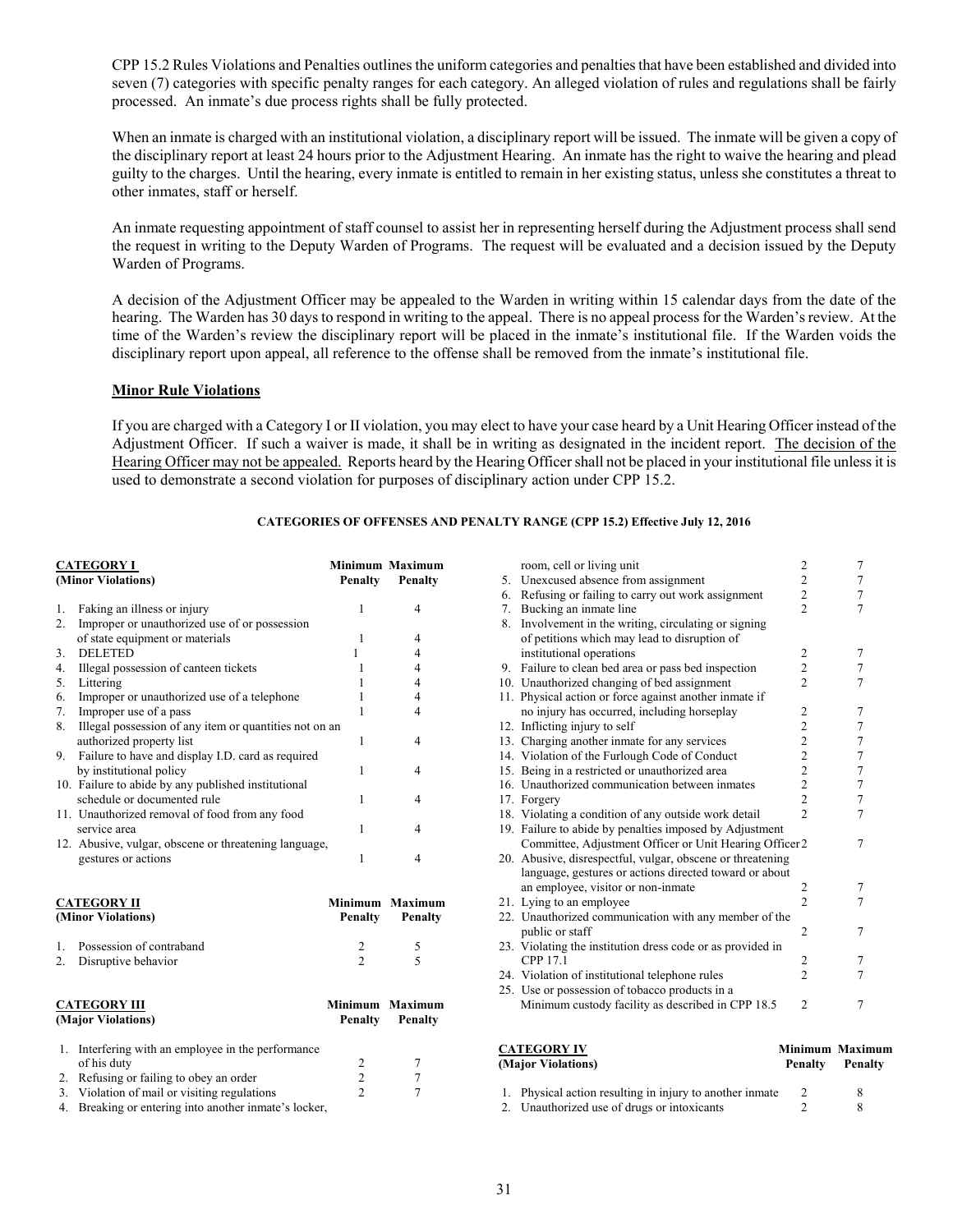| 3. | Failure to appear, without prior approval, at a              |                                            |   |
|----|--------------------------------------------------------------|--------------------------------------------|---|
|    | classification hearing, orientation meeting, medical         |                                            |   |
|    | appointment or any other scheduled meeting                   | $\overline{2}$                             | 8 |
| 4. | Interfering with the taking of a drug urinalysis             |                                            |   |
|    | test, breathalyzer or search                                 | $\overline{2}$                             | 8 |
| 5. | Smuggling of contraband items into, out of or                |                                            |   |
|    | within the institution                                       | $\overline{2}$                             | 8 |
| 6. | Engaging in extortion or blackmail                           | $\overline{2}$                             | 8 |
| 7. | Refusing or failing to comply with institutional             |                                            |   |
|    | count or lockup procedures                                   | $\overline{2}$                             | 8 |
| 8. | Nonviolent demonstration or inciting a nonviolent            |                                            |   |
|    | demonstration that may lead to a disruption of               |                                            |   |
|    | institutional operations                                     | $\overline{c}$                             | 8 |
| 9. | Unauthorized absence from the institution                    | $\overline{2}$                             | 8 |
|    | 10. Negligent or deliberate destruction, alteration or       |                                            |   |
|    | defacing of state, personal or community property of         |                                            |   |
|    | less than \$100 in value                                     | $\overline{2}$                             | 8 |
|    | 11. Obtaining money, goods, privileges, or services          |                                            |   |
|    | under false pretenses                                        | $\overline{2}$                             | 8 |
|    | 12. Sexual behavior                                          | $\overline{2}$                             | 8 |
|    | 13. Gambling or possession of gambling paraphernalia         | $\overline{2}$                             | 8 |
|    | 14. Stealing or possession of stolen personal, state,        |                                            |   |
|    | community or another's property under \$100                  | $\overline{2}$                             | 8 |
|    | 15. Unauthorized transfer of money or property               | $\overline{c}$                             | 8 |
|    | 16. Possession of tattoo or body-piercing paraphernalia      |                                            | 8 |
|    | 17. Indecent exposure                                        |                                            | 8 |
|    | 18. Misuse of authorized or issued medication                | $\begin{array}{c} 2 \\ 2 \\ 2 \end{array}$ | 8 |
|    | 19. Making threatening or intimidating statements            | $\overline{c}$                             | 8 |
|    | 20. Refusing to submit to a breathalyzer or search           | $\overline{c}$                             | 8 |
|    | 21. Pursuing or developing a relationship that is unrelated  |                                            |   |
|    | to correctional activities with a non-inmate                 | $\overline{c}$                             | 8 |
|    | 22. Possession of drug paraphernalia, including any recipes, |                                            |   |
|    | directions and descriptions for producing unauthorized       |                                            |   |
|    | drugs                                                        | 2                                          | 8 |
|    | 23. Stalking                                                 | $\overline{2}$                             | 8 |
|    | 24. Cruelty to animals                                       | $\overline{2}$                             | 8 |
|    | 25. Placing personal ads in any publication or with any      |                                            |   |
|    | internet provider that includes false, deceptive or          |                                            |   |
|    | misleading personal information, photographs, or             |                                            |   |
|    | drawings                                                     | $\overline{\mathbf{c}}$                    | 8 |
|    | 26. Possession of unaccountable canteen items                | $\overline{c}$                             | 8 |
|    |                                                              |                                            |   |

| <b>CATEGORY V</b><br>(Major Violations) |                                                     | <b>Penalty</b> | Minimum Maximum<br><b>Penalty</b> |
|-----------------------------------------|-----------------------------------------------------|----------------|-----------------------------------|
| 1.                                      | Negligently or deliberately destroying, altering or |                |                                   |
|                                         | defacing of state, personal, or community property  |                |                                   |
|                                         | valued at \$100 or more                             | 4              | 9                                 |
| 2.                                      | Destroying or tampering with life safety equipment, |                |                                   |
|                                         | locking or security devices                         | 4              | 9                                 |
| 3.                                      | Eluding or resisting apprehension                   | 4              | 9                                 |
| 4.                                      | Loan sharking, collecting or incurring debts        | 4              | 9                                 |
| 5.                                      | Stealing or possession of stolen personal, state or |                |                                   |
|                                         | community property over \$100                       | 4              | 9                                 |
| 6.                                      | Bribery                                             | 4              | 9                                 |
| 7.                                      | Tampering with physical evidence or hindering an    |                |                                   |
|                                         | investigation                                       | 4              | 9                                 |
| 8.                                      | Using mail to obtain money, goods or services       |                |                                   |
|                                         | by fraud                                            | 4              | 9                                 |
| 9.                                      | Possession of or displaying gang paraphernalia      | 4              | 9                                 |
|                                         | 10. Involvement in gang activity                    | 4              | 9                                 |
|                                         | 11. Physical action against another inmate if three |                |                                   |
|                                         | (3) or more inmates are involved                    | 4              | 9                                 |
|                                         | 12. Violent demonstration                           | 4              | 9                                 |
|                                         | <b>CATEGORY VI</b>                                  |                | Minimum Maximum                   |

| .<br>(Major Violations)                           | Penalty | Penalty |  |
|---------------------------------------------------|---------|---------|--|
| 1. Escape                                         |         | 10      |  |
| Deliberately or negligently causing a fire.<br>2. |         | 10      |  |
|                                                   |         |         |  |

|    | <b>CATEGORY VII</b><br>(A1, 2, , 12, 1, 1, 2, , 1)                                                           |   | <b>Minimum Maximum</b><br>$\mathbf{D}_{\text{max}} = \mathbf{L}$ |
|----|--------------------------------------------------------------------------------------------------------------|---|------------------------------------------------------------------|
|    | 17. Prostitution as defined in KRS 529.010                                                                   | 6 | 10                                                               |
|    | factual or fictitious.                                                                                       |   |                                                                  |
|    | photography of which child pornography, including<br>violence, bondage and the like, is the subject, whether |   |                                                                  |
|    | 16. Possession, creating or distributing any writing or                                                      | 6 | 10                                                               |
|    | within three (3) hours                                                                                       | 6 | 10                                                               |
|    | 15. Refusing or failing to submit to a drug urinalysis test                                                  |   |                                                                  |
|    | July 13, 1998                                                                                                | 6 | 10                                                               |
|    | testing positive a third time or more, after                                                                 |   |                                                                  |
|    | self to be tattooed or pierced<br>14. Unauthorized use of drugs or intoxicants after                         | 6 | 10                                                               |
|    | 13. Tattooing or piercing self or others or allowing                                                         |   |                                                                  |
|    | 12. DELETED                                                                                                  | 6 | 10                                                               |
|    | 11. Enforcing or threatening gang activity                                                                   | 6 | 10                                                               |
|    | 10. Creating or causing a health hazard                                                                      | 6 | 10                                                               |
| 9. | Refusal to submit to medical testing                                                                         | 6 | 10                                                               |
|    | facilitate escape                                                                                            | 6 | 10                                                               |
| 8. | Using an authorized object as a weapon or to                                                                 |   |                                                                  |
| 7. | Taking property by force or threat of force                                                                  | 6 | 10                                                               |
|    | related items                                                                                                | 6 | 10                                                               |
| 6. | Possession of staff uniform clothing or uniform                                                              |   |                                                                  |
| 5. | Possession of tokens or money if not authorized                                                              | 6 | 10                                                               |
|    | amount if possession of money is authorized                                                                  | 6 | 10                                                               |
| 4. | Possession of money \$20 or more in excess of authorized                                                     |   |                                                                  |
| 3. | Possession or promoting of dangerous contraband                                                              | 6 | 10                                                               |

| (Major Violations) |                                                          | <b>Penalty</b> | Penalty |  |
|--------------------|----------------------------------------------------------|----------------|---------|--|
| 1.                 | Physical action against an employee or non-inmate        | 11             | 11      |  |
| 2.                 | Physical action resulting in the death or serious injury |                |         |  |
|                    | of another inmate                                        | 11             | 11      |  |
| 3 <sub>1</sub>     | Sexual assault                                           | 12             | 12      |  |
| 4.                 | Physical action resulting in the death or injury of an   |                |         |  |
|                    | employee or non-inmate                                   | 12             | 12      |  |
| 5.                 | Hostage taking                                           | 12             | 12      |  |
| 6.                 | Concealing an item that punctures or penetrates the      |                |         |  |
|                    | skin of an employee conducting a search                  | 12             | 12      |  |
| 7.                 | Inciting to riot or rioting                              |                | 12      |  |

#### **DISMISSED LAWSUITS**

- 1. An inmate who has filed a civil action that results in dismissal by a court based upon a finding that the action is malicious, harassing, or factually frivolous shall be charged with violating this section, which shall be a major violation, and issued a disciplinary report.
- 2. If the Adjustment Committee or Adjustment Officer finds the inmate to have violated this rule, the punishment shall be the forfeiture of one hundred eighty (180) days of non-restorable good time. This penalty, or any portion of it, may be suspended.
- 3. All other provisions of this policy shall apply to these charges.
- 4. For classification purposes, this violation shall be considered at the level of a Category VI. The penalty imposed shall also apply to an inmate serving a life sentence for record keeping and classification purposes.

#### **INCHOATE OFFENSES**

- 1. A person may be found to have committed the violation listed in this policy if he:
	- a. Attempts to commit the violation;
	- b. Solicits another or others to commit the violation;
	- c. Conspires with another or others to commit the violation;
	- d. Aids the action of another or others in committing the violation.

#### **PENALTY CODE – GENERAL PRINCIPLES**